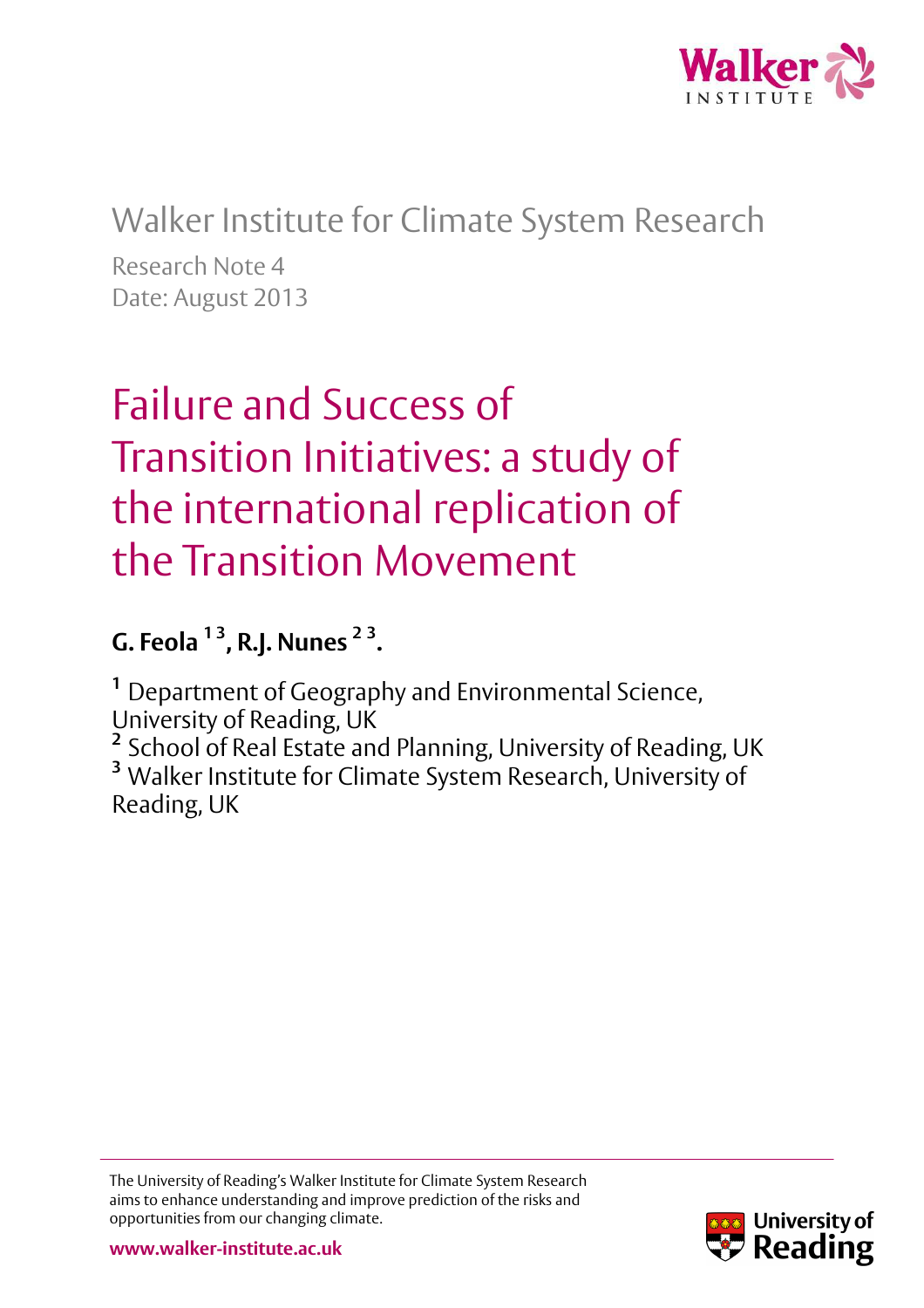#### **ACKNOWLEDGEMENTS**

The authors are grateful to all members of the Transition Initiatives who took their time to participate in this study, and to those who did not but who sent constructive critics and comments that helped the authors improve the research. Celeste Salter, Michelle Bastian, Marco Mauri, Isabela Maria Gomez de Menezes, Holly Salvidge, Jesus Cordero-Salvado, Janine Baudach, Sophie Raynaud, and Rogerio Henrique de Abreu provided invaluable help at different stages of the survey design, translation and dissemination. The authors also thank Amy Burnett, Peter McManners and Gill Seyfang for their comments on an earlier version of this manuscript, and Joan Allibone for proof reading. The project was co-funded by the School of Human and Environmental Sciences and the School of Real Estate and Planning at the University of Reading.

#### **TO CITE THIS REPORT**

Feola G., R J Nunes (2013) 'Failure and Success of Transition Initiatives: a study of the international replication of the Transition Movement', *Research Note 4*, Walker Institute for Climate System Research, University of Reading, August 2013, www.walker-institute.ac.uk/publications/research\_notes/WalkerInResNote4.pdf

#### **TO CONTACT THE AUTHORS**

Dr Giuseppe Feola, g.feola@reading.ac.uk Dr Richard Nunes, r.j.nunes@henley.reading.ac.uk

#### **WALKER INSTITUTE RESEARCH NOTE SERIES**

Walker Institute research notes are intended to present our research results to as wide an audience as possible. Research notes may contain preliminary research; provide a review of recent research or highlight results of relevance to policy and/or business. Readers are encouraged to provide feedback to the author(s) (contact details above) or to the Walker Institute communications manager (Kathy Maskell, k.maskell@reading.ac.uk). www.walker-institute.ac.uk/publications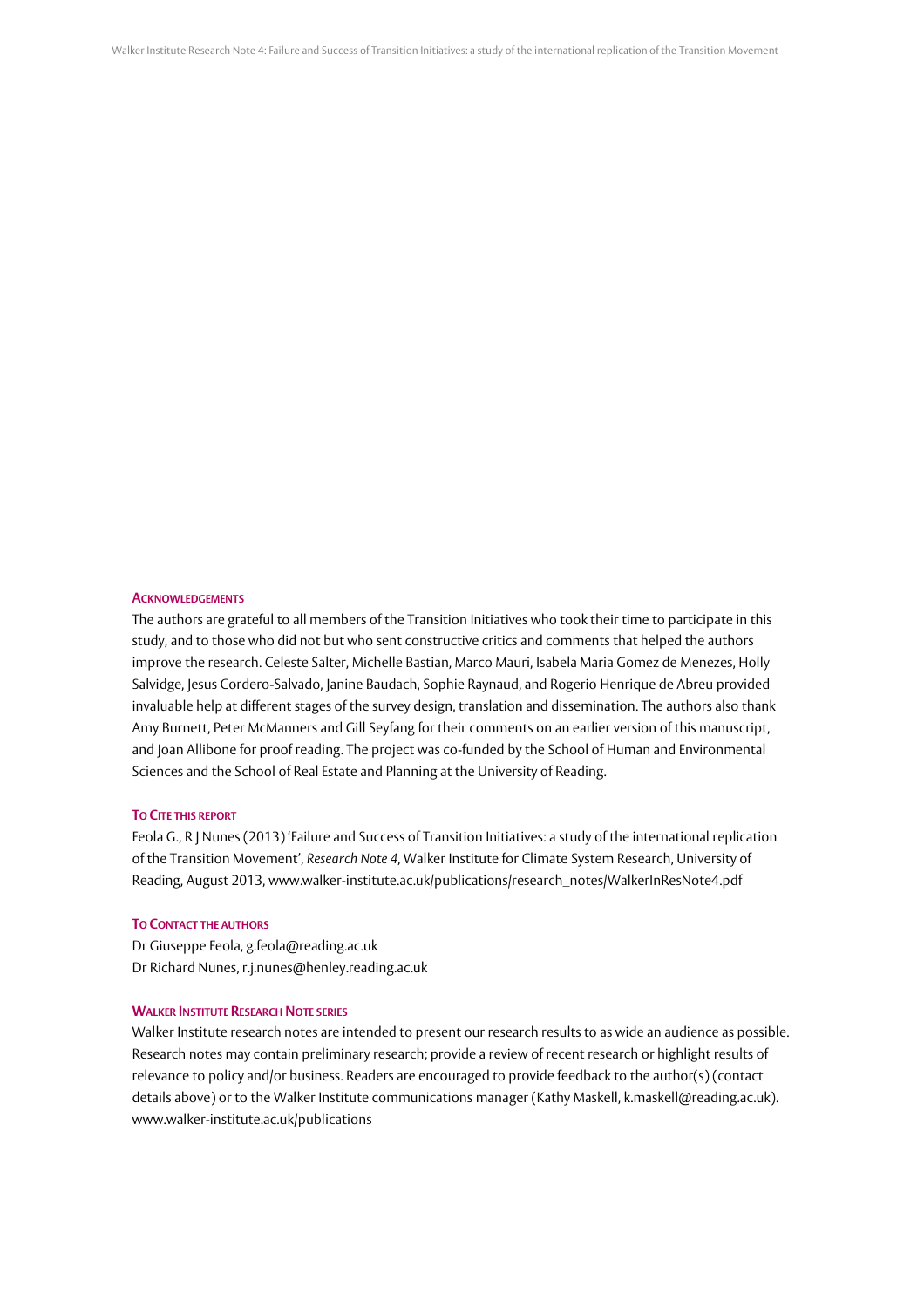## Contents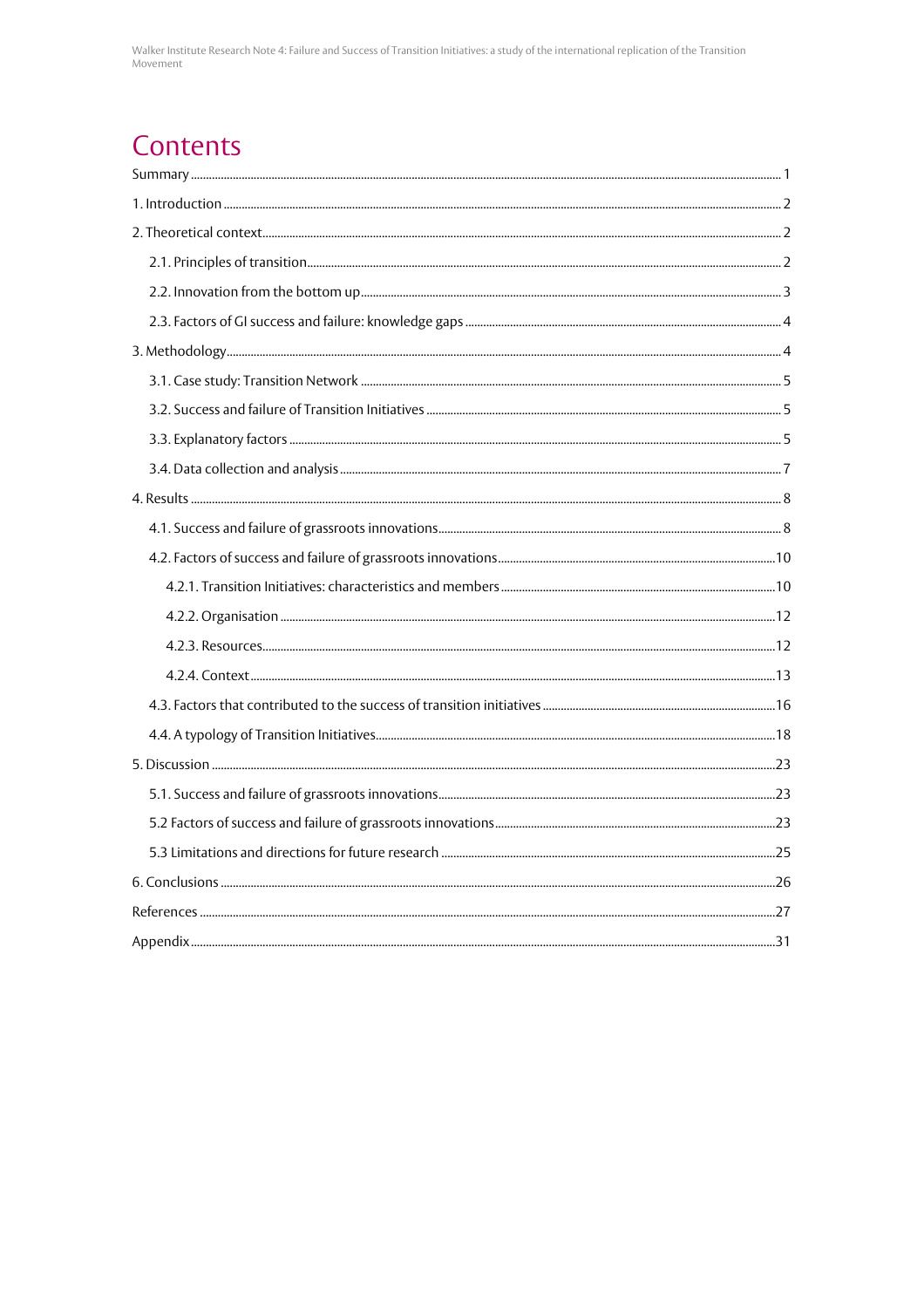## Summary

Grassroots innovations (GI) are 'networks of activists and organisations generating novel bottom-up solutions for sustainable development' (Seyfang and Smith, 2007, p. 585). They are promising examples of local community responses to global environmental change and have therefore attracted growing attention among researchers and policy-makers. In this paper we examine the success and failure of GIs in addressing climate change by taking the Transition Network (TN) as a case study. The TN is often presented as a case of success due to its rapid worldwide diffusion and increasing public visibility, although recent analyses of individual 'transition initiatives' have uncovered some barriers to its development and examples of failure. We investigate how transition initiatives define success, and the factors that contribute to it. GIs are typically researched through in-depth, local, qualitative studies, but there remains a need to better understand general patterns of success and failure in different contexts internationally. We comparatively study transition initiatives worldwide by means of an online survey (sample  $=$  276) in which both active and discontinued initiatives are considered. Objective and subjective definitions of success are compared and correlated, and a range of internal and external factors potentially contributing to success is investigated quantitatively.

We find that the success of transition initiatives is defined according to (i) social connectivity and empowerment (i.e. social links to members of local communities, building capacity and empowering social actors), as well as (ii) external impact (i.e. contribution to improved environmental performance or socio-technical innovation). We also conclude that TI members tend to focus on internal factors of TI success, and overlook external ones, which may be related to a lack of awareness of their environment, of skills to engage with it, or the need to focus on the most controllable factors in early stages of development. Nevertheless our results do suggest that, whilst there is no formula for more, or less success, TIs can be arranged into four clusters of variable success and failure. Among the characteristics of successful TIs are: a large number of founders, a good representation of diversity in the broader community, the presence and size of a steering group, the organization in thematic subgroups, the official TN recognition, the acquisition of a legal statutory form, specific training in transition and permaculture practice, resources (time and external funds), location (rural, rather than urban), a favourable context (i.e. perception of the TI by other actors), and cooperation with other actors (e.g. local authorities, business, media, other TIs).

Finally, we shed light on some key open issues in transition theory with regard to (i) the combination of different forms of transition, – lifecourse, environmental and political-economic – which assumes a consolidation and standardisation of learning processes that may drive the replication of GIs; (ii) maintaining the compulsion to act through reiterated narratives of risk-laden futures, seeking to reinforce alternative practices across scales (from local to global); and (iii) the emplacement or spatial contexts of transition initiatives. First, our research suggests that TIs remain largely determined by situated processes despite their interdependence with a global action network like the TN. In other words local contextual factors largely determine the success and failure of community initiatives. Second, whilst the TN seems capable of generalising organisational principles of 'transition' from unique local experiences that may have global application, our results suggest that the transfer of these principles to urban TIs might be less effective due to unfavourable conditions (high social diversity, low attachment to place) that are not compensated by their interdependent links to global action networks. Both observations arguably have significant implications for future research on the growing interest in low-carbon urban initiatives and merit future investigation through longitudinal studies.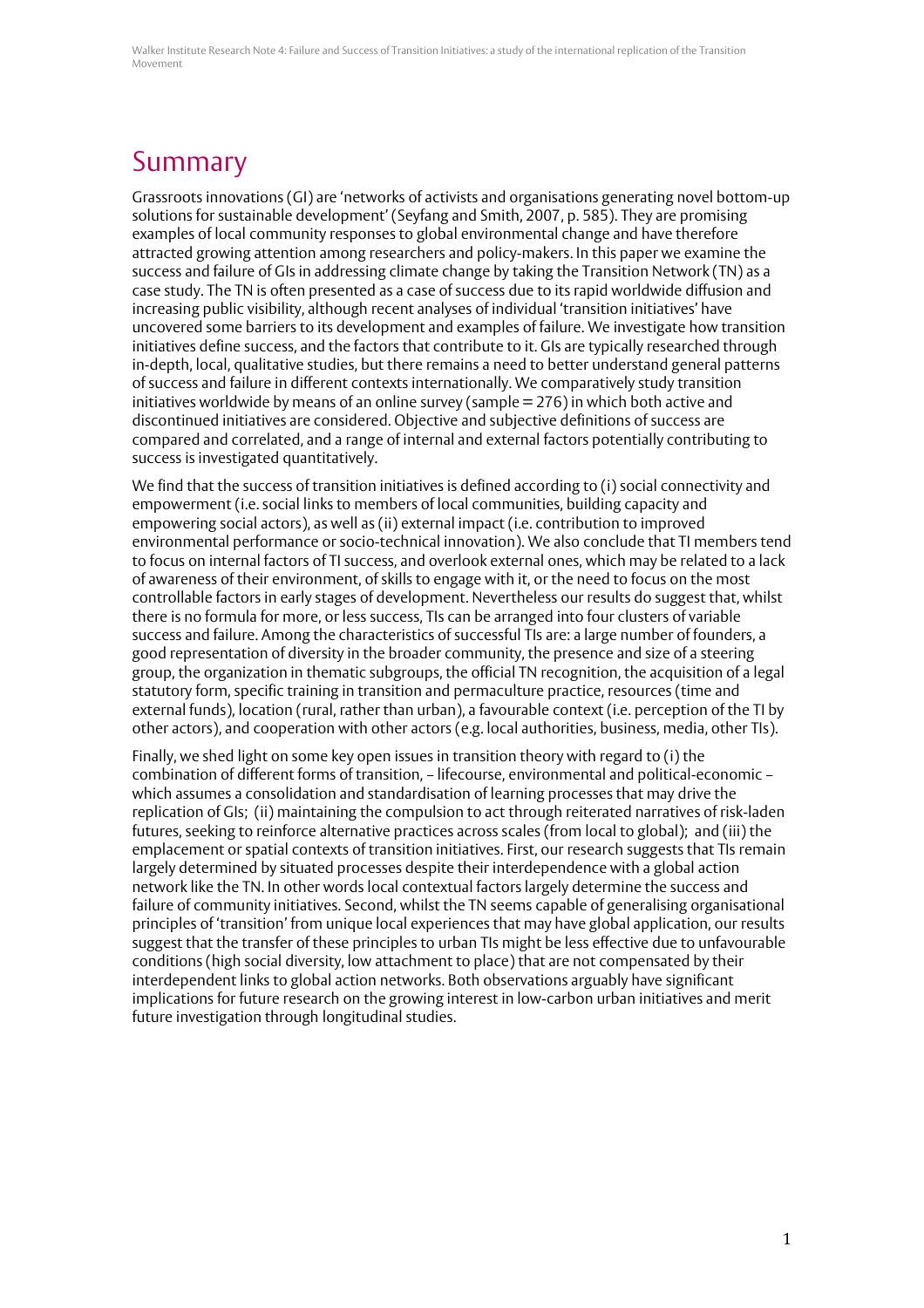## 1. Introduction

With a growing body of evidence on human activity induced changes to the Earth's climate (IPCC, 2007) and international governance regimes faltering (Young, 2011), growing attention has been given to local climate change adaptation and mitigation responses. A significant part of this research has focused on urban policy-making and governance (e.g. Burch, 2010; Moloney et al., 2010; Castán Broto and Bulkeley, 2013), including a complementary emphasis on business- or market-led innovation (Grin et al., 2010). Such research has often focused on top-down programmes and on the individual and contextual factors that local authorities can act upon to facilitate behavioural change towards less carbon intensive practices (Bulkeley, 2005; Bulkeley and Kern, 2006; Moloney et al., 2010). However, growing attention has been paid to yet another type of phenomenon, namely 'grassroots innovations' (GIs), which are not led by municipal institutions, but rather emerge as 'networks of activists and organisations generating novel bottom-up solutions for sustainable development' (Seyfang and Smith, 2007, p. 585; see also Leach et al., 2012).

In this paper we examine the success and failure of GIs in addressing climate change. To do this, we take the Transition Network (TN) as a case study (Transition Network, 2012). The TN is often presented as a case of success due to its rapid worldwide diffusion and increasing public visibility, although recent analyses of individual cases have uncovered some barriers to its development and examples of failure (Hopkins, 2011; Smith, 2011; Wells, 2011; Seyfang and Haxeltine, 2012). As a result of its formalised international organisational structure and its wide geographical distribution, the TN represents a relevant case study in that it allows for an exploration of the factors of success and failure of GIs in different local contexts. We aim to improve the understanding of GIs and, in particular, to investigate the conditions for their success as a form of response to climate change. What is a successful transition initiative (TI), and what factors facilitate or contribute to its success?

The paper is structured as follows. After a brief overview of the literature on GIs, we identify the knowledge gaps on the research problem of success and failure of GIs and state the research questions that guided this study. We then move to the presentation of the methodology, which included a survey-based data collection followed by statistical analysis and clustering of TIs. A presentation of the results follows, whereby we test the initial hypotheses and uncover some configurations of internal and external conditions for success. Finally we discuss this study's results, considering the literature on GIs and suggesting some promising avenues for future research.

## 2. Theoretical context

### 2.1. Principles of transition

The notion of 'transition' has become increasingly central to futures-oriented thinking (Moloney et al., 2010; Mulugetta et al., 2010; Brown et al., 2012). Brown et al. suggest three principles of transition: philosophies, policies and practices. They claim the term is 'increasingly being used to *combine* different forms of transition – lifecourse, environmental, and political-economic' (Brown et al., 2012, p. 1608). The combination of different forms of transition assumes aggregation, consolidation and standardisation of learning processes that underpin the successful growth and development of GIs. Though recent studies illustrate that some fields of GIs may replicate and develop unencumbered by weak learning processes as a result of peer-to-peer knowledge dissemination (Seyfang and Haxeltine, 2012; Seyfang and Longhurst, 2013). The different political connotations of the term 'transition', and the consequent discord over imagined futures, challenge the assumptions that iterative learning processes and experimentation may lead to a convergence of pro-environmental behaviour towards climate change – from alternative economies to retrofitting the built environment (TRAPESE, 2008; Holloway and Sergi, 2010).

Secondly, driven forward by such imminent threats as climate change and peak oil, Brown et al. (2012) also suggest transition approaches rely on *compulsion* or affective governance, i.e. 'a sense that the (risk-laden) future is pressing upon the present perhaps more than ever before' (Brown et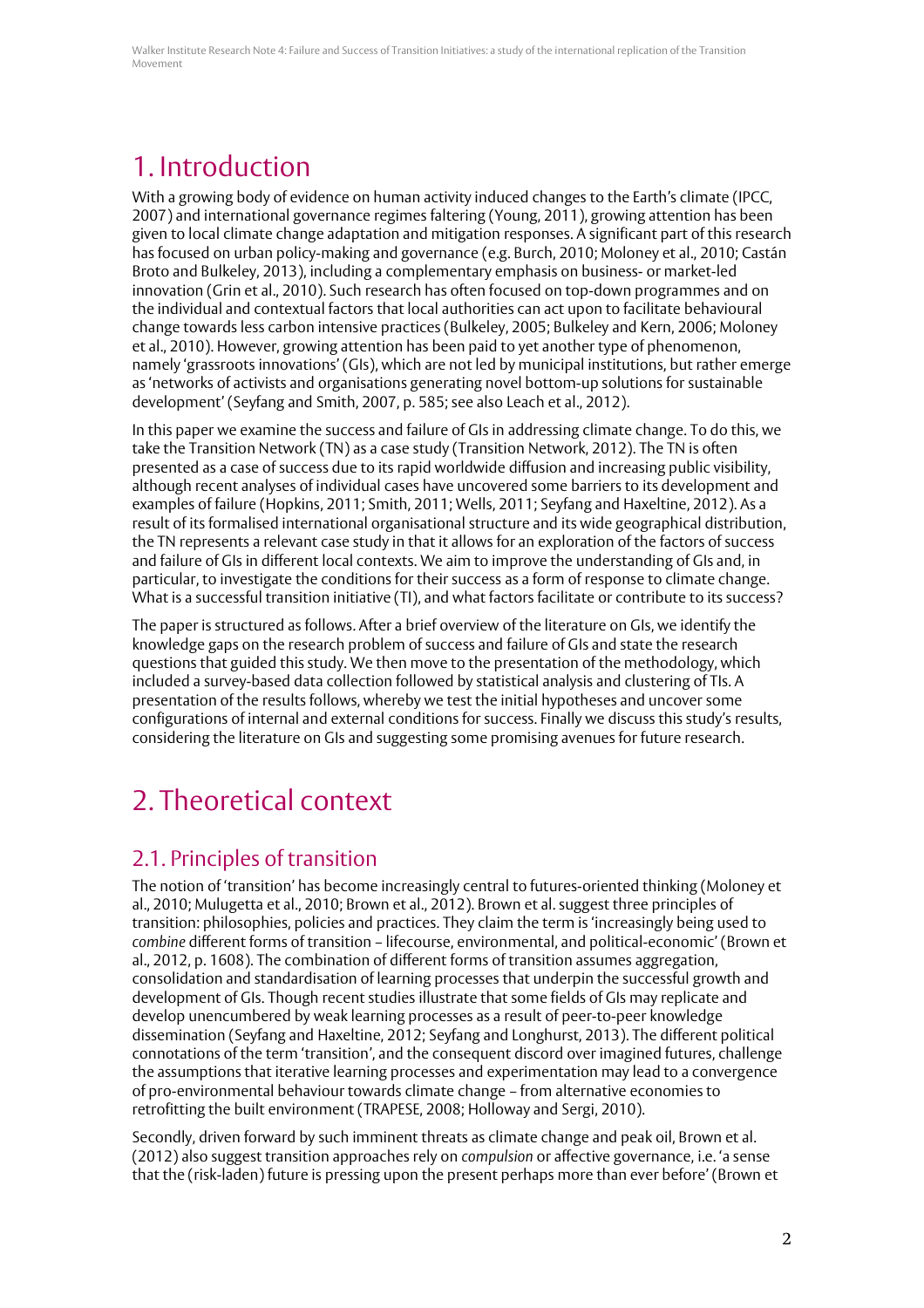al., 2012, p. 1619), to hold together community initiatives (see also Smith, 2011). The compulsion may involve the interdependence between local initiatives and non-local networks, whereby the former enact transition practices and experiments informed by the repetitive iteration of narratives of the risk-laden future (Späth and Rohracher, 2012). Though, whilst such partnerships may encourage GI success by legitimising, institutionalising and therewith embedding alternative practices into standardised processes, a trade-off between successful diffusion (i.e. replication of experimentation) and innovation control (in the face of diverse values and expectations in different niches) may exist (Ornetzelder and Rohracher, 2013).

Lastly, whilst relying on the rhetoric of global imminent trends, GIs are the product of local experimentation (North, 2010). Albeit deployed in different ways, Brown et al. (2012) suggest that the spaces, places and scales of transition approaches or their *emplacement* enable futures narratives to hold together. Transition, they claim, 'does not work without (local) places because those places offer the milieu – and the affective attachments – through which generic senses of responsibility, resilience, and relatedness may be most easily imagined and held together' (p. 1620). Feitelson (1991, cf. Devine-Wright, 2013) first proposed that research on human responses to global climate change had neglected attachment to place (Scannell and Gifford, 2010 for review of definitions), and that these actions could be felt both locally where people live *and* globally. Devine-Wright (2013) reintroduced this debate, exploring whether cognitive proximity to climate change, as a global problem, can emerge from both global as well as local concerns. The success of GIs may be rooted in pre-existing networks, and inter-scalar arrangements, which has drawn recent attention to the spatial contexts, or space, scale and place, of socio-technical transitions (Hodson and Marvin, 2010; Coenen et al., 2012; Truffer and Coenen, 2012). In other words, the pro-environmental behaviour associated with GIs may be neither only 'local' nor 'global', and the local and global linkages to the places, and events through which the practice of adaptation and mitigation is performed, contested and validated, is a pertinent consideration of the diffusion and scale-up of community-led initiatives (Späth and Rohracher, 2012; Nunes, 2013).

### 2.2. Innovation from the bottom up

GIs support the processes of local niche creation, i.e. the incubation of socio-technical innovation in the face of mainstream values, technologies and actors (Seyfang and Longhurst, 2013), although the question remains whether, given the strong local specificity of cultural, social and technological landscapes that inform local GIs, any generalisation can be drawn on the experiences of community responses to global environmental change (Devine-Wright and Wiersma, 2013). GIs may be connected to 'global action networks' (Glasbergen, 2010) and interdependent with the 'global' (Wilson, 2012), whilst retaining a strong connotation to social innovation and resilience through alternatives to conventional markets or a promotion of the 'local' (Glasbergen, 2010; Mayer and Knox, 2010; Devine-Wright and Wiersma, 2013). Because GIs involve less powerful non-business actors, they are not always visible to and supported by policy makers, and therefore their potential remains largely underdeveloped (Bergman et al., 2010). Nevertheless, many positive accounts of specific GIs have been provided and GIs are often seen as niches of experimentation of new social, cultural, economic, technological arrangements (Seyfang and Haxeltine, 2012; Ornetzelder and Rohracher, 2013). It is recognised that GIs can act as incubators of the social change that is needed to respond to, and minimise, future environmental change (Leach et al., 2012; O'Brien, 2012). GIs often challenge the status quo (i.e. technologies, values, practices) and promote new forms of organisation of social and economic life (e.g. local currencies), and alternative systems of provision (such as local food systems and community energy) (Seyfang 2011; Peters et al., 2012).

There is a substantive distinction between technological innovation, and social innovation (Howaldt and Schwarz, 2010). Whereas the former is centred on technological artefact the latter is understood through social everyday practice. Moulaert et al. (2005) identify three dimensions of this practice. The first of these dimensions is addressing human needs, followed by adjusting the dynamics of social relations with the aim of increasing levels of participation and inclusivity, and lastly increasing the capability and access to resources. Thus, we extend the focus of innovation on tangible improvements or *solutions* to an appreciation of the 'change of attitudes, behaviour, [and] perceptions' (Neumeier, 2012, p. 55), as well as to the potential for new hybrid or emergent forms of collaborative action that may be successful *only* in generating immaterial or intangible benefits (Howaldt and Schwarz, 2010). Finally, we recognise that what is *novel* or 'new' is not necessarily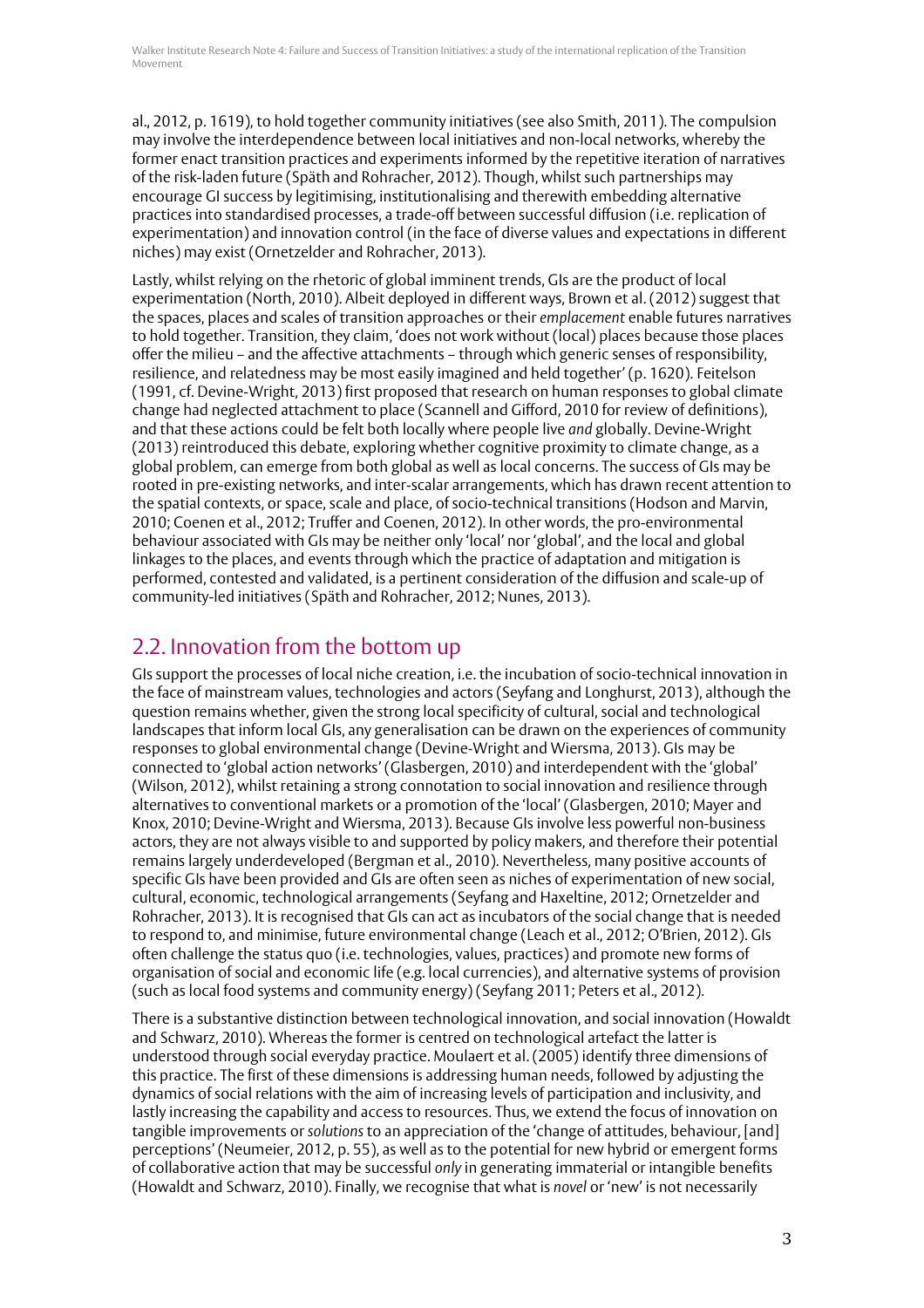socially desirable, especially considering the potential trade-off between successful diffusion of GIs and innovation control (Ornetzelder and Rohracher, 2013).

### 2.3. Factors of GI success and failure: knowledge gaps

While the role of 'community' is central to GIs (Aiken, 2012), it has been shown that GIs do not always operate as smoothly as idealised, or function as inclusive and supportive communities (Mulugetta et al., 2010; Walker, 2011). The literature has highlighted several factors that hinder the diffusion of GIs. For example, it has been noted that GIs, like many volunteer organisations, often struggle with securing and sustaining participation over time (Seyfang and Smith, 2007; Hoffman and High-Pippert, 2010; Middlemiss and Parrish, 2010; Smith, 2011; Wells, 2011). GIs often rely on volunteers, which limit their ability to promote innovation in the community (Kirwan et al., 2013; Ornetzelder and Rohracher, 2013), and often rely on low levels of financial resources (Middlemiss and Parrish, 2010), which have been shown to be key to supporting learning processes (Seyfang and Longhurst, 2013). Ideological disputes, e.g. between political and apolitical strands, also have been identified to create internal conflict and to act as a barrier to the successful development of GIs (Smith, 2011), while the management of expectations has been argued to be one of the most difficult aspects for the internal group governance of GIs (Seyfang and Longhurst, 2013). Finally, GIs do not always mirror the diversity (e.g. ethnic) of the local community, consequently struggling to establish strong links with the wider community (Seyfang and Smith, 2007; Smith, 2011; Wells, 2011). On the other hand, networking with other local or global actors, including other GIs, can significantly support the process of niche building (Seyfang and Longhurst, 2013).

Therefore, the literature casts doubt on GIs' ability to effectively trigger socio-technical change in response to environmental change. Such evidence suggests that there is a need for better understanding of 'the internal dynamics and external factors that limit and enable success' (Mulugetta et al., 2011, p. 7544) and the 'pre-conditions, contexts and dynamics' of GIs (Ornetzelder and Rohracher, 2013, p. 11; see also Seyfang and Smith, 2007; Scott-Cato and Hillier, 2010; Walker, 2011). It has been argued that the 'research base evaluating community-based carbon initiatives is limited in scope and depth' (Walker, 2011, p. 779), and that little evidence or lessons learned exists on scaling-up and replication (Bergman et al., 2010, Walker, 2011). In addition, it has been suggested that 'future research should focus on missed opportunities, and discontinued initiatives to discuss the role of local settings and structural conditions from a *contrasting* point of view' (Ornetzelder and Rohracher, 2013, p. 11). Little research also has been carried out to systematically quantify the impacts of GIs (e.g. Church and Elster, 2002; Barthelmie et al., 2008), whereby evidence of this impact tends to be anecdotal (Hopkins, 2011; Merritt and Stubbs, 2012). In fact, research on GIs tends to be based on data-rich, in-depth case studies, and international comparisons are rare (Bergman et al., 2010; Castán Broto and Bulkeley, 2013). To the best of the authors' knowledge, no study so far has attempted to uncover patterns of success and failure of GIs across countries. Mapping out these patterns quantitatively would complement indepth qualitative analysis (Seyfang and Smith, 2007), and provide indications and lessons learned of potential use to those actors (communities, policy-makers and researchers) who are involved in the governance of GIs and social innovation in the face of environmental change.

## 3. Methodology

This study addressed the diffusion (i.e. replication) of GIs in different contexts, and included both active and non-active (i.e. discontinued) initiatives, to allow for a comparison between the two. Regarding the case study of TN's local transition initiatives (TIs), we investigated the factors that facilitate or hinder the success of TIs worldwide, with the aim to i) uncover general patterns of success and failure of GIs in different contexts and ii) identify research questions with high potential and interest for future research. The study was guided by two overarching research questions: i) what is a successful TI? and ii) what factors facilitate or contribute to the success of a TI?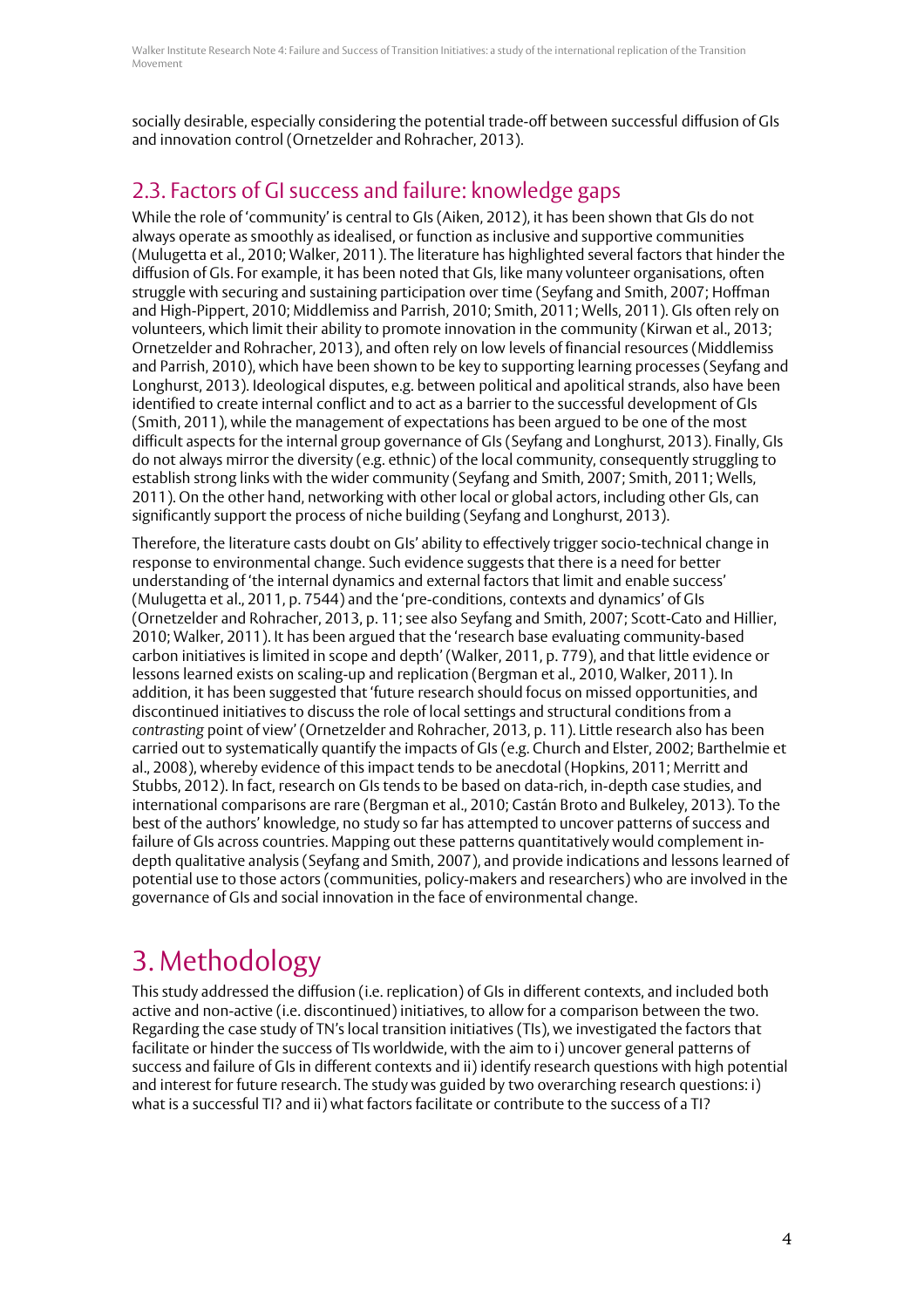### 3.1. Case study: Transition Network

This study takes the Transition Network (TN) as a case study (Transition Network, 2012). The TN originated in Totnes, Devon (United Kingdom) in 2006 (Hopkins, 2011). It is a transnational grassroots movement active in 41 countries that seeks to deal with climate change, shrinking supplies of cheap fossil fuels ('peak oil'), and a growing recognition of the downsides of the current economic model, made apparent by the 2008 financial crisis (Smith, 2011). The TN promotes 'energy descent' and local resilience to be achieved through the 'unleashing' of the creativity, motivation and knowledge of communities. A major theme in TN transition is that of re-localisation, which entails the reduction of the dependency on unstable global markets and increasingly more expensive transport. Re-localisation also concerns the willingness of 'transitioners' to take direct action, which is usually focused on a rather definite set of themes, among which food, transport, energy and local currencies are the most frequent (Hopkins, 2011). The TN has developed in time a set of guidelines, originally modelled on the first transition initiative in Totnes. A *Transition Handbook* (Hopkins, 2008), a *Transition Initiatives Primer* (Brangwyn and Hopkins, 2008) and *Transition Companion* (Hopkins, 2011) have been published. The transition model (Brangwyn and Hopkins, 2008) is a set of 12 'steps to transition' that are meant to guide communities to set up a successful TI (Table A6 in the Appendix). Communities can adapt these steps to their specific case, and therefore they do not need to make up a compulsory list. They were recently re-elaborated in the '5 ingredients' of transition (Hopkins, 2011). The TN is made up of local TIs, regional and national hubs, with a central point of reference in the TI in Totnes (United Kingdom). The TN develops the movement's overall strategy and transition guidelines, and delivers training for transitioners, consultancy services, facilitation of information exchange and learning among local TIs. Importantly, the TN also established a system of branding, according to which communities that desire to be recognised as 'official' members of the network need to comply with a set of criteria such as having attended a training session, having drafted and approved a constitution, be composed of at least four or five people and demonstrate commitment to network with others, including locally and with authorities (Brangwyn and Hopkins, 2008; Smith, 2011). TIs that are inspired by the TN principles but that do not comply with these criteria are listed as 'muller' initiatives.

### 3.2. Success and failure of Transition Initiatives

Given the diversity of TIs and their activities in different contexts (Hopkins, 2011; Wells, 2011), it can be controversial to identify universal indicators of success of a TI. Ornetzelder and Rohracher (2013), for example, argued that initiatives may tend to define success either in terms of their internal interactions, or of the external impact, and Devine-Wright and Wiersma (2013) suggested that the former might prevail over the latter. On the other hand, because TIs by and large follow shared guidelines as presented for example in the *Transition Primer* (Brangwyn and Hopkins, 2008) or the *Transition Companion* (Hopkins, 2011), some basic characteristics can be pointed out, discounted for the differences due to specific local configurations. Following a traditional distinction in social indicator research (e.g. Veenhoven, 2002), we measured the degree of success of a TI through two measures, a subjective and an objective one. The former focused on 'soft' aspects and related to the respondent's awareness and positional evaluation of the TI, while the latter considered 'hard' facts that did not depend on the respondent's awareness or his/her evaluation (Veenhoven, 2002). The subjective measure of success consisted of a Likert scale ('Overall, do you consider your transition initiative very successful, fairly successful, not very successful, or not successful at all?') coupled with an open question to document the subjective idea of success ('What do you think are the three most important characteristics of a successful transition initiative?'). The objective measure of success considered the number of members or people involved in the TI (i.e. critical mass) as suggested by Mulugetta et al. (2010), the duration of the TI, and the progress made towards the 12 steps to transition (proxy for the level of activity and development).

### 3.3. Explanatory factors

Considering earlier evidence on specific case studies of Tis and Gis more broadly, five groups of interdependent factors that potentially influence the success of TIs were considered: *TI*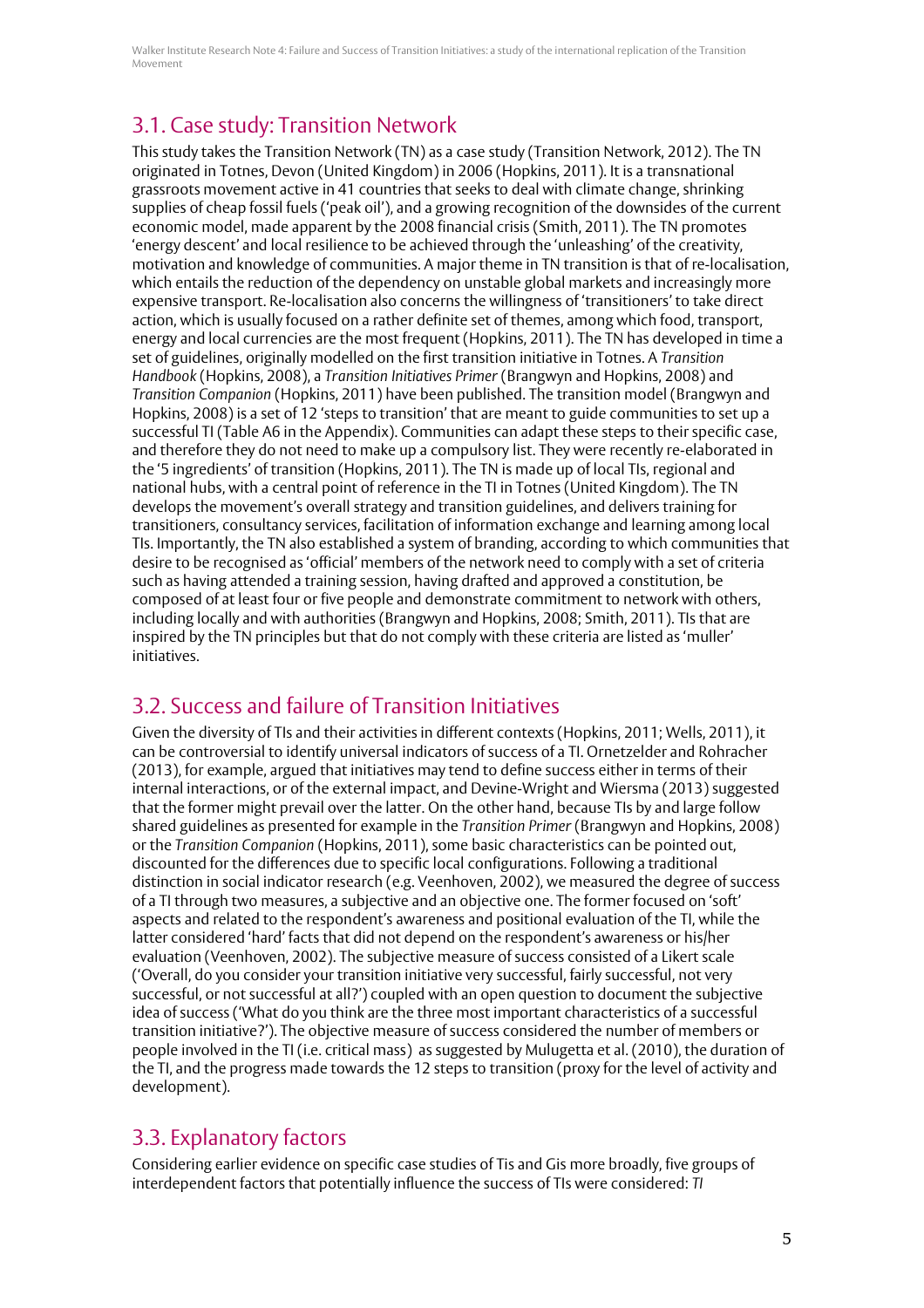*characteristics, members, resources, organization* and *context*, and respective hypotheses formulated (Table 1).

Many of the selected factors do not identify uni-, but bi-directional relationships between the TI as an incubator of innovative niches and the socio-technical regimes (e.g. food, energy system). As shown by a growing body of literature on GIs (e.g. Smith et al., 2005; Smith and Raven, 2012), the TI (i.e. niche) can play an active role in interacting with the context (i.e. other niches, the sociotechnical regime) and thus contribute to shaping the conditions for its own success or failure. Consequently, many factors, especially among *context* and *resources* (Table 1) are endogenous and must be interpreted as pre-conditions but also as results of a TI's interactions. Such complexity was considered in the data analysis and is discussed later on in this paper. A complete list of the variables measured in relation with each factor and their definition is available in the Appendix.

| <b>Group of factors</b> | <b>Factor</b>                               | Hypothesis. The transition initiative is more<br>successful if:                                                                                                             | <b>Reference</b>                                                                                                                                                  |
|-------------------------|---------------------------------------------|-----------------------------------------------------------------------------------------------------------------------------------------------------------------------------|-------------------------------------------------------------------------------------------------------------------------------------------------------------------|
| TI characteristics      | Rurality                                    | it is located in a rural/town/village setting in<br>which social networks are denser and social<br>capital higher.                                                          | Smith (2011)                                                                                                                                                      |
|                         | Legal status                                | it has a legal status that facilitates the interaction<br>with other actors such as local authorities.                                                                      | Mulgan (2006);<br><b>Brangwyn and Hopkins</b><br>(2008)                                                                                                           |
|                         | Activities/themes<br>addressed              | it addresses "easy" themes first and more<br>complex ones at a later stage.                                                                                                 |                                                                                                                                                                   |
|                         | Years needed for a<br>TI to become official | it takes some time to become officially<br>recognised by the Transition Network, i.e. it goes<br>through a significant consolidation and<br>potentially a learning process. |                                                                                                                                                                   |
|                         | Official vs mulling                         | it is officially recognised by the Transition<br>Network and therefore benefits of being in such<br>network in terms of e.g. knowledge exchange,<br>training, partnership.  | <b>Brangwyn and Hopkins</b><br>(2008)                                                                                                                             |
|                         | Country                                     | it is located in specific countries.                                                                                                                                        |                                                                                                                                                                   |
| Members                 | Age                                         | most of its members are at a a specific age                                                                                                                                 | Middlemiss and Parrish<br>(2010)                                                                                                                                  |
|                         | <b>Skills</b>                               | a significant number of steering group members<br>are specifically trained (e.g. group management,<br>motivation, coaching)                                                 | Hoffmann and High-<br>Pippert (2010); Brangwyn<br>and Hopkins (2008);<br>Hopkins (2011);<br>Middlemiss and Parrish<br>(2010); Ornetzelder and<br>Rohracher (2013) |
|                         | Representation of<br>minorities/diversity   | it effectively represents the diversity of the local<br>community                                                                                                           | Smith (2011); Quilley<br>(2012)                                                                                                                                   |
|                         | Large number of<br>founders                 | the group of founders was big                                                                                                                                               | Middlemiss and Parrish<br>(2010)                                                                                                                                  |
|                         | <b>Educational level</b>                    | a significant number of steering group members<br>have high educational levels and therefore skills<br>that might be critical in the TI development                         | Middlemiss and Parrish<br>(2010)                                                                                                                                  |
| Organisation            | Recruitment                                 | it actively recruits its members                                                                                                                                            | Hoffmann and High-<br>Pippert (2010); Wells                                                                                                                       |

#### *Table 1. Explanatory factors considered in this study.*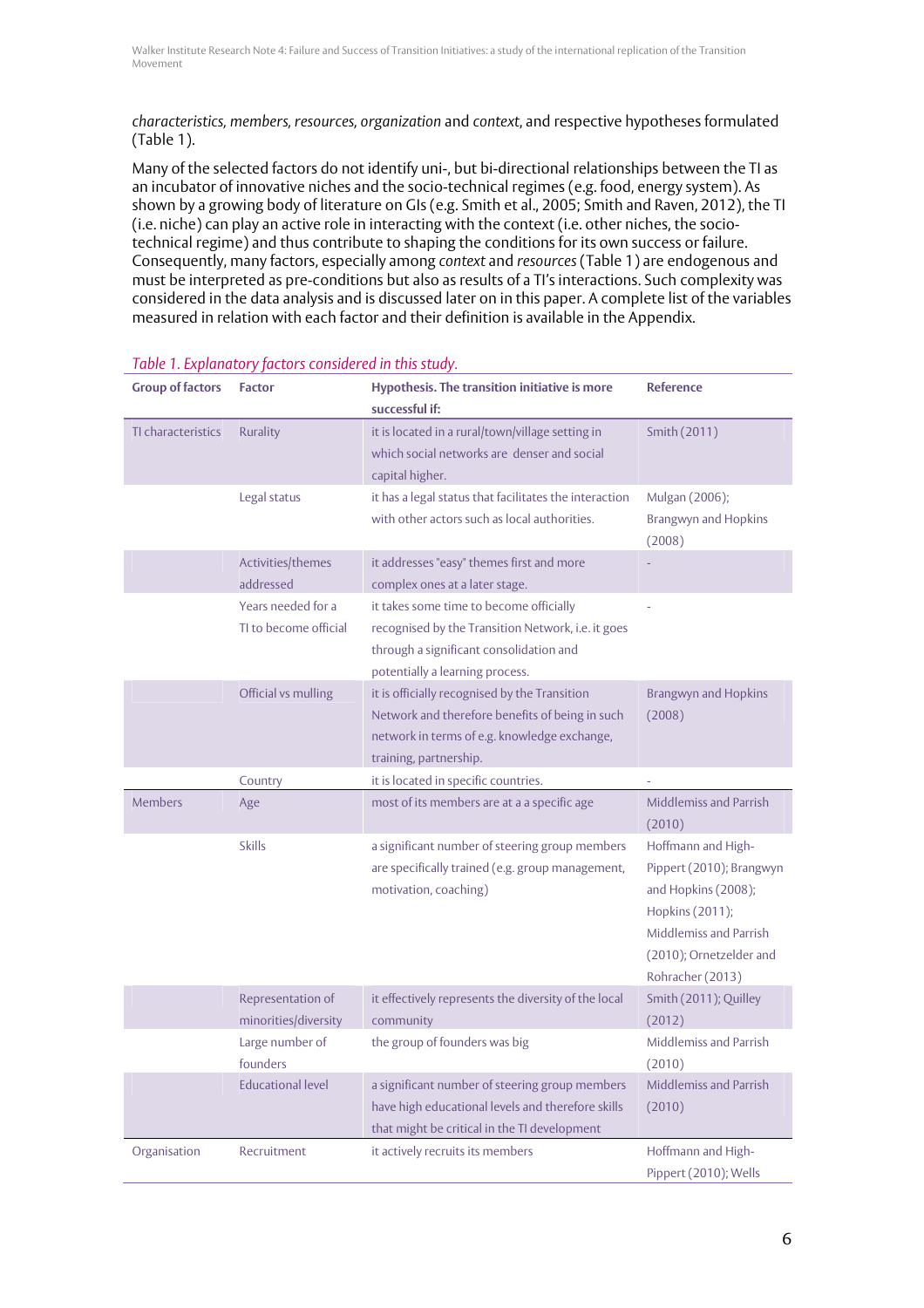| <b>Group of factors</b> | <b>Factor</b>                                           | Hypothesis. The transition initiative is more<br>successful if:                                                                                | <b>Reference</b>                                                                       |
|-------------------------|---------------------------------------------------------|------------------------------------------------------------------------------------------------------------------------------------------------|----------------------------------------------------------------------------------------|
|                         |                                                         |                                                                                                                                                | (2011)                                                                                 |
|                         | Paid staff                                              | it can rely on paid staff and therefore does not<br>over-rely on volunteers                                                                    | <b>Wells (2011)</b>                                                                    |
|                         | Internal conflict/<br>Ideology                          | it can limit internal ideological conflict and/or<br>managed it positively                                                                     | Seyfang and Smith<br>(2007); Smith (2011)                                              |
|                         | Steering group                                          | it has a steering group                                                                                                                        | Brangwyn and Hopkins<br>(2008); Hopkins (2011)                                         |
|                         | Size of steering<br>group                               | it has a large steering group                                                                                                                  | Brangwyn and Hopkins<br>(2008)                                                         |
|                         | Internal<br>communication                               | it manages internal communication well                                                                                                         | Brangwyn and Hopkins<br>(2008); Hopkins (2011);<br>Ornetzelder and<br>Rohracher (2013) |
|                         | External<br>communication                               | it manages external comunication well                                                                                                          | Brangwyn and Hopkins<br>(2008); Hopkins (2011)                                         |
|                         | Internal organization<br>by subgroups                   | it is organised in subgroups (e.g. thematic or<br>project-based)                                                                               | <b>Brangwyn and Hopkins</b><br>(2008)                                                  |
| Resources               | Infrastructure                                          | it utilises critical infrastructure (e.g. meeting<br>rooms, computers)                                                                         | Hoffmann and High-<br>Pippert (2010);<br>Middlemiss and Parrish<br>(2010)              |
|                         | Funding                                                 | it can secure sources of funding                                                                                                               | Seyfang and Smith<br>(2007); Middlemiss and<br>Parrish (2010)                          |
|                         | Time resources                                          | its members dispose of significant time to<br>dedicate to the TI's initiatives                                                                 | Middlemiss and Parrish<br>(2010)                                                       |
| Context                 | Pre-existence of<br>bottom-up initiatives               | it builds on a pre-existing group (e.g. grassroots<br>movement, NGO)                                                                           | Wells (2011);<br>Ornetzelder and<br>Rohracher (2013)                                   |
|                         | Pre-existence of<br>participatory<br>democracy          | it is located in a context in which there are forms<br>of participatory democracy which facilitate<br>public participation in local governance | Wells (2011)                                                                           |
|                         | Cooperation/partners<br>hip with other<br>organizations | it is able to cooperate or act in partnership with<br>other organizations (e.g. local authorities,<br>business, media)                         | Brangwyn and Hopkins<br>(2008); Hopkins (2011);<br>Ornetzelder and<br>Rohracher (2013) |
|                         | Favourable context                                      | it is located in a context in which other<br>actors(e.g. local authorities, business, media)<br>perceive the TI positively                     | Mulgan (2006); Seyfang<br>and Smith (2007)                                             |

### 3.4. Data collection and analysis

An online survey was carried out in May–August 2012 through the Surveymonkey platform (surveymonkey.com). A list of TIs was built by mining information from the TN website and the websites of the national hubs of the TN (United States of America, Ireland, Norway, Sweden, The Netherlands, Canada, Japan, Australia, United Kingdom, New Zealand, France, Portugal, Brazil, Germany, Switzerland, Spain, Chile and Italy). Each TI was invited via email to fill in one questionnaire online. Where possible, the TI's spokesperson was contacted, or otherwise a member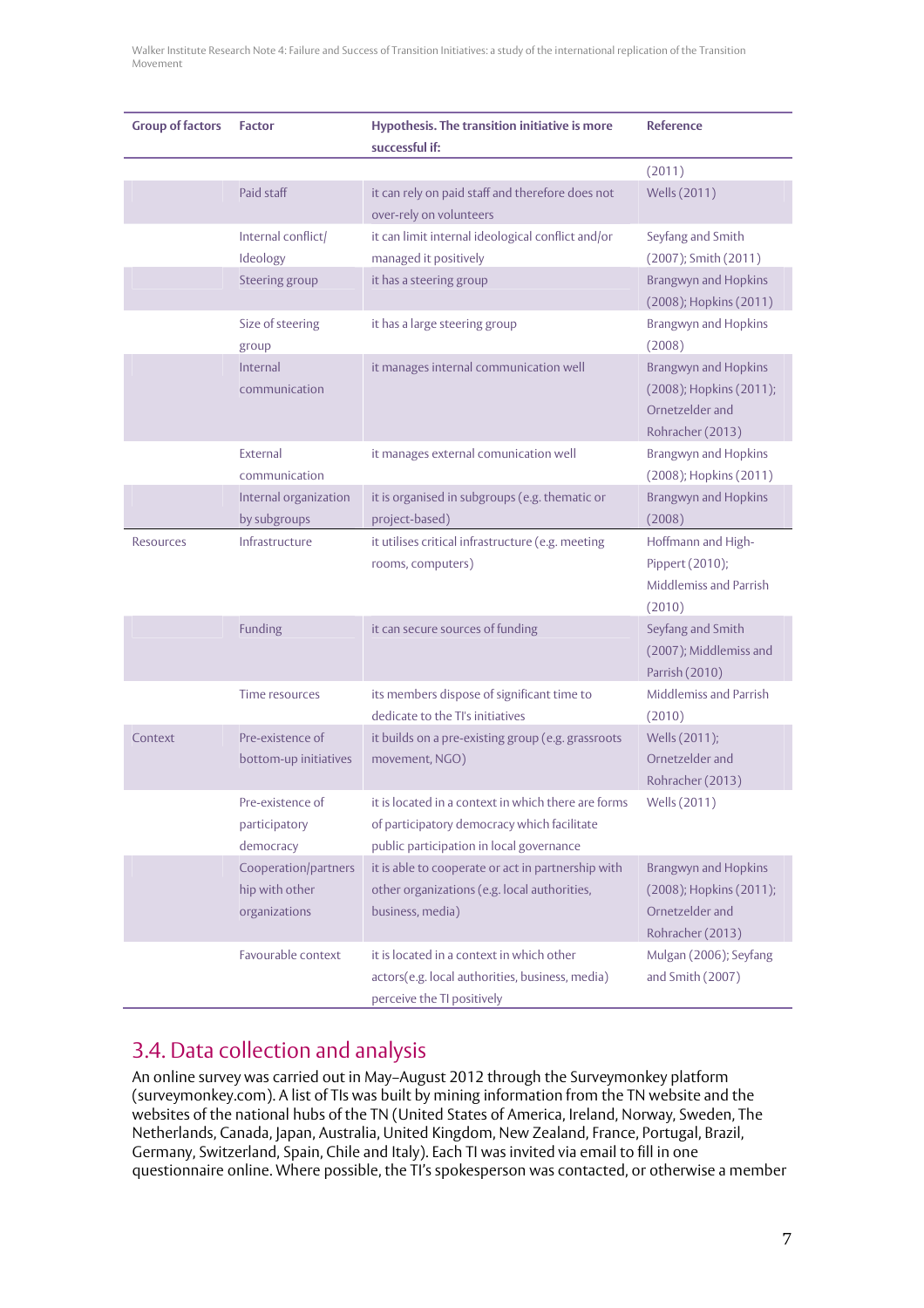of the TI's steering group. In a few cases the invitation to participate in the survey was sent to a general email address provided as a contact point by the TI. 1179 invitations were sent out and one reminder was sent out a month after the first invitation. In addition, the invitation was circulated through social networks where members of the TN are active (e.g. wiser.org, linkedin.com, transitionbrasil.ning.com), and websites (e.g. transitionresearchnetwork.org, reading.ac.uk/rep/transitionresearchreading). The national transition hubs of the TN were also asked to circulate the invitation within their national network. In this way, we attempted to account for the fact that the population of TIs is rather volatile, with new TIs created and others potentially ceasing their activity very frequently, and not being under the radar of the listings that appear on, for example, the TN websites and not necessarily being up to date. The questionnaire was available in English, French, German, Spanish, Portuguese and Italian. It had two separate but parallel question paths for active and non-active TIs respectively. Data on the non-active TIs related to their activity before being discontinued. The questions were structured into the following sections: *transition initiative characteristics, members, success, organisation, resources* and *context*.

The sample is self-selected and statistically non-representative of the population of TIs. 276 valid questionnaires were returned. The questionnaires were completed most frequently by the TI's spokesperson (64% of cases), or by another member of the TI's steering group (29.6% of cases), that is, by a person who can be assumed to have a good understanding and overview of the TI. The sample over-represents official versus mulling initiatives. With respect to country coverage, it slightly over-represents TIs in the United Kingdom, Italy and Belgium whereas it slightly underrepresents those in the United States of America and France (see Tables A2 and A3 in the Appendix for more detail on the sample).

The data analysis was carried out with SPSS 19 in three stages. Firstly, a descriptive analysis of the dependent and independent variables was carried out (sections 4.1 and 4.2 below). Secondly, the driving hypotheses (Table 1) were tested in an exploratory bivariate analysis by means of Pearson Chi-Square test (for categorical variables) and Mann–Whitney U test (for numeric variables) (section 4.3 below). The effect sizes of the relationships were also estimated. Finally, we conducted a multivariate analysis by identifying clusters of TIs via an SPSS two-step cluster analysis (Chiu et al., 2001) based on the variables that in the second stage we found to significantly correlate with the dependent variable (section 4.4 below). This procedure allows robust clusters to be identified in cases of presence of mixed numerical and categorical data, such as in this study. Although the assumption of variable independence did not hold in this study, this procedure has been shown to be robust against violation of this assumption (Norusis, 2012). Clustering allowed for the creation of TI types and therefore was consistent with our research aim to identify general patterns of failure and success, while also accounting for their endogeneity and the high diversity of TIs.

## 4. Results

### 4.1. Success and failure of grassroots innovations

The majority of TIs was considered very or fairly successful. The percentage of successful TIs was higher among active than non-active TIs (Table 2).

| Table 2. Level of Saccess of a ansieron interactives. |                   |       |                       |       |                |       |  |
|-------------------------------------------------------|-------------------|-------|-----------------------|-------|----------------|-------|--|
| Level of success                                      | <b>Active TIs</b> |       | <b>Non-active TIs</b> |       | <b>All TIs</b> |       |  |
|                                                       | N                 | %     | N                     | %     | N              | %     |  |
| Very successful                                       | 36                | 13.9  | $\Omega$              | 0.0   | 36             | 13.0  |  |
| Fairly successful                                     | 170               | 65.6  | $\overline{3}$        | 17.6  | 173            | 62.7  |  |
| Not very successful                                   | 50                | 19.3  | q                     | 52.9  | 59             | 21.4  |  |
| Not successful at all                                 | ٦                 | 1.2   | 5                     | 29.4  | 8              | 2.9   |  |
| Total                                                 | 259               | 100.0 | 17                    | 100.0 | 276            | 100.0 |  |

#### *Table 2. Level of success of transition initiatives.*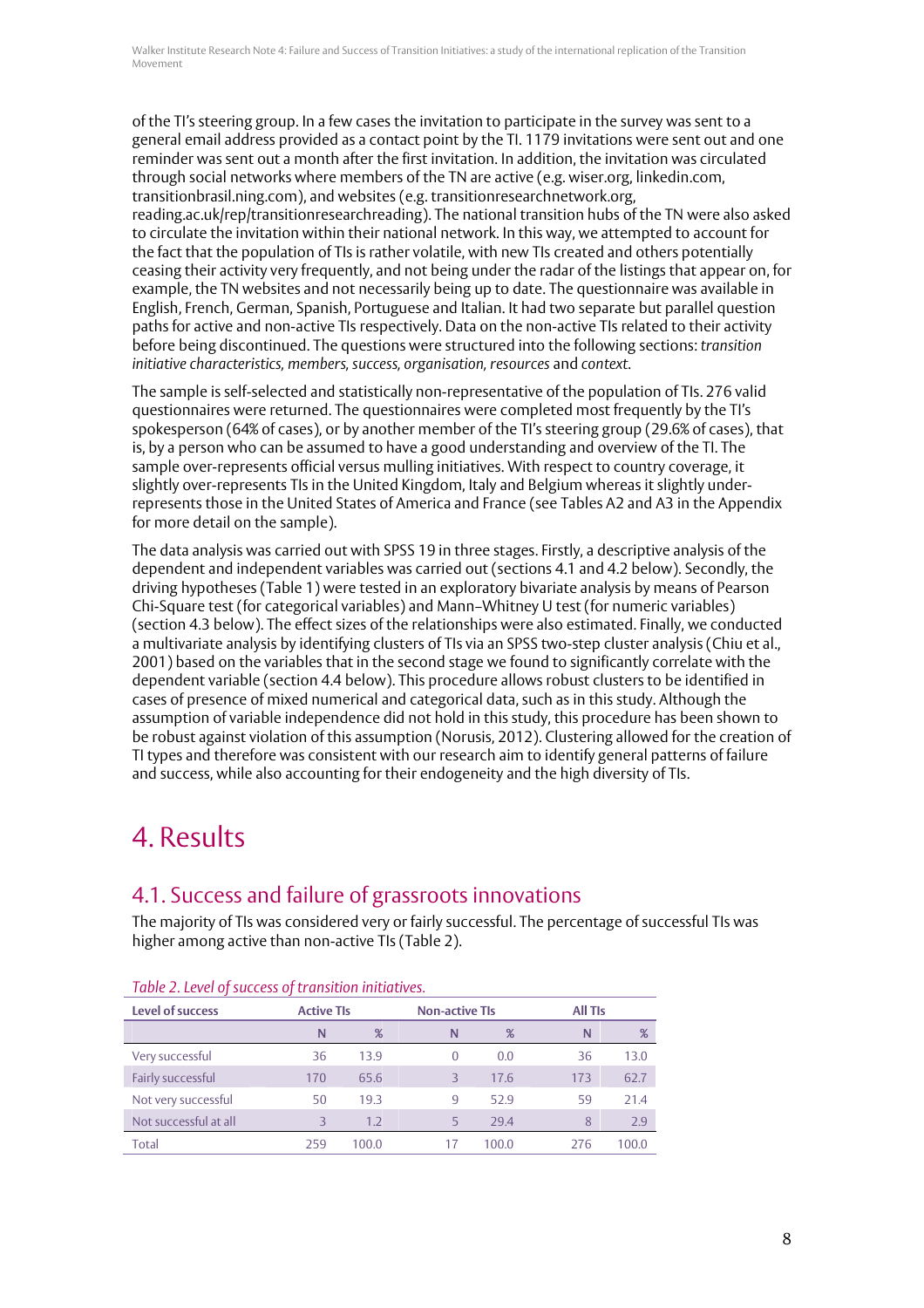TIs tended to define success in terms of four classes of factors, which we labelled *human, external, organisation* and *resources*. The responses to the open-ended survey question, as categorised according to these four factors, are shown in Table A4 in the Appendix. The most highly mentioned characteristics (more than 80 times) of a successful TI were the critical mass of active volunteers or members (*human*), which mirrors the community involvement in the grassroots initiative, and the ability to produce practical effects and achieve concrete goals in the community (*organisation*), i.e. not to limit the activities to informational or awareness-raising campaigns, but rather to produce change in, for example, technologies and practices. A highly cited (69 times) human factor was also the capacity to sustain motivation, enthusiasm and to promote a positive, ambitious approach. Among the human factors, another set of characteristics that was frequently mentioned (26 to 39 times) was related to the principles that guide participation in a successful TI, which were considered to revolve around positivity, fun, conviviality and sense of community. Among the organisation factors, two areas can be distinguished: outreach and internal group management. For a TI to be successful there is the need for developing outreach projects such as education and awareness-raising in the community. Moreover, vision and leadership were often considered essential characteristics of a successful TI, together with the ability to manage internal activities in a simple, non-bureaucratic manner, democratically and creatively. Among the external factors, partnership with different local actors (with other informal organisations or the local authorities) was also frequently considered to contribute to the success of a TI. Overall, it is apparent that the TIs' subjective understanding of success tended to be based on internal rather than external factors.

Table 3 shows a summary of the descriptive statistics of the objective measure of success. A high variation is observed regarding number of members, steps undertaken, and the duration of the TI. Membership of a TI is a floating concept, since most TIs did not require any official membership. Thus, the definition of what a member is varies markedly and might include volunteers but also people connected through mailing lists or social networks. A more meaningful indicator of success might therefore be the number of active TI members, i.e. those who regularly participate in the TI activities (e.g. general organisation, projects and events). In the majority of cases (85%) and in particular in large TIs, the number of active members was lower than the number of total members in 85% of the sampled TIs (not shown in table). Most of the TIs addressed several of the '12 steps to transition' suggested in the *Transition Primer* (Brangwyn and Hopkins, 2008). Regarding duration, on average the TIs had existed for less than four years, which is consistent with the relatively recent development of the TN, especially outside the United Kingdom. In a marginal number of cases the TI had existed for longer than the TN itself, which is possibly explained by the fact that the TI preexisted as a grassroots initiative in some other form, and formally adopted the transition model at a later stage.

As shown in Table 3, the TIs that were *very* or *fairly successful* and those that were *not very* or *not at all successful* differed significantly regarding total members, active members, steps to transition undertaken and duration. In other words, the subjective measure of success initially considered in this study tends to correspond to the objective one.

| <b>Variable</b>         |         | <b>Very of fairly</b> |       | Not very or not   |
|-------------------------|---------|-----------------------|-------|-------------------|
|                         |         | successful            |       | successful at all |
| Total members (people)  | Mean    | 189.51                | ***   | 42,87             |
|                         | Std dev | 275,37                |       | 66,71             |
| Active members (people) | Mean    | 33,23                 | ***   | 10,42             |
|                         | Std dev | 35.24                 |       | 7,33              |
| Steps of transition     | Mean    | 8,88                  | $***$ | 6,79              |
|                         | Std dev | 2,21                  |       | 2,44              |
| Duration (years)        | Mean    | 3,92                  | **    | 3,07              |
|                         | Std dev | 2,82                  |       | 1,21              |

*Table 3. Total members, active members steps addressed and duration by level of subjective success Active Transition Initiatives (Mann-Whitney U test).* 

\*\* Significant at 5% level; \*\*\*Significant at 1% level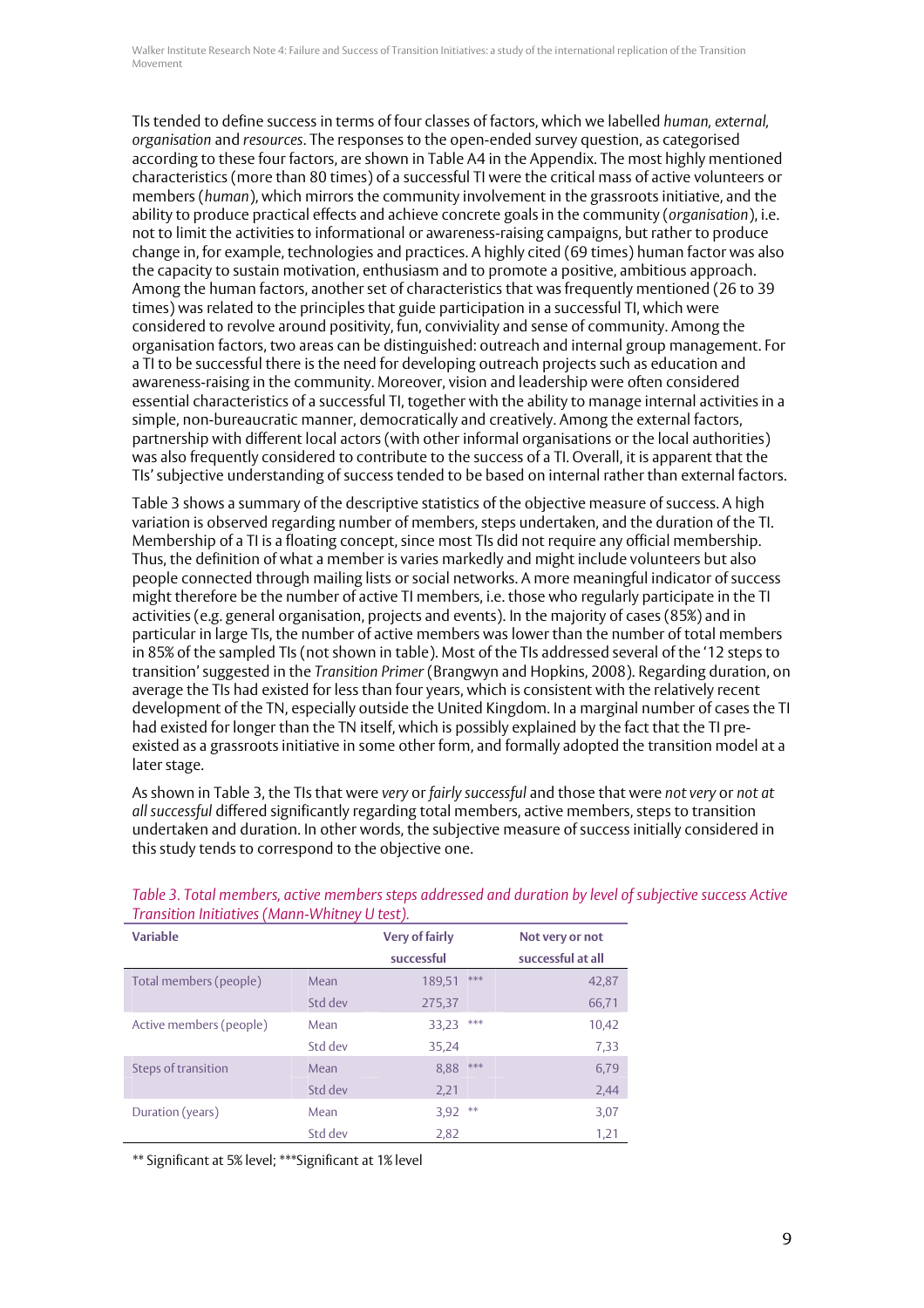## 4.2. Factors of success and failure of grassroots innovations

#### 4.2.1. Transition Initiatives: characteristics and members

Table 4 shows a summary of the variables associated with the *TI characteristics* and *members*. The type of TI was defined based on the conventional TN denomination (i.e. city/urban, village, town, forest, rural, island). The TN recommends TIs to constitute a formal organisation (Brangwyn and Hopkins, 2008), which may take several forms such as, in the British system, a trust, cooperative or charitable incorporated organisation, many of which are legal entities. The majority of TIs (64%) were constituted in a legal form and were officially recognised by the TN (57%). On average the TIs that became official took 10 months to do so.

The most frequent primary overarching themes addressed by the TIs were food (96 cases), energy (45 cases) and education (28) (multiple choice question). In 15 cases the TIs first addressed more than one theme simultaneously (not shown in table).

Active and non-active TIs differ markedly in relation to the proportion of city/urban initiatives (Table 4), the proportion of TIs that received official TN recognition, and, among 'official' TIs, the number of years that passed from foundation to official recognition.

Overall, less than half of the TIs represent the diversity in their community fairly or very well. The TI members predominantly belong to the age range 30–65 years old, which is reflected by the age range of the steering group members. In about half the cases the TIs were founded on the basis of a pre-existing group (e.g. other grassroots organisation) and the group of founders was on average about 10 people, although a significant variation was observed in this respect.

The data illustrate a predominance of below-university degree level of education, but the response rate to the question regarding educational level was particularly low. In 29% of cases no steering group member of the TI had ever attended a transition training course and in 18% of cases no member had attended permaculture training or had permaculture knowledge. Overall, on average about three steering group members had transition training from TN and two had permaculture training or knowledge, but high variation within groups was observed. The ratio of steering group members with transition or permaculture training to the total of steering group members was 0.45 and 0.36 (i.e. less than one in two and about one in three) respectively.

In summary, the most marked differences between active and non-active TIs, regarding *members*, were observed in the representation of diversity in the community, the number of initial founders, and the number of steering group members with transition training.

| <b>Factor</b> | <b>Variable</b>    |               | <b>Active TI</b> |       | <b>Non-active TI</b> |       | All TI         |       |
|---------------|--------------------|---------------|------------------|-------|----------------------|-------|----------------|-------|
|               |                    |               | N                | %     | $\mathsf{N}$         | %     | N              | $\%$  |
| TI            | Type of transition | City/urban    | 85               | 32.8  | 9                    | 52.9  | 94             | 247.4 |
| characteri    | initiative         | Village       | 24               | 9.3   | 1                    | 5.9   | 25             | 65.8  |
| stics         |                    | Town          | 104              | 40.2  | 5                    | 29.4  | 109            | 286.8 |
|               |                    | Forest        | 1                | 0.4   | $\overline{0}$       | 0.0   | 1              | 2.6   |
|               |                    | Rural         | 37               | 14.3  | 1                    | 5.9   | 38             | 100.0 |
|               |                    | <b>Island</b> | 8                | 3.1   | 1                    | 5.9   | $\overline{9}$ | 23.7  |
|               |                    | Total         | 259              | 100.0 | 17                   | 100.0 | 276            | 100.0 |
|               | Legal form         | Yes           | 160              | 64.3  | 12                   | 75.0  | 172            | 64.9  |
|               |                    | <b>No</b>     | 89               | 35.7  | $\overline{4}$       | 25.0  | 93             | 35.1  |
|               |                    | Total         | 249              | 100.0 | 16                   | 100.0 | 265            | 100.0 |
|               | National hub       | Yes           | 6                | 2.3   | $\mathbf{0}$         | 0.0   | 6              | 2.2   |
|               |                    | No            | 246              | 95.0  | 17                   | 100.0 | 263            | 95.3  |
|               |                    | Do not know   | 7                | 2.7   | $\overline{0}$       | 0.0   | $\overline{7}$ | 2.5   |
|               |                    | Total         | 259              | 100.0 | 17                   | 100.0 | 276            | 100.0 |
|               | Regional hub       | Yes           | 44               | 17.0  | 4                    | 23.5  | 48             | 17.4  |

#### *Table 4. Summary of characteristics and member variables (valid % shown).*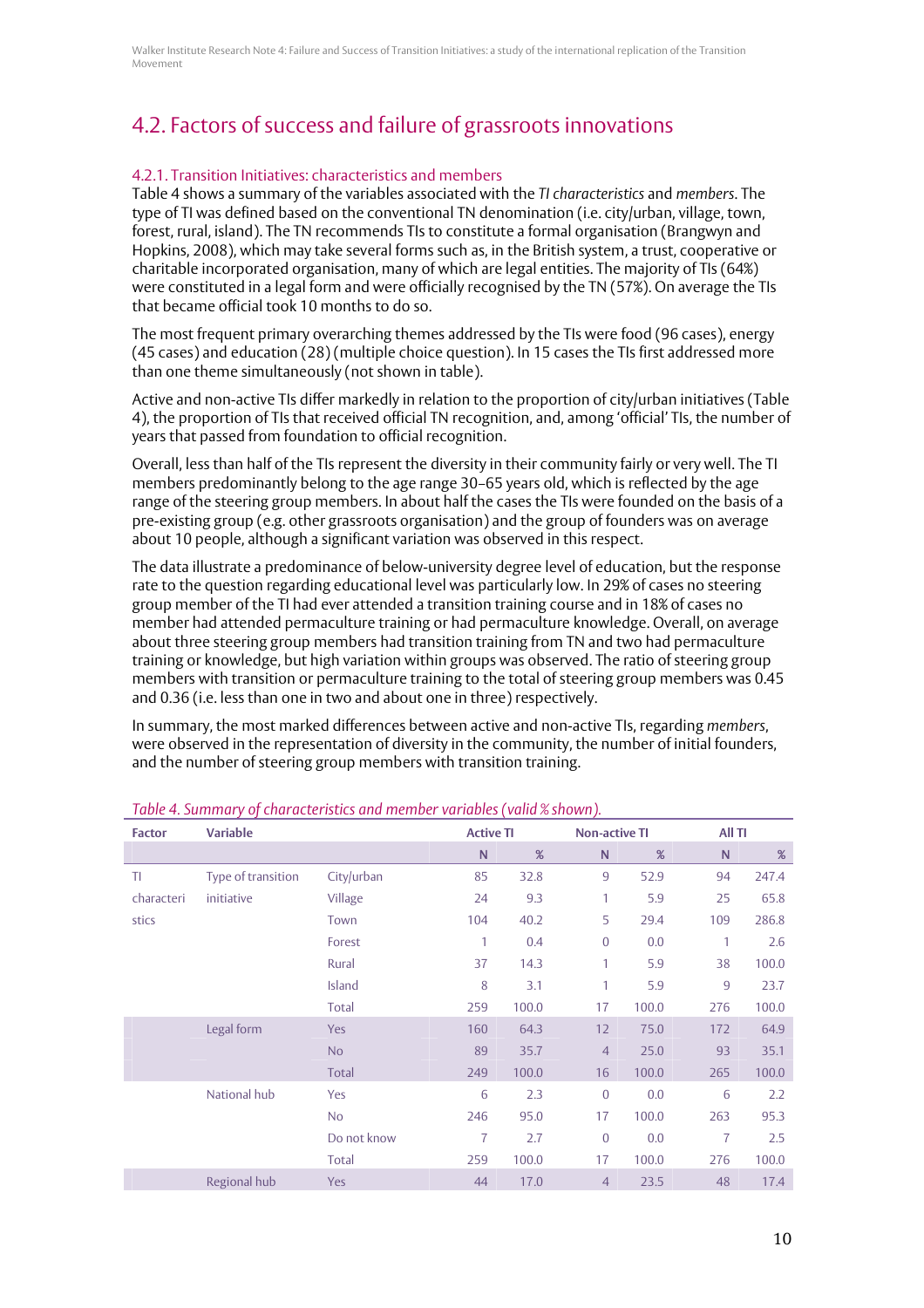| <b>Factor</b> | <b>Variable</b>            |                  | <b>Active TI</b> |       | <b>Non-active TI</b> |         | All TI         |         |
|---------------|----------------------------|------------------|------------------|-------|----------------------|---------|----------------|---------|
|               |                            |                  | ${\sf N}$        | $\%$  | ${\sf N}$            | %       | $\mathsf{N}$   | %       |
|               |                            | <b>No</b>        | 201              | 77.6  | 12                   | 70.6    | 213            | 77.2    |
|               |                            | Do not know      | 14               | 5.4   | $\overline{1}$       | 5.9     | 15             | 5.4     |
|               |                            | <b>Total</b>     | 259              | 100.0 | 17                   | 100.0   | 276            | 100.0   |
|               | Official recognition       | Yes (Official)   | 153              | 59.1  | 5                    | 29.4    | 158            | 57.2    |
|               |                            | No (Mulling)     | 106              | 40.9  | 12                   | 70.6    | 118            | 42.8    |
|               |                            | <b>Total</b>     | 259              | 100.0 | 17                   | 100.0   | 276            | 100.0   |
|               | Years to become            | Mean             | 0.83             |       | 0.67                 |         | 0.82           |         |
|               | official                   | Std dev          | 1.15             |       | 0.82                 |         | 1.14           |         |
| Members       | Diversity                  | Very good        | 5                | 2.0   | $\mathbf{1}$         | 5.9     | 6              | 2.2     |
|               |                            | Fairly good      | 108              | 42.2  | 3                    | 17.6    | 111            | 40.7    |
|               |                            | Not very good    | 131              | 51.2  | 12                   | 70.6    | 143            | 52.4    |
|               |                            | Not good at all  | 12               | 4.7   | $\mathbf{1}$         | 5.9     | 13             | 4.8     |
|               |                            | <b>Total</b>     | 256              | 100.0 | 17                   | 100.0   | 273            | 100.0   |
|               | Age of TI members          | $<$ 30           | 9                | 3.8   | $\mathbf{1}$         | 5.9     | 10             | 3.9     |
|               | (years)                    | Between 30 and   | 140              | 58.6  | 10                   | 58.8    | 150            | 58.6    |
|               |                            | Between 50 and   | 86               | 36.0  | $\overline{4}$       | 23.5    | 90             | 35.2    |
|               |                            | $>65$            | $\overline{4}$   | 1.7   | $\overline{2}$       | 11.8    | 6              | 2.3     |
|               |                            | <b>Total</b>     | 239              | 100.0 | 17                   | 100.0   | 256            | 100.0   |
|               | Preexistence group         | Yes              | 130              | 50.2  | 11                   | 64.7    | 141            | 51.1    |
|               |                            | N <sub>o</sub>   | 105              | 40.5  | 5                    | 29.4    | 110            | 39.9    |
|               |                            | Do not know      | 24               | 9.3   | $\mathbf{1}$         | 5.9     | 25             | 9.1     |
|               |                            | <b>Total</b>     | 259              | 100.0 | 17                   | 100.0   | 276            | 100.0   |
|               | Founders number            | Mean             | 10.11            |       | 8.47                 |         | 9.71           |         |
|               |                            | Std dev          | 14.13            | ÷     | 5.84                 | ÷,      | 13.04          |         |
|               | Occupation of              | Unemployed       | $\mathsf 9$      | 3.8   | 2                    | 11.8    | 11             | 4.3     |
|               | members                    | Student          | 8                | 3.3   | $\overline{2}$       | 11.8    | 10             | 3.9     |
|               |                            | In employment    | 201              | 84.1  | 11                   | 64.7    | 212            | 82.8    |
|               |                            | Pensioner        | 21               | 8.8   | $\overline{2}$       | 11.8    | 23             | 9.0     |
|               |                            | <b>Total</b>     | 239              | 100.0 | 17                   | 100.0   | 256            | 100.0   |
|               | Age of steering            | <30 years old    | 6                | 2.9   | $\mathbf{1}$         | $6.7\,$ | $\sqrt{7}$     | $3.2$   |
|               | group members              | Between 30 and   | 92               | 44.4  | $\overline{7}$       | 46.7    | 99             | 44.6    |
|               | (years)                    | 49               |                  |       |                      |         |                |         |
|               |                            | Between 50 and   | 99               | 47.8  | 6                    | 40.0    | 105            | 47.3    |
|               |                            | 65               |                  |       |                      |         |                |         |
|               |                            | $>65$            | 10               | 4.8   | $\mathbf{1}$         | 6.7     | 11             | $5.0\,$ |
|               |                            | Total            | 207              | 100.0 | 15                   | 100.0   | 222            | 100.0   |
|               | <b>Education of</b>        | No qualification | 5                | 13.2  | $\boldsymbol{0}$     | 0.0     | 5              | 12.2    |
|               | steering group             | Qualification    | 17               | 44.7  | 1                    | 33.0    | 18             | 43.9    |
|               | members                    | below degree     |                  |       |                      |         |                |         |
|               |                            | level            |                  |       |                      |         |                |         |
|               |                            | Degree level or  | $\overline{2}$   | 5.3   | $\boldsymbol{0}$     | 0.0     | $\overline{2}$ | 4.9     |
|               |                            | above            |                  |       |                      |         |                |         |
|               |                            | Do not know      | 14               | 36.8  | $\overline{2}$       | 66.0    | 16             | 39.0    |
|               |                            | Total            | 38               | 100.0 | 3                    | 100.0   | 41             | 100.0   |
|               | <b>Transition training</b> | Mean             | 3.03             |       | 2.2                  |         | 2.98           |         |
|               | (people)                   | Std dev          | 9.82             |       | 1.32                 |         | 9.49           |         |
|               | <b>Transition training</b> | Mean             | 0.42             | ÷     | 0.77                 | ÷       | 0.45           |         |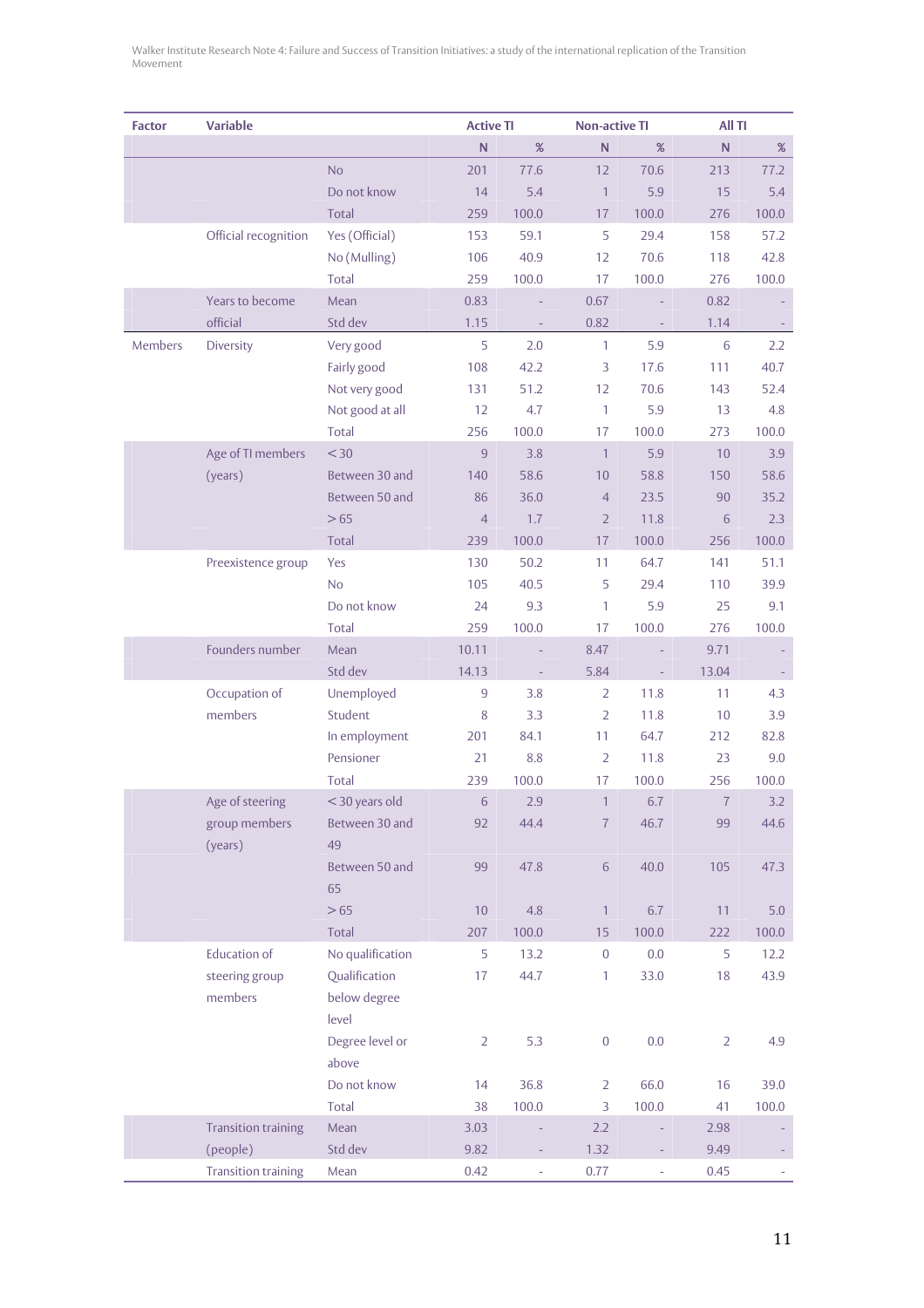| <b>Factor</b> | <b>Variable</b>   |         |      | <b>Active TI</b>         |      | <b>Non-active TI</b>     | All TI |                          |
|---------------|-------------------|---------|------|--------------------------|------|--------------------------|--------|--------------------------|
|               |                   |         | N    | %                        | N    | %                        | N      | %                        |
|               | ratio             | Std dev | 1.5  | $\overline{\phantom{a}}$ | 0.67 | ٠                        | 1.47   | $\overline{\phantom{a}}$ |
|               | Permaculture      | Mean    | 2.18 | $\overline{\phantom{a}}$ | 3.07 | $\overline{\phantom{a}}$ | 2.24   | $\overline{\phantom{a}}$ |
|               | training (people) | Std dev | 2.03 | $\overline{\phantom{a}}$ | 1.83 | $\overline{\phantom{a}}$ | 2.02   | $\overline{\phantom{a}}$ |
|               | Permaculture      | Mean    | 0.31 | $\overline{\phantom{a}}$ | 1.01 | ٠                        | 0.36   | $\overline{\phantom{a}}$ |
|               | training ratio    | Std dev | 0.27 | ٠                        | 0.97 | ٠                        | 0.4    | ۰                        |

#### 4.2.2. Organisation

Table 5 shows a summary of the variables associated with the factors *organisation* and *resources*. The majority of TIs had a steering group, although the number of steering group members varied markedly within and between the two subgroups of active and non-active TIs. The TIs usually (94% of cases) did not rely on paid staff, but on voluntary work. 97% of TIs did engage in some form of recruitment of new members (e.g. online or personal contacts, or social events) (Table A5 in the Appendix). The majority of active TIs engaged in both internal and external communication and used a diverse set of tools which included a website or blog, social network pages and printed materials. Non-active TIs, before being discontinued, had shown lower levels of engagement in internal and external communication than active TIs (Table A5 in the Appendix).

The majority of TIs claimed no political ideology, but in a minority of cases alternative ideologies that refer to ecocentric (e.g. Gaia) or egalitarian worldviews (Douglas and Wildawsky, 1983) were mentioned. Conflicts were, in general, minor and resolved. 49 TIs had had no significant conflict. Reasons for conflicts were i) strategy, direction and priorities of the TI (55 TIs), ii) decision-making, responsibilities or internal management (including time management and leadership) (36 TIs), iii) issues in a specific project (e.g. how to develop an activity) (25 TIs), iv) personalities (9 TIs), and v) communication with other actors (how to do it and what message to communicate) (7 TIs). The vastly predominant strategy for conflict resolution was based on discussion, mediation and consensus-building, which either followed a formal or a more spontaneous protocol, but in several cases (10 TIs) one or more persons left the group after the conflict (not shown in table).

#### 4.2.3. Resources

A certain diversity was observed regarding the proportion of external funding, whereby about 60% of the TIs had developed forms of fundraising that included one or more of the following: grant applications, lotteries, public or private sponsorship, fundraising events, or the sale of self-produced goods. The most frequent sources of external funding were local authorities (49 TIs), donations and sponsorships (e.g. from foundations, banks or other private organisations) (46 TIs), and fundraising through events and sale of self-produced products (35 TIs). There was high variation in terms of time dedicated to TI activities on a weekly basis by the steering group members, which on average amounted to 27 hours per group. Regarding infrastructure, the majority of TIs had access to a meeting room or office and to computing facilities (including printer and video reproduction equipment) (not shown in table). TIs that did not have access to external funds usually funded their activities through the members' own voluntary monetary contribution.

In summary, the most marked differences observed between active and non-active TIs with respect to *organisation* and *resources* were noted in the number of steering group members, organisation of subgroups, the proportion of external funds and the time dedicated by the steering group members to the TIs.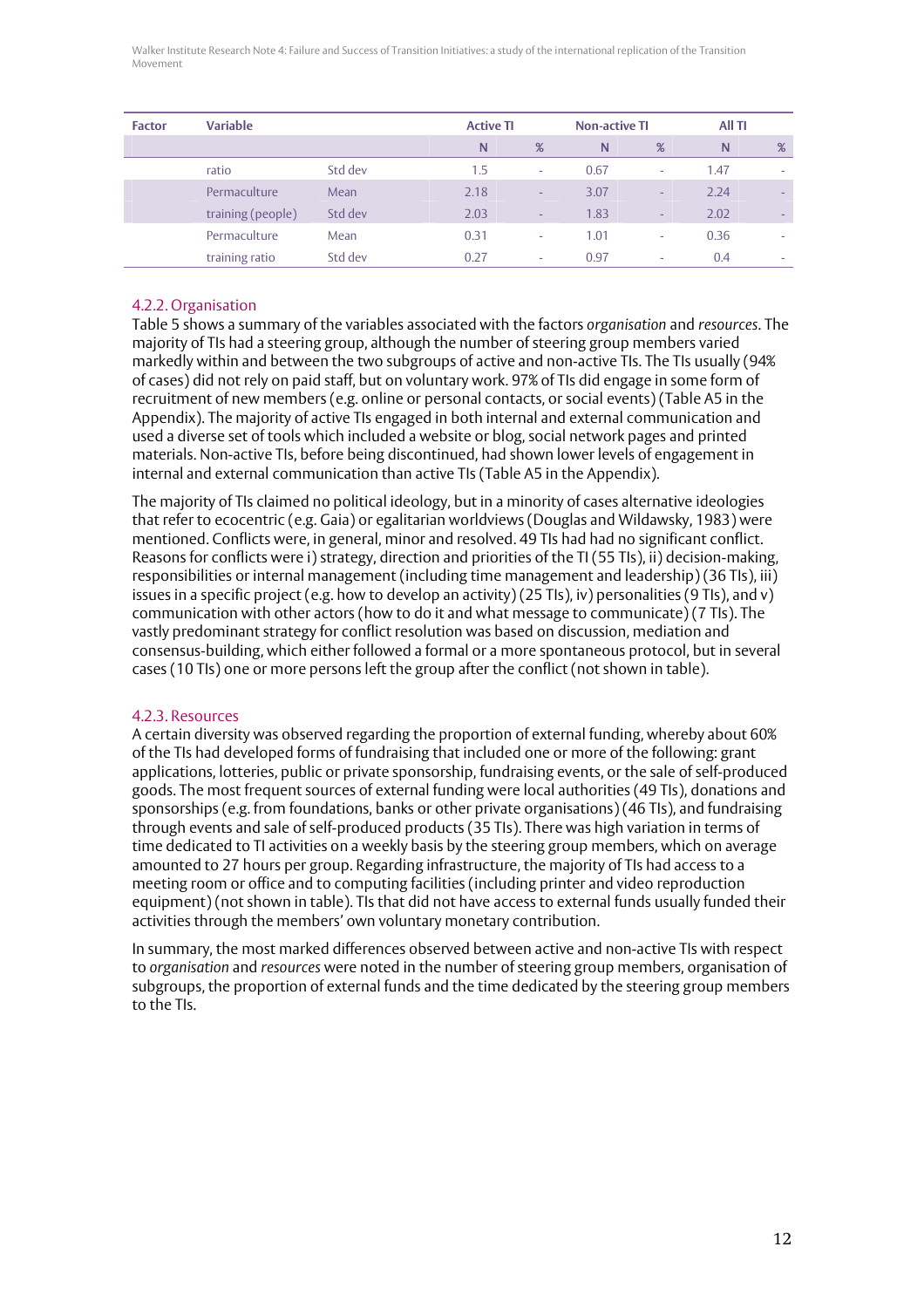| <b>Factor</b> | <b>Variable</b>                       |              | <b>Active TI</b>        |                | <b>Non-active TI</b> |       | All TI         |       |
|---------------|---------------------------------------|--------------|-------------------------|----------------|----------------------|-------|----------------|-------|
|               |                                       |              | $\overline{\mathsf{N}}$ | $\%$           | ${\sf N}$            | $\%$  | ${\sf N}$      | $\%$  |
| Organisation  | Steering group                        | Yes          | 215                     | 83             | 15                   | 88.2  | 230            | 83.3  |
|               |                                       | No           | 44                      | 17.0           | $\overline{2}$       | 11.8  | 46             | 16.7  |
|               |                                       | Total        | 259                     | 100.0          | 17                   | 100.0 | 276            | 100.0 |
|               | Number of                             | Mean         | 9.77                    |                | $\overline{4}$       |       | 9.4            |       |
|               | steering group<br>members             | Std dev      | 18.80                   |                | 2.39                 |       | 18.25          |       |
|               | Paid staff*                           | 100%         | $\overline{2}$          | 0.9            | $\overline{0}$       | 0.0   | $\overline{2}$ | 0.9   |
|               |                                       | 75%          | 1                       | 0.5            | $\mathbf{0}$         | 0.0   | 1              | 0.4   |
|               |                                       | 50%          | $\overline{0}$          | 0.0            | $\overline{0}$       | 0.0   | $\overline{0}$ | 0.0   |
|               |                                       | 25%          | $\overline{9}$          | 4.2            | $\overline{0}$       | 0.0   | 9              | 3.9   |
|               |                                       | $0\%$        | 203                     | 94.0           | 15                   | 100.0 | 218            | 94.4  |
|               |                                       | Do not know  | $\mathbf{1}$            | 0.5            | $\boldsymbol{0}$     | 0.0   | $\mathbf{1}$   | 0.4   |
|               |                                       | Total        | 216                     | 100.0          | 15                   | 100.0 | 231            | 100.0 |
|               | Subgroups                             | Yes          | 142                     | 56.1           | $6\phantom{1}6$      | 35.3  | 148            | 54.8  |
|               |                                       | No           | 111                     | 43.9           | 11                   | 64.7  | 122            | 45.2  |
|               |                                       | <b>Total</b> | 253                     | 100.0          | 17                   | 100.0 | 270            | 100.0 |
| Resources     | Proportion of                         | 100%         | 32                      | 13.6           | $\boldsymbol{0}$     | 0.0   | 32             | 12.8  |
|               | external                              | 75%          | 57                      | 24.2           | $\overline{2}$       | 14.3  | 59             | 23.6  |
|               | funding **                            | 50%          | 25                      | 10.6           | $\mathbf{0}$         | 0.0   | 25             | 10    |
|               |                                       | 25%          | 26                      | 11.0           | $\overline{2}$       | 14.3  | 28             | 11.2  |
|               |                                       | 0%           | 90                      | 38.1           | $\overline{9}$       | 64.3  | 99             | 39.6  |
|               |                                       | Do not know  | 6                       | 2.5            | 1                    | 7.1   | $\overline{7}$ | 2.8   |
|               |                                       | Total        | 236                     | 100            | 14                   | 100   | 250            | 100   |
|               | Time dedicated                        | Mean         | 27.94                   | $\blacksquare$ | 16.88                | ÷.    | 27.36          |       |
|               | by steering group<br>(hours per week) | Std dev      | 23.28                   |                | 11.24                |       | 22.92          |       |

#### *Table 5. Summary of organisation and resource variables (valid % shown).*

\* All members of the steering group are paid staff (100%), Most of the members of the steering group are paid staff (about 75%), There are an equal number of paid staff and volunteers in the steering group, Some members of the steering group are paid staff (about 25%), None of the members of the steering group are paid staff (0%). \*\* All funds were external (100%), Most of the funds were external (about 75%), There were equal proportions of external and internal funds, Little funds were external (about 25%), No funds were external (0%).

#### 4.2.4. Context

Table 6 shows a summary of the variables associated with the factor *context*. The majority of TIs had established forms of cooperation or partnership with local authorities, local media, local business, non-governmental organisations (NGOs) and other grassroots or activist groups, and other TIs. The majority of TIs also considered to be perceived positively by several local actors including local authorities, local business and media, social enterprises, NGOs, other TIs and regional or national TN hubs. Nevertheless, a significant number of TIs did not have a clear idea of how favourably the TI was perceived (answer: 'Do not know'). By and large, active TIs showed higher rates of cooperation and partnership with other local actors, and a more positive perception of the context (i.e. how favourably different actors were towards the TI).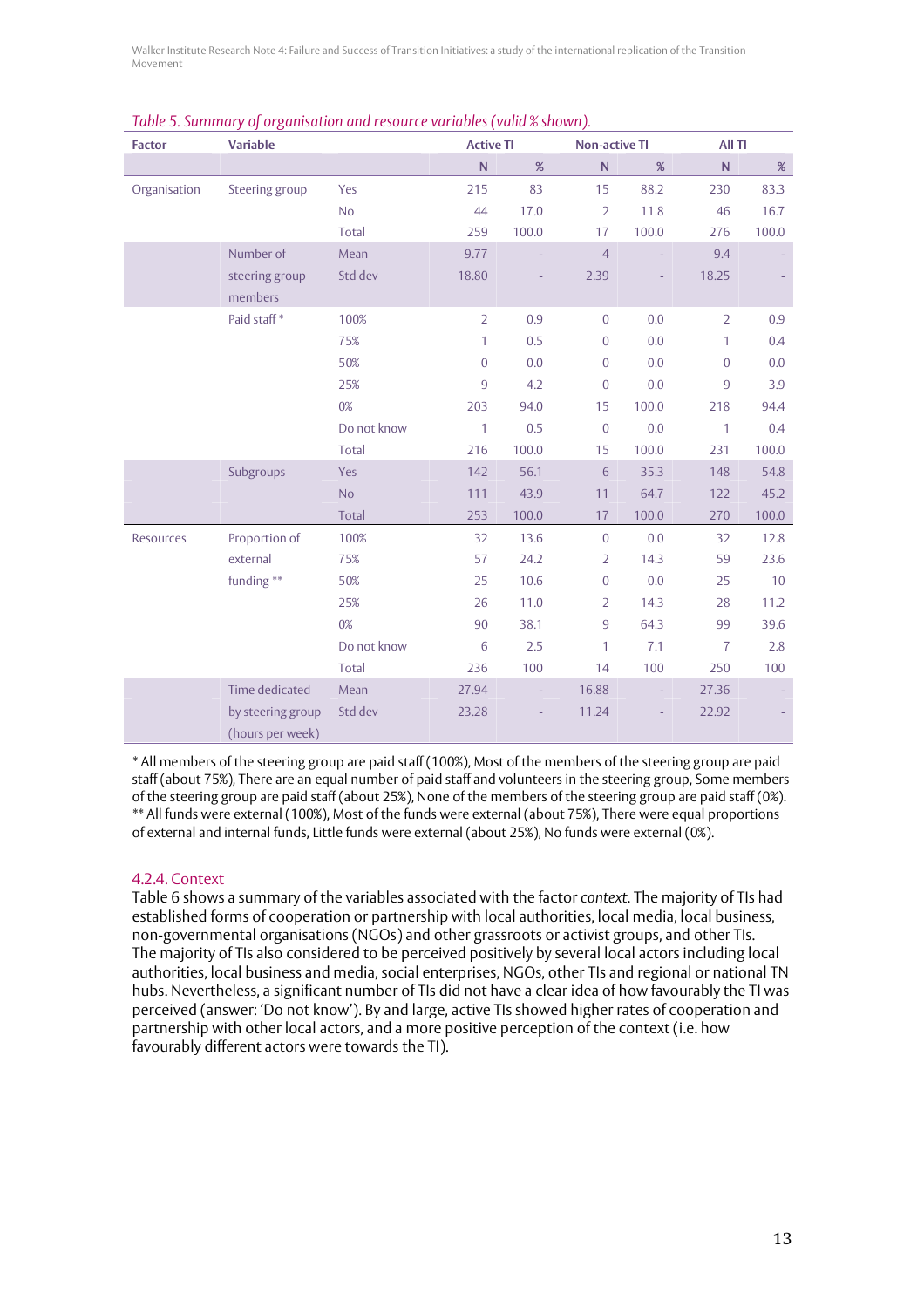| Table 6. Summary of context variables (valid % shown). |
|--------------------------------------------------------|
|--------------------------------------------------------|

| <b>Variable</b>                     |                  | <b>Active TI</b> |       | <b>Non-active TI</b>     |                          | All TI                   |       |
|-------------------------------------|------------------|------------------|-------|--------------------------|--------------------------|--------------------------|-------|
|                                     |                  | $\mathsf{N}$     | %     | ${\sf N}$                | %                        | N                        | %     |
| Cooperation with local authorities  | Yes, currently   | 160              | 66.4  | $\overline{\phantom{a}}$ | ä,                       | ä,                       |       |
|                                     | Yes, in the past | 39               | 16.2  | 10                       | 62.5                     | 49                       | 19.1  |
|                                     | <b>No</b>        | 42               | 17.4  | 5                        | 31.3                     | 47                       | 18.3  |
|                                     | Do not know      | $\boldsymbol{0}$ | 0.0   | $\mathbf{1}$             | 6.3                      | $\mathbf{1}$             | 0.4   |
|                                     | Total            | 241              | 100.0 | 16                       | 100.0                    | 257                      | 100.0 |
| Cooperation with mass media         | Yes, currently   | 144              | 59.8  | $\sim$                   |                          | $\overline{\phantom{a}}$ |       |
|                                     | Yes, in the past | 52               | 21.6  | 12                       | 75.0                     | 64                       | 24.9  |
|                                     | <b>No</b>        | 45               | 18.7  | $\overline{2}$           | 12.5                     | 47                       | 18.3  |
|                                     | Do not know      | $\boldsymbol{0}$ | 0.0   | $\overline{2}$           | 12.5                     | $\overline{2}$           | 0.8   |
|                                     | <b>Total</b>     | 241              | 100.0 | 16                       | 100.0                    | 257                      | 100.0 |
| Cooperation with local business     | Yes, currently   | 187              | 77.6  | $\overline{\phantom{a}}$ | $\sim$                   | $\overline{\phantom{a}}$ |       |
|                                     | Yes, in the past | 33               | 13.7  | 8                        | 50.0                     | 41                       | 16.0  |
|                                     | <b>No</b>        | 19               | 7.9   | 6                        | 37.5                     | 25                       | 9.7   |
|                                     | Do not know      | $\overline{2}$   | 0.8   | $\overline{2}$           | 12.5                     | $\overline{4}$           | 1.6   |
|                                     | <b>Total</b>     | 241              | 100.0 | 16                       | 100.0                    | 257                      | 100.0 |
| Cooperation with social enterprises | Yes, currently   | 108              | 44.8  | $\overline{\phantom{a}}$ | $\overline{\phantom{a}}$ | $\sim$                   |       |
|                                     | Yes, in the past | 30               | 12.4  | 6                        | 37.5                     | 36                       | 14.0  |
|                                     | <b>No</b>        | 89               | 36.9  | 8                        | 50.0                     | 97                       | 37.7  |
|                                     | Do not know      | 14               | 5.8   | $\overline{2}$           | 12.5                     | 16                       | 6.2   |
|                                     | <b>Total</b>     | 241              | 100.0 | 16                       | 100.0                    | 257                      | 100.0 |
| Cooperation with NGOs               | Yes, currently   | 187              | 77.6  | $\overline{\phantom{a}}$ | $\sim$                   | $\overline{\phantom{a}}$ |       |
|                                     | Yes, in the past | 33               | 13.7  | 10 <sup>°</sup>          | 62.5                     | 43                       | 16.7  |
|                                     | <b>No</b>        | 19               | 7.9   | 5                        | 31.3                     | 24                       | 9.3   |
|                                     | Do not know      | $\overline{2}$   | 0.8   | $\mathbf{1}$             | 6.3                      | 3                        | 1.2   |
|                                     | Total            | 241              | 100.0 | 16                       | 100.0                    | 257                      | 100.0 |
| Cooperation with other TIs          | Yes, currently   | 154              | 63.9  | $\overline{\phantom{a}}$ | $\overline{\phantom{a}}$ | ٠                        |       |
|                                     | Yes, in the past | 51               | 21.2  | 12                       | 75.0                     | 63                       | 24.5  |
|                                     | <b>No</b>        | 34               | 14.1  | $\overline{4}$           | 25.0                     | 38                       | 14.8  |
|                                     | Do not know      | $\overline{2}$   | 0.8   | $\overline{0}$           | 0.0                      | $\overline{2}$           | 0.8   |
|                                     | <b>Total</b>     | 241              | 100.0 | 16                       | 100.0                    | 257                      | 100.0 |
| Cooperation with regional/national  | Yes, currently   | 109              | 45.2  |                          |                          | $\overline{\phantom{a}}$ |       |
| TNN hub                             | Yes, in the past | 48               | 19.9  | $\overline{7}$           | 43.8                     | 55                       | 21.4  |
|                                     | <b>No</b>        | 76               | 31.5  | $\overline{9}$           | 56.3                     | 85                       | 33.1  |
|                                     | Do not know      | 8                | 3.3   | $\boldsymbol{0}$         | 0.0                      | $\,8\,$                  | 3.1   |
|                                     | Total            | 241              | 100.0 | 16                       | 100.0                    | 257                      | 100.0 |
| Cooperation with educational        | Yes, currently   | 94               | 39.0  |                          |                          | ٠                        |       |
| institutions                        | Yes, in the past | 37               | 15.4  | $6\,$                    | 37.5                     | 43                       | 16.7  |
|                                     | <b>No</b>        | 105              | 43.6  | $\, 8$                   | 50.0                     | 113                      | 44.0  |
|                                     | Do not know      | 5                | 2.1   | $\overline{2}$           | 12.5                     | $\sqrt{7}$               | 2.7   |
|                                     | <b>Total</b>     | 241              | 100.0 | 16                       | 100.0                    | 257                      | 100.0 |
| Favourable context: local           | Agree            | 163              | 67.6  | 6                        | 37.5                     | 169                      | 65.8  |
| authorities                         | Neither agree    | 41               | 17.0  | $6\,$                    | 37.5                     | 47                       | 18.3  |
|                                     | nor disagree     |                  |       |                          |                          |                          |       |
|                                     | Disagree         | 16               | 6.6   | $\overline{0}$           | $0.0\,$                  | 16                       | 6.2   |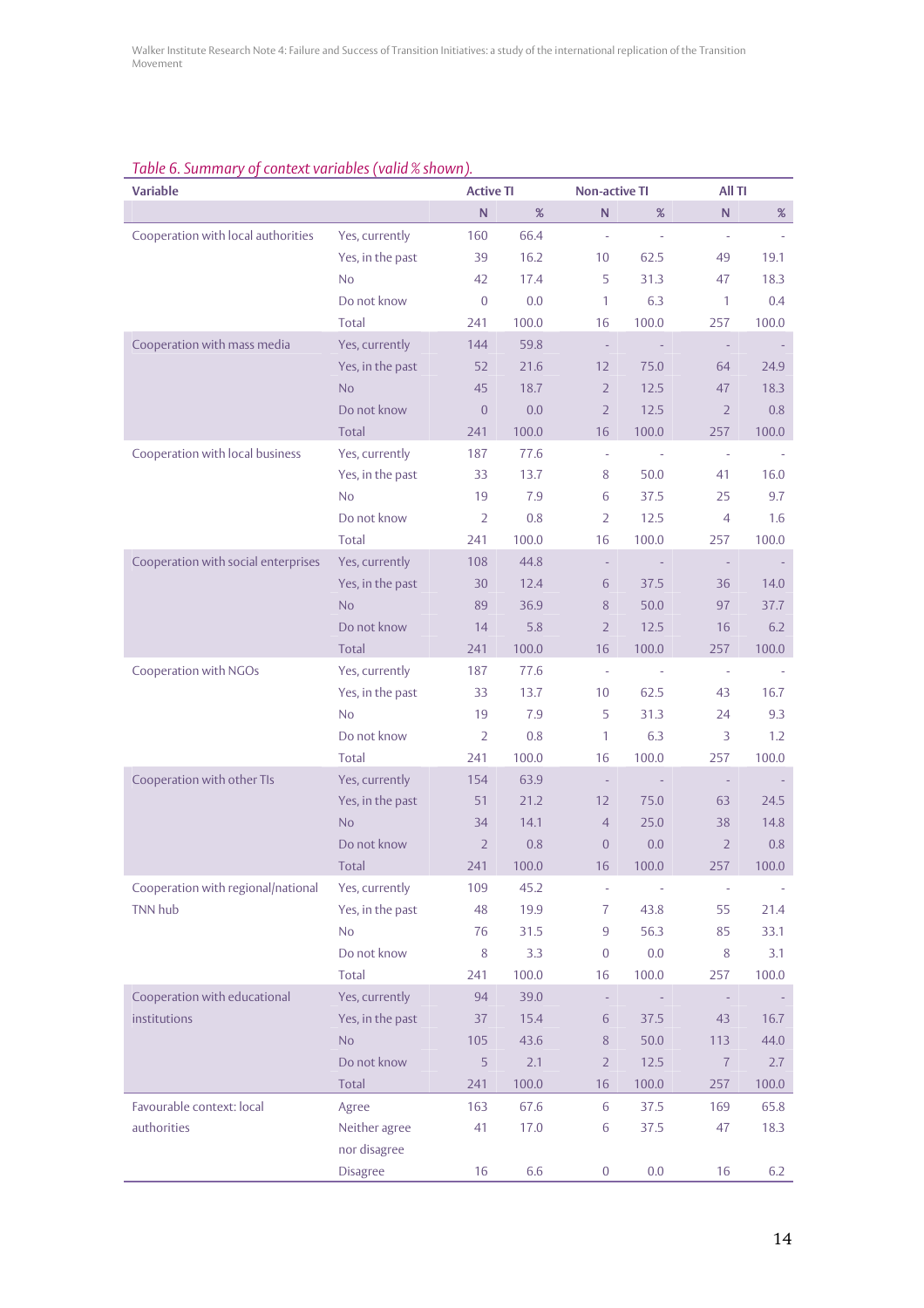| <b>Variable</b>                    |                               | <b>Active TI</b>   |             | <b>Non-active TI</b> |         | All TI          |               |
|------------------------------------|-------------------------------|--------------------|-------------|----------------------|---------|-----------------|---------------|
|                                    |                               | ${\sf N}$          | %           | $\mathsf{N}$         | %       | ${\sf N}$       | $\%$          |
|                                    | Do not know                   | 21                 | 8.7         | $\overline{4}$       | 25.0    | 25              | 9.7           |
|                                    | <b>Total</b>                  | 241                | 100.0       | 16                   | 100.0   | 257             | 100.0         |
| Favourable context: local business | Agree                         | 158                | 65.6        | 8                    | 50.0    | 166             | 64.6          |
|                                    | Neither agree                 | 54                 | 22.4        | $\overline{7}$       | 43.8    | 61              | 23.7          |
|                                    | nor disagree                  |                    |             |                      |         |                 |               |
|                                    | <b>Disagree</b>               | $\boldsymbol{9}$   | 3.7         | $\overline{0}$       | 0.0     | $\overline{9}$  | 3.5           |
|                                    | Do not know                   | 20                 | 8.3         | $\mathbf{1}$         | 6.3     | 21              | 8.2           |
|                                    | Total                         | 241                | 100.0       | 16                   | 100.0   | 257             | 100.0         |
| Favourable context: mass media     | Agree                         | 66                 | 27.4        | $\overline{3}$       | 18.8    | 69              | 26.8          |
|                                    | Neither agree                 | 112                | 46.5        | $\overline{9}$       | 56.3    | 121             | 47.1          |
|                                    | nor disagree                  |                    |             |                      |         |                 |               |
|                                    | <b>Disagree</b>               | 12                 | 5.0         | 1                    | 6.3     | 13              | 5.1           |
|                                    | Do not know                   | 51                 | 21.2        | 3                    | 18.8    | 54              | 21.0          |
|                                    | Total                         | 241                | 100.0       | 16                   | 100.0   | 257             | 100.0         |
| Favourable context: social         | Agree                         | 127                | 52.7        | $\overline{4}$       | 25.0    | 131             | 51.0          |
| enterprises                        | Neither agree                 | 50                 | 20.7        | $\overline{7}$       | 43.8    | 57              | 22.2          |
|                                    | nor disagree                  |                    |             |                      |         |                 |               |
|                                    | <b>Disagree</b>               | $\overline{2}$     | 0.8         | $\mathbf{1}$         | 6.3     | $\overline{3}$  | 1.2           |
|                                    | Do not know                   | 62                 | 25.7        | $\overline{4}$       | 25.0    | 66              | 25.7          |
|                                    | <b>Total</b>                  | 241                | 100.0       | 16                   | 100.0   | 257             | 100.0         |
| Favourable context: NGOs           | Agree                         | 198                | 82.2        | 9                    | 56.3    | 207             | 80.5          |
|                                    | Neither agree                 | 29                 | 12.0        | 4                    | 25.0    | 33              | 12.8          |
|                                    | nor disagree                  |                    |             |                      |         |                 |               |
|                                    | <b>Disagree</b>               | 3                  | 1.2         | 2                    | 12.5    | 5               | 1.9           |
|                                    | Do not know                   | 11                 | 4.6         | $\mathbf{1}$         | 6.3     | 12              | 4.7           |
|                                    | Total                         | 241                | 100.0       | 16                   | 100.0   | 257             | 100.0         |
| Favourable context: other TIs      | Agree                         | 195                | 80.9        | 10                   | 62.5    | 205             | 79.8          |
|                                    | Neither agree<br>nor disagree | 19                 | 7.9         | $\overline{3}$       | 18.8    | 22              | 8.6           |
|                                    |                               |                    |             |                      | 12.5    | $\overline{3}$  |               |
|                                    | Disagree<br>Do not know       | $\mathbf{1}$<br>26 | 0.4<br>10.8 | 2<br>$\mathbb{1}$    | 6.3     | 27              | 1.2<br>$10.5$ |
|                                    | Total                         | 241                | 100.0       | 16                   | 100.0   | 257             | 100.0         |
| Favourable context:                | Agree                         | 133                | 55.2        | $\,8\,$              | 50.0    | 141             | 54.9          |
| regional/national TNN hub          | Neither agree                 | 41                 | 17.0        | 5                    | 31.3    | 46              | 17.9          |
|                                    | nor disagree                  |                    |             |                      |         |                 |               |
|                                    | <b>Disagree</b>               | $\overline{2}$     | 0.8         | $\boldsymbol{0}$     | 0.0     | $\overline{2}$  | 0.8           |
|                                    | Do not know                   | 65                 | 27.0        | 3                    | 18.8    | 68              | 26.5          |
|                                    | Total                         | 241                | 100.0       | 16                   | 100.0   | 257             | 100.0         |
| Favourable context: educational    | Agree                         | 102                | 42.3        | $\sqrt{6}$           | 37.5    | 108             | 42.0          |
| institutions                       | Neither agree                 | 57                 | 23.7        | 5                    | 31.3    | 62              | 24.1          |
|                                    | nor disagree                  |                    |             |                      |         |                 |               |
|                                    | <b>Disagree</b>               | $6\,$              | 2.5         | $\boldsymbol{0}$     | $0.0\,$ | $6\phantom{.}6$ | 2.3           |
|                                    | Do not know                   | 76                 | 31.5        | $\sqrt{5}$           | 31.3    | 81              | 31.5          |
|                                    | Total                         | 241                | 100.0       | 16                   | 100.0   | 257             | 100.0         |

\* Missing values not shown in table.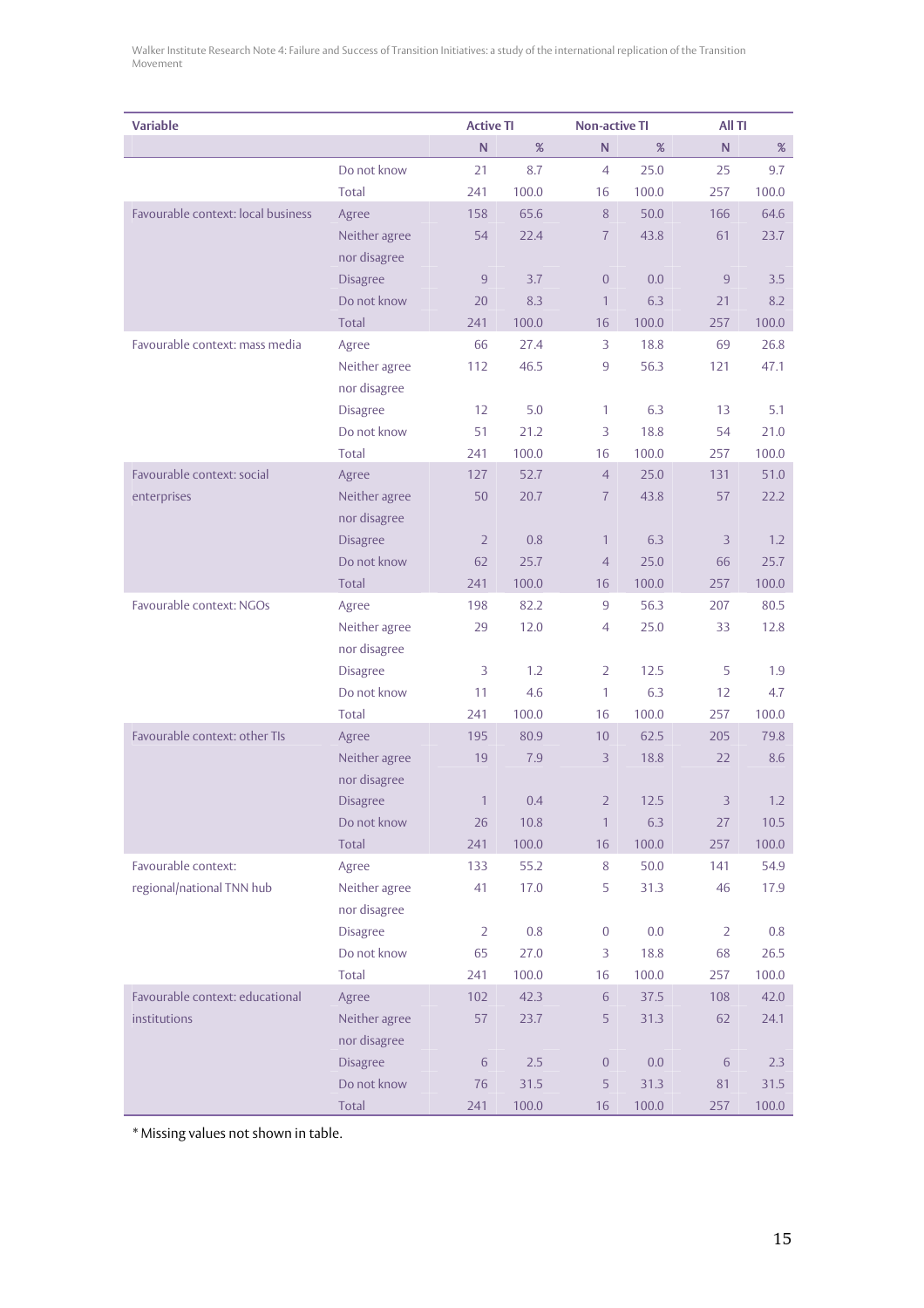### 4.3. Factors that contributed to the success of transition initiatives

We explored the contribution of the explanatory factors to the success of TIs (section 3.2) by means of correlation analysis (categorical explanatory factors) and comparison of means (numerical explanatory factors). Table 7 shows the correlation for active TIs between single categorical independent variables and the dependent variable success, which was transformed for this purpose into a bimodal variable (i.e. very or fairly successful, not very or not successful at all). This exploratory analysis allowed a first identification of the variables that most significantly influenced the level of TI success. Table 8 compares the means for numerical independent variables between the two groups, i.e. of *very* or *fairly successful* and of *not very* or *not at all successful* TIs.

| <b>Group</b>       | <b>Variable</b>                        | N   | <b>Pearson's</b>  | <b>Cramer's V</b> | P     |     |
|--------------------|----------------------------------------|-----|-------------------|-------------------|-------|-----|
|                    |                                        |     | <b>Chi-Square</b> | (effect size)     |       |     |
| TI characteristics | Type of transition initiative          | 259 | 4.712             | 0.135             | 0.095 |     |
|                    | Legal form                             | 249 | 8.575             | 0.186             | 0.003 | *** |
|                    | First theme addressed                  | 234 | 17.872            | 0.276             | 0.162 |     |
|                    | Official recognition                   | 259 | 12.549            | 0.220             | 0.000 | *** |
|                    | Country ##                             | 259 | 10.212            | 0.212             | 0.250 |     |
| Members            | Age of TI members                      | 239 | 3.534             | 0.112             | 0.316 |     |
|                    | Age of steering group members          | 207 | 4.962             | 0.155             | 0.175 |     |
|                    | Education of steering group members    | 24  | 8.291             | 0.588             | 0.016 | **  |
|                    | Diversity                              | 256 | 14.528            | 0.238             | 0.002 | *** |
|                    | Pre-existence group                    | 235 | 0.312             | 0.036             | 0.577 |     |
| Organisation       | Steering group                         | 259 | 8.233             | 0.117             | 0.004 | *** |
|                    | Subgroups                              | 253 | 6.578             | 0.161             | 0.010 | **  |
|                    | Paid staff                             | 215 | 3.627             | 0.130             | 0.305 |     |
|                    | Conflict resolution                    | 166 | 0.526             | 0.056             | 0.468 |     |
|                    | Political orientation                  | 256 | 0.081             | 0.018             | 0.775 |     |
|                    | Recruitment                            | 259 | 22.793            | 0.297             | 0.000 | *** |
|                    | Web                                    | 253 | 1.938             | 0.088             | 0.164 |     |
| <b>Resources</b>   | Proportion of external funding         | 230 | 5.59              | 0.156             | 0.018 | **  |
|                    | Meeting room                           | 225 | 2.273             | 0.101             | 0.132 |     |
|                    | Office                                 | 236 | 1.666             | 0.086             | 0.197 |     |
|                    | PC                                     | 236 | 1.697             | 0.086             | 0.193 |     |
|                    | Printer                                | 236 | 0.812             | 0.060             | 0.367 |     |
|                    | Video reproduction                     | 236 | 0.789             | 0.059             | 0.374 |     |
| Context            | Participatory democracy                | 182 | 1.473             | 0.090             | 0.225 |     |
|                    | Cooperation with local authorities     | 241 | 12.405            | 0.227             | 0.002 | *** |
|                    | Cooperation with mass media            | 241 | 11.805            | 0.221             | 0.003 | *** |
|                    | Cooperation with local business        | 239 | 23.598            | 0.314             | 0.000 | *** |
|                    | Cooperation with social enterprises    | 227 | 14.297            | 0.251             | 0.001 | *** |
|                    | Cooperation with NGOs                  | 239 | 0.527             | 0.049             | 0.753 |     |
|                    | Cooperation with other TIs             | 239 | 10.757            | 0.212             | 0.005 | *** |
|                    | Cooperation with regional/national TNN | 233 | 5.818             | 0.158             | 0.055 |     |
|                    | hub                                    |     |                   |                   |       |     |
|                    | Cooperation with educational           | 236 | 2.552             | 0.104             | 0.279 |     |
|                    | institutions                           |     |                   |                   |       |     |
|                    | Favourable context: local authorities  | 220 | 13.754            | 0.250             | 0.008 | *** |
|                    | Favourable context: mass media         | 221 | 15.092            | 0.261             | 0.005 | *** |

#### *Table 7. Pearson Chi-Square test and Cramer's V measure of correlation between explanatory factors and success of a transition initiative. #*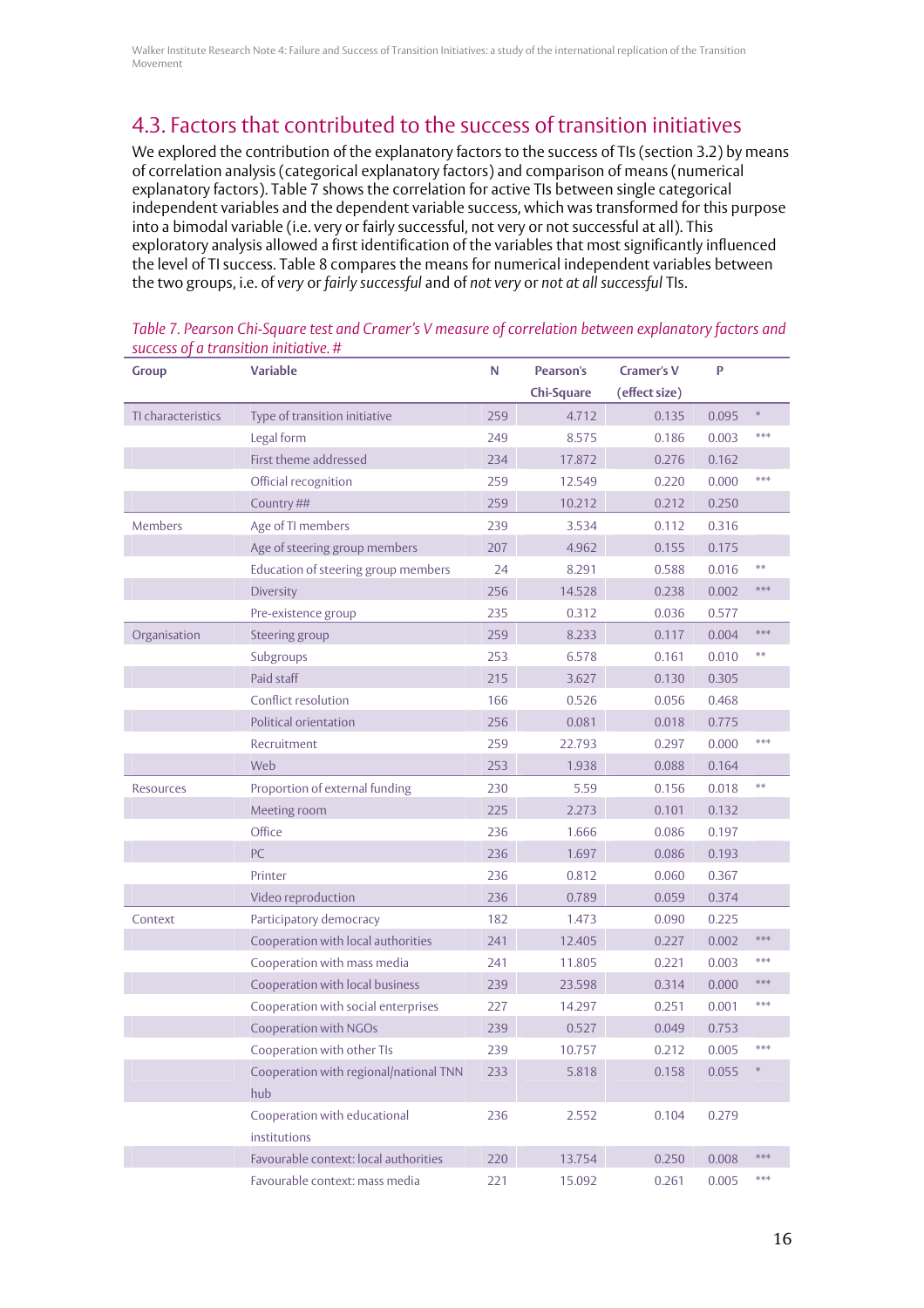| Group | <b>Variable</b>                                         | N   | Pearson's         | Cramer's V    | P     |     |
|-------|---------------------------------------------------------|-----|-------------------|---------------|-------|-----|
|       |                                                         |     | <b>Chi-Square</b> | (effect size) |       |     |
|       | <b>Favourable context: local business</b>               | 190 | 7.342             | 0.197         | 0.119 |     |
|       | Favourable context: social enterprises                  | 179 | 9.954             | 0.236         | 0.019 | **  |
|       | <b>Favourable context: NGOs</b>                         | 230 | 8.639             | 0.194         | 0.034 | **  |
|       | Eavourable context: other TIs                           | 215 | 14.992            | 0.264         | 0.002 | *** |
|       | Favourable context: regional/national<br><b>TNN</b> hub | 176 | 15.879            | 0.300         | 0.003 | *** |
|       | Favourable context: educational<br>institutions         | 165 | 13 245            | 0.283         | 0.010 | **  |

\* Significant at 10% level; \*\* Significant at 5% level; \*\*\*Significant at 1% level; # *Success* recoded as bivariate to reduce the number of cells with expected count less than 5 and thus improve the statistical power of the test; ## Chi-Square calculated only considering countries with  $N > 5$ .

Tables 7 and 8 show that several variables significantly correlate with the level of TI success, but the estimated effect size was low for all explanatory factors, indicating low magnitude of the effects of these variables on the success of GIs.

*Table 8. Mann–Whitney U test and estimated effect size for numeric independent variables by level of success (bimodal).* 

| Group              | <b>Variable</b>                  | N   | <b>Mann-Whitney</b> | p     | effect |     |
|--------------------|----------------------------------|-----|---------------------|-------|--------|-----|
|                    |                                  |     | U test Z            |       | size   |     |
| TI characteristics | Years to become official         | 132 | 2.046               | 0.041 | 0.18   | **  |
| <b>Members</b>     | <b>Transition training</b>       | 204 | 1.488               | 0.080 | 0.10   | *   |
|                    | Transition training ratio        | 193 | 0.264               | 0.493 | 0.02   |     |
|                    | Permaculture training            | 199 | 2.036               | 0.042 | 0.14   | **  |
|                    | Permaculture training ratio      | 188 | 0.577               | 0.502 | 0.04   |     |
|                    | Founders number                  | 247 | 2.276               | 0.023 | 0.14   | **  |
| Organisation       | Number of steering group members | 203 | 2.607               | 0.009 | 0.18   | *** |
| Resources          | Time dedicated by steering group | 146 | 0.988               | 0.323 | 0.08   |     |

\* Significant at 10% level; \*\* Significant at 5% level; \*\*\*Significant at 1% level.

We tested for correlation among the variables associated with the factor *context*, i.e. *cooperation* with other actors and *favourable context*. As expected, significant correlations were observed (Pearson correlation between 0.300 and 0.650): TIs who cooperate with other actors tend to consider these actors positively, or vice versa (not shown in table).

Because cities are considered to be more socially diverse than rural/towns, we also analysed the correlation of diversity and success, controlling for the type of TI. In effect, we observed that diversity correlates significantly with success for city/urban TIs but not for other types of TIs, suggesting that the location (i.e. city/urban versus rural/town) influences directly the degree to which a TI represents diversity in its community which, in turn, influences TI success (not shown in table).

Finally, because several TI characteristics are more frequent among official TIs, we analysed the correlation of *subgroups, steering committee, legal form* with *success* controlling for *official*. TIs that obtain official recognition by the TN tend to be organised in subgroups, have a steering group and constitute a formal organisation more than mulling TIs. We observed that being equal *official, steering committee* significantly correlates with *success* for official but not for mulling TIs, whereas *subgroups* and *legal form* significantly correlate with *success* for mulling but not for official TIs, confirming that the 'official' status influences directly other key variables (TI characteristics), e.g. *subgroups, steering committee, legal form*, which, in turn influence TI *success* (not shown in table).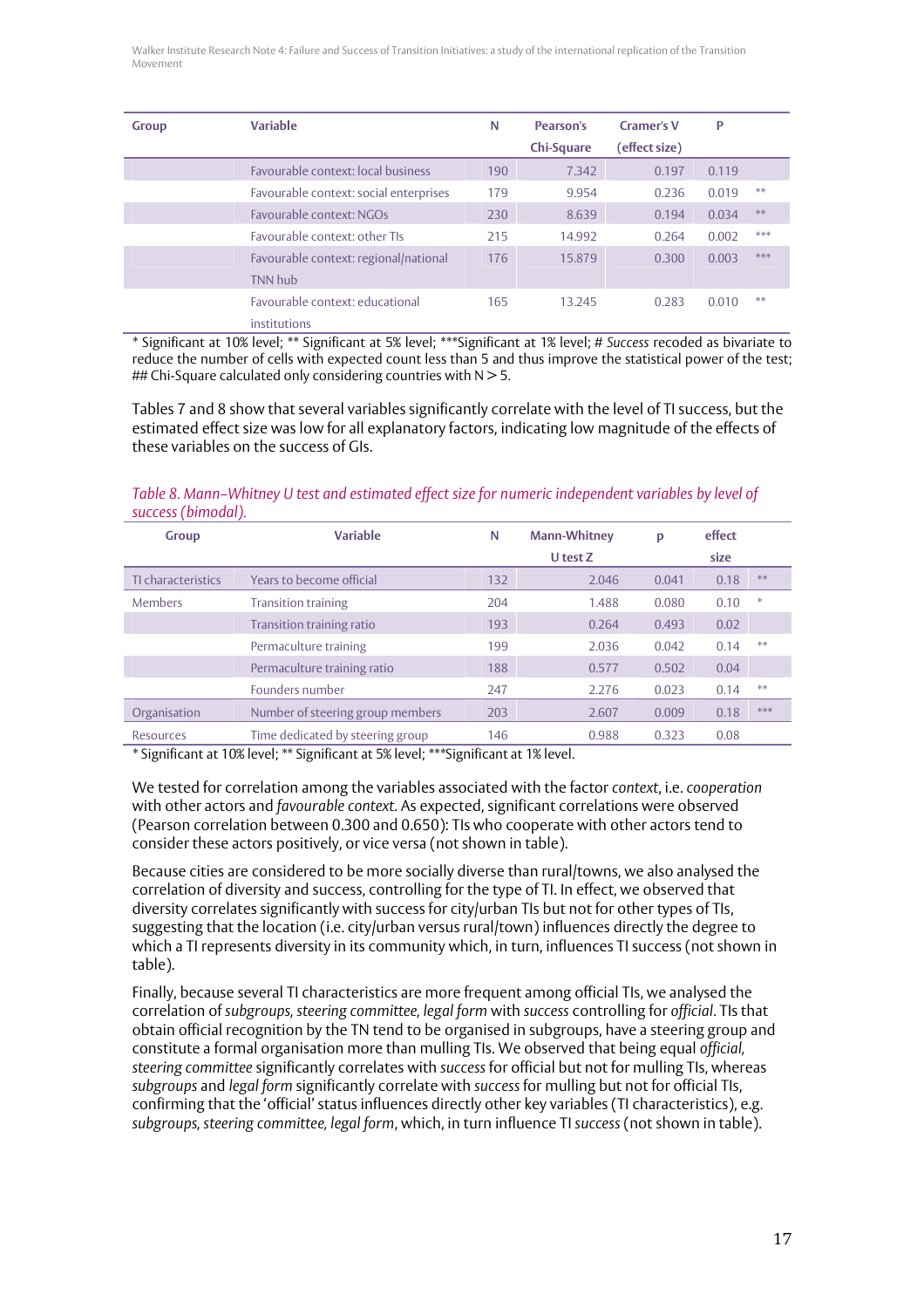### 4.4. A typology of Transition Initiatives

To account for the influence of multiple variables and with the aim to identify common patterns of TI success and failure, in the last stage of our analysis we built clusters based on the variables that had resulted in being significantly correlated with success (subjective, bimodal) (Tables 7 and 8). Following a two-step cluster procedure we identified three clusters of active TIs, in addition to which we analysed non-active TIs as a pre-identified cluster. Table 9 shows a summary of the descriptive statistics for dependent and independent variables for the four clusters. These clusters correspond to four TI types each of which is characterised by a level of success and a particular combination of factors.

**Cluster 1**. Cluster 1 groups TIs that tended to be very or fairly successful, and to be located in villages, rural areas or towns. In comparison with TIs in other clusters, these TIs were mostly initiated by a larger group of founders. They had existed on average for about four years. While these TIs were not necessarily officially recognised by the TN, those that were officially recognised took one year on average from the foundation year to recognition and followed approximately 10 'steps to transition'. They tended to have a steering group with members trained in Transition and/or permaculture, and to be organised in, for example, thematic or project-based subgroups. The steering group tended to be larger and to invest a higher number of hours than TIs in other clusters. TIs in this cluster tended to get at least part of their funds from external sources and were very well connected to other actors in the local context, which were generally perceived as favourable towards the TIs.

**Cluster 2**. Cluster 2 groups TIs that were mostly fairly successful. They tended to be officially recognised by the TN and to have taken almost one year to be recognised since their foundation and followed approximately 8.5 'steps to transition'. They had existed on average for four years, and were founded by relatively few people originally, but were characterised, in comparison with TIs in other clusters, by a large steering group of trained members. They were not necessarily organised in subgroups and usually not constituted in a legal form. They tended to rely on some proportion of external funds and to be located in a favourable context (local authorities, mass media, other NGOs, other TIs, TN regional or national hubs), although this did not necessarily translate into cooperation with other local actors. Cluster 2 TIs tended to cooperate with local authorities and other TIs, but less with other actors. They were more frequently located in the United Kingdom than TIs in other clusters.

**Cluster 3**. Cluster 3 groups TIs that tended to be not very successful or not at all successful. These TIs tended not to be constituted in a legal form and to be mulling rather than officially recognised. When they were officially recognised by the TN, they tended to have reached recognition rather quickly (i.e. in a few months). They were relatively young (less than three years) and have on average undertaken six to seven 'steps to transition'. These TIs tended not to mirror the diversity of their community very well. If they had a steering group, this tended to be a small group of people of which only few had attended transition or permaculture training. They usually could not rely on external funds and were weakly connected with other actors in their local context, which overall was perceived to disadvantage the TIs. In particular, these TIs tended to be more disconnected than those in other clusters from regional or national TN hubs and to have a poorer knowledge of their own context. Finally, they tended to be less concentrated in the United Kingdom than TIs in other clusters.

**Cluster 4**. These non-active TIs, before being discontinued, shared several characteristics with Cluster 3 TIs. In particular, they achieved similar levels of success, tended to be mulling and not constituted in legal form, to be relatively young (3.6 years) have undertaken six 'steps to transition', and to represent the diversity of their community poorly, also being more frequently located in an urban context. They also tended to be disconnected from the TN regional and national hubs, but, differently from Cluster 3 TIs, they had shown some level of cooperation with other actors in their local context (local authorities, mass media and other TIs). Non-active TIs were usually guided by trained steering group members, but the steering groups tended to be small and to have little time to dedicate to the TI.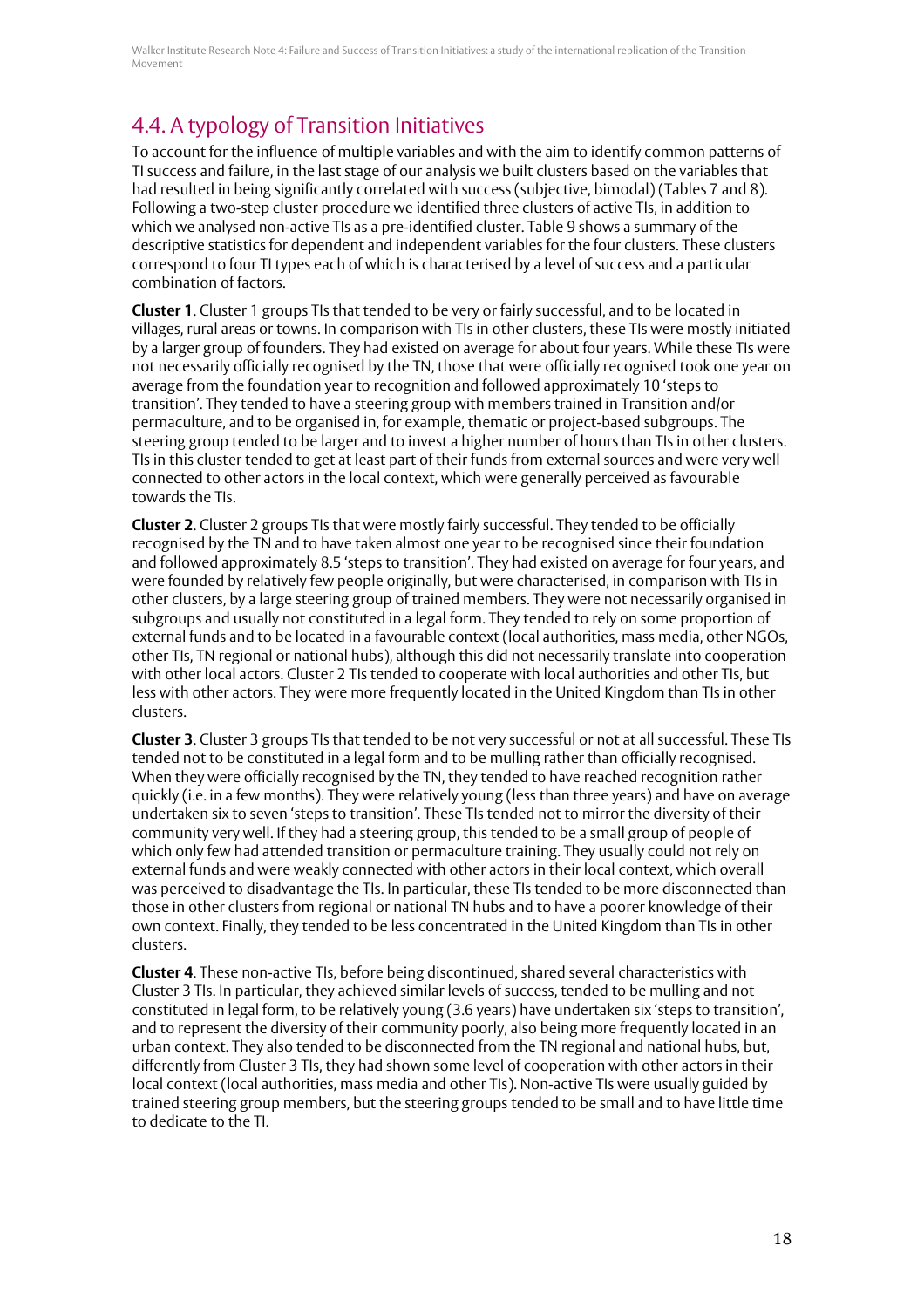#### *Table 9. Descriptive characteristics of key variables for the four clusters of transition initiatives.*

| Variable group     | <b>Variable</b>                     |                                   |                | <b>Cluster 1</b><br><b>Cluster 2</b> |                |                          | <b>Cluster 3</b> |                          | <b>Cluster 4</b> |                          |
|--------------------|-------------------------------------|-----------------------------------|----------------|--------------------------------------|----------------|--------------------------|------------------|--------------------------|------------------|--------------------------|
|                    |                                     |                                   | ${\sf N}$      | $\%$                                 | $\mathsf{N}$   | $\%$                     | ${\sf N}$        | $\%$                     | ${\sf N}$        | $\%$                     |
|                    | <b>Success</b>                      | Very successful                   | 19             | 27.1                                 | $\overline{7}$ | 8.4                      | 3                | 4.9                      | $\overline{0}$   | 0.0                      |
|                    |                                     | <b>Fairly Successful</b>          | 48             | 68.6                                 | 62             | 74.7                     | 32               | 52.5                     | 3                | 17.6                     |
|                    |                                     | Not very successful               | 3              | 4.3                                  | 13             | 15.7                     | 25               | 41.0                     | $\overline{9}$   | 52.9                     |
|                    |                                     | Not successful at all             | $\overline{0}$ | 0.0                                  | $\overline{1}$ | 1.2                      | $\overline{1}$   | 1.6                      | 5                | 29.4                     |
|                    | Success (bimodal)                   | Very or fairly successful         | 67             | 91.3                                 | 69             | 83.1                     | 33               | 55.9                     | $\overline{3}$   | 17.6                     |
|                    |                                     | Not very or not successful at all | 3              | 8.7                                  | 14             | 16.9                     | 26               | 44.1                     | 14               | 82.4                     |
| TI characteristics | Type of transition initiative       | Urban/City                        | 23             | 32.9                                 | 29             | 34.9                     | 19               | 31.1                     | $\overline{9}$   | 52.9                     |
|                    |                                     | Village/Rural/Forest/Island       | 16             | 22.9                                 | 17             | 20.5                     | 21               | 34.4                     | 3                | 17.7                     |
|                    |                                     | Town                              | 31             | 44.3                                 | 37             | 44.6                     | 21               | 34.4                     | 5                | 29.4                     |
|                    | Legal status                        | Yes                               | 34             | 48.6                                 | 24             | 28.9                     | 15               | 24.6                     | $\overline{4}$   | 25.0                     |
|                    |                                     | <b>No</b>                         | 36             | 51.4                                 | 59             | 71.1                     | 46               | 75.4                     | 12               | 75.0                     |
|                    | Official recognition                | Yes                               | 44             | 62.9                                 | 68             | 81.9                     | 14               | 23.0                     | 5                | 29.4                     |
|                    |                                     | No ('mulling')                    | 26             | 37.1                                 | 15             | 18.1                     | 47               | 77.0                     | 12               | 70.6                     |
|                    | Years to become official (years)    | Mean                              | 1.01           | $\sim$                               | 0.83           | $\sim$                   | 0.38             | $\sim$                   | 0.67             | $\sim$                   |
|                    |                                     | Std dev                           | 1.57           | $\sim$                               |                | $\overline{\phantom{a}}$ | 0.51             | $\overline{\phantom{a}}$ | 0.82             | $\sim$                   |
| Members            | Education of steering group members | No qualification                  | $\overline{1}$ | 8.3                                  | 3              | 23.1                     | $\overline{1}$   | 12.5                     | $\overline{0}$   | 0.0                      |
|                    |                                     | Qualification below degree level  | $\overline{7}$ | 58.3                                 | 5              | 38.5                     | $\overline{2}$   | 25.0                     | $\mathbf{1}$     | 33.3                     |
|                    |                                     | Degree level or above             | $\overline{0}$ | 0.0                                  |                | 7.7                      | -1               | 12.5                     | $\overline{0}$   | 0.0                      |
|                    | Diversity                           | Very good                         | 3              | 4.3                                  | $\overline{0}$ | 0.0                      | $\overline{1}$   | 1.6                      | $\overline{1}$   | 5.9                      |
|                    |                                     | Fairly good                       | 42             | 60.0                                 | 30             | 36.1                     | 25               | 41.0                     | 3                | 17.6                     |
|                    |                                     | Not very good                     | 24             | 34.3                                 | 49             | 59.0                     | 32               | 52.5                     | 12               | 70.6                     |
|                    |                                     | Not good at all                   | $\mathbf{1}$   | 1.4                                  | $\overline{4}$ | 4.8                      | $\overline{3}$   | 4.9                      | $\overline{1}$   | 5.9                      |
|                    | Transition training (people)        | Mean                              | 2.6            | $\overline{\phantom{a}}$             | 5.08           | $\sim$                   | 0.92             | $\sim$                   | 2.2              | $\overline{\phantom{a}}$ |
|                    |                                     | Std dev                           | 2.7            | $\sim$                               | 16.22          | $\sim$                   | 1.18             | $\sim$                   | 1.32             | $\overline{\phantom{a}}$ |
|                    | Permaculture training (people)      | Mean                              | 2.84           | $\overline{\phantom{0}}$             | 2.03           |                          | 1.64             |                          | 3.07             | $\sim$                   |
|                    |                                     | Std dev                           | 2.55           |                                      | 1.77           |                          | 1.66             |                          | 1.83             | $\overline{\phantom{a}}$ |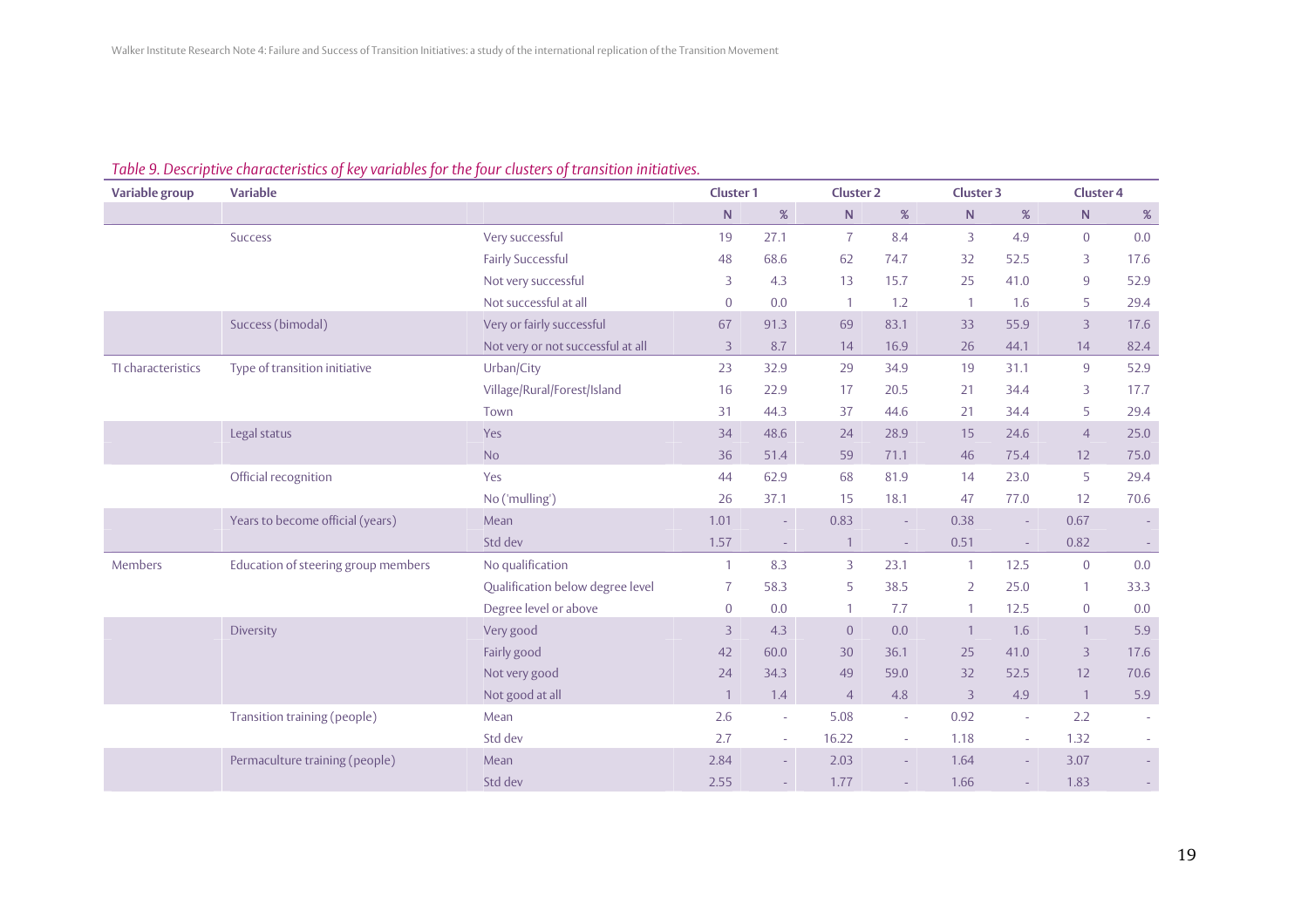| <b>Variable group</b> | <b>Variable</b>                                      | <b>Cluster 1</b>             |                   | <b>Cluster 2</b>         |              | <b>Cluster 3</b> |                | <b>Cluster 4</b>         |                |         |
|-----------------------|------------------------------------------------------|------------------------------|-------------------|--------------------------|--------------|------------------|----------------|--------------------------|----------------|---------|
|                       |                                                      |                              | ${\sf N}$<br>$\%$ |                          | ${\sf N}$    | $\%$             | N              | $\%$                     | ${\sf N}$      | $\%$    |
|                       | Founders number (people)                             | Mean                         | 12.39             | $\overline{\phantom{a}}$ | 7.49         | $\sim$           | 11.52          | $\sim$                   | 8.47           | ÷       |
|                       |                                                      | Std dev                      | 17.19             | $\sim$                   | 5.57         | $\sim$           | 19.69          | $\sim$                   | 5.84           |         |
| Organisation          | Steering group                                       | Yes                          | 65                | 92.9                     | 72           | 86.7             | 40             | 65.6                     | 15             | 88.2    |
|                       |                                                      | No                           | 5                 | 7.1                      | 11           | 13.3             | 21             | 34.4                     | $\overline{2}$ | 11.8    |
|                       | Number of steering group members<br>(people)         | Mean                         | 13.05             | $\sim$                   | 8.03         | $\sim$           | 6.63           | $\sim$                   | $\overline{4}$ | $\sim$  |
|                       |                                                      | Std dev                      | 30.82             |                          | 5.25         |                  | 3.65           |                          | 2.39           |         |
|                       | Subgroups                                            | Yes                          | 53                | 75.7                     | 47           | 56.6             | 21             | 34.4                     | 6              | 35.3    |
|                       |                                                      | <b>No</b>                    | 17                | 24.3                     | 36           | 43.4             | 41             | 65.6                     | 11             | 64.7    |
|                       | Recruitment                                          | Yes                          | 68                | 97.1                     | 82           | 98.8             | 58             | 95.1                     | 15             | 100.0   |
|                       |                                                      | <b>No</b>                    | $\overline{2}$    | 2.9                      | $\mathbf{1}$ | 1.2              | $\overline{3}$ | 4.9                      | $\overline{0}$ | $0.0\,$ |
| Resources             | Proportion of external funding                       | No external funding          | 15                | 21.4                     | 27           | 32.5             | 43             | 70.5                     | 9              | 28.6    |
|                       |                                                      | 25% to 100% external funding | 55                | 78.6                     | 56           | 67.5             | 18             | 29.5                     | $\overline{4}$ | 64.3    |
|                       | Time dedicated by steering group (hours per<br>week) | Mean                         | 34.37             | $\overline{\phantom{a}}$ | 24.6         | $\sim$           | 27.85          | $\sim$                   | 16.88          | $\sim$  |
|                       |                                                      | Standard deviation           | 29.18             | $\overline{\phantom{a}}$ | 16.04        | $\sim$           | 22.37          | $\overline{\phantom{a}}$ | 11.24          |         |
| Context               | Cooperation with local authorities                   | Yes, currently               | 69                | 98.6                     | 55           | 66.3             | 18             | 29.5                     | $\sim$         |         |
|                       |                                                      | Yes, in the past             | $\overline{0}$    | 0.0                      | 22           | 26.5             | 13             | 21.3                     | 10             | 62.5    |
|                       |                                                      | <b>No</b>                    | $\mathbf{1}$      | 1.4                      | 6            | 7.2              | 30             | 49.2                     | 5              | 31.3    |
|                       | Cooperation with mass media                          | Yes, currently               | 63                | 90.0                     | 43           | 51.8             | 21             | 34.4                     | $\sim$         | $\sim$  |
|                       |                                                      | Yes, in the past             | 6                 | 8.6                      | 29           | 34.9             | 13             | 21.3                     | 12             | 75.0    |
|                       |                                                      | <b>No</b>                    | $\mathbf{1}$      | 1.4                      | 11           | 13.3             | 27             | 44.3                     | $\overline{2}$ | 12.5    |
|                       | Cooperation with local business                      | Yes, currently               | 55                | 78.6                     | 34           | 41.0             | 12             | 19.7                     | $\sim$         |         |
|                       |                                                      | Yes, in the past             | 8                 | 11.4                     | 22           | 26.5             | 5              | 8.2                      | 8              | 50.0    |
|                       |                                                      | <b>No</b>                    | $\overline{7}$    | 10.0                     | 27           | 32.5             | 43             | 70.5                     | 6              | 37.5    |
|                       | Cooperation with social enterprises                  | Yes, currently               | 50                | 71.4                     | 33           | 39.8             | 14             | 23.0                     | $\sim$         |         |
|                       |                                                      | Yes, in the past             | 6                 | 8.6                      | 20           | 24.1             | 2              | 3.3                      | 6              | 37.5    |
|                       |                                                      | <b>No</b>                    | 10                | 14.3                     | 30           | 36.1             | 41             | 67.2                     | 8              | 50.0    |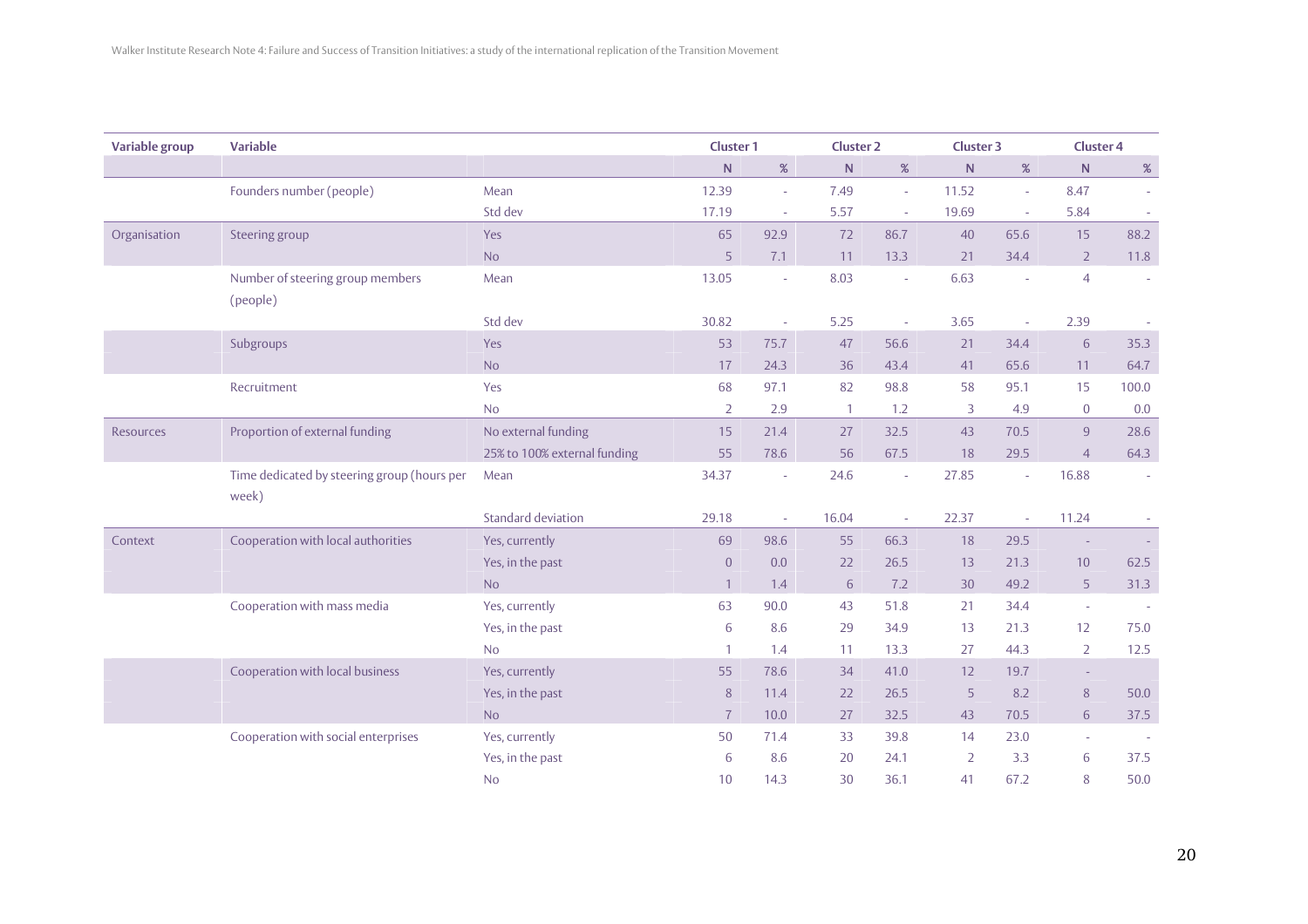| Variable group | Variable                                         |                            | <b>Cluster 1</b> |      | <b>Cluster 2</b> |      | <b>Cluster 3</b> |      | <b>Cluster 4</b> |        |
|----------------|--------------------------------------------------|----------------------------|------------------|------|------------------|------|------------------|------|------------------|--------|
|                |                                                  |                            | $\mathsf{N}$     | %    | N                | %    | $\mathsf{N}$     | %    | N                | $\%$   |
|                | Cooperation with other TIs                       | Yes, currently             | 62               | 88.6 | 58               | 69.9 | 14               | 23.0 | $\sim$           |        |
|                |                                                  | Yes, in the past           | 8                | 11.4 | 20               | 24.1 | 19               | 31.1 | 12               | 75.0   |
|                |                                                  | <b>No</b>                  | $\overline{0}$   | 0.0  | 5                | 6.0  | 27               | 44.3 | $\overline{4}$   | 25.0   |
|                | Cooperation with regional/national TNN hub       | Yes, currently             | 43               | 61.4 | 39               | 47.0 | 14               | 23.0 | $\sim$           | $\sim$ |
|                |                                                  | Yes, in the past           | 16               | 22.9 | 17               | 20.5 | 12               | 19.7 | $\overline{7}$   | 43.8   |
|                |                                                  | <b>No</b>                  | $\overline{9}$   | 12.9 | 25               | 30.1 | 34               | 55.7 | $\overline{9}$   | 56.3   |
|                | Favourable context: local authorities            | Agree                      | 61               | 87.1 | 60               | 72.3 | 23               | 37.7 | 6                | 37.5   |
|                |                                                  | Neither agree nor disagree | 5                | 7.1  | 18               | 21.7 | 14               | 23.0 | 6                | 37.5   |
|                |                                                  | <b>Disagree</b>            | $\overline{1}$   | 1.4  | $\overline{4}$   | 4.8  | 9                | 14.8 | $\overline{0}$   | 0.0    |
|                | Favourable context: mass media                   | Agree                      | 58               | 82.9 | 56               | 67.5 | 27               | 44.6 | 8                | 51.1   |
|                |                                                  | Neither agree nor disagree | $\overline{9}$   | 12.9 | 21               | 25.3 | 19               | 31.1 | $\overline{7}$   | 43.8   |
|                |                                                  | <b>Disagree</b>            | $\overline{1}$   | 1.4  | 5                | 6.0  | $\overline{2}$   | 3.3  | $\overline{0}$   | 0.0    |
|                | Favourable context: social enterprises           | Agree                      | 55               | 78.8 | 43               | 51.8 | 17               | 27.9 | $\overline{4}$   | 25.0   |
|                |                                                  | Neither agree nor disagree | $\overline{1}$   | 1.4  | 28               | 33.7 | 14               | 23.0 | $\overline{7}$   | 43.8   |
|                |                                                  | Disagree                   | $\overline{0}$   | 0.0  | $\overline{2}$   | 2.4  | $\overline{0}$   | 0.0  | $\mathbf{1}$     | 6.3    |
|                | Favourable context: NGOs                         | Agree                      | 63               | 90.0 | 64               | 77.1 | 51               | 83.6 | $\overline{9}$   | 56.3   |
|                |                                                  | Neither agree nor disagree | 3                | 4.3  | 14               | 16.9 | $\overline{7}$   | 11.5 | $\overline{4}$   | 25.0   |
|                |                                                  | <b>Disagree</b>            | $\overline{0}$   | 0.0  | $\overline{2}$   | 2.4  | $\mathbf{1}$     | 1.6  | $\overline{2}$   | 12.5   |
|                | Favourable context: other TIs                    | Agree                      | 65               | 92.9 | 75               | 90.4 | 37               | 57.3 | 10               | 52.5   |
|                |                                                  | Neither agree nor disagree | $\mathbf{1}$     | 5.7  | 6                | 7.2  | 8                | 13.1 | 3                | 18.8   |
|                |                                                  | <b>Disagree</b>            | $\overline{0}$   | 0.0  | $\overline{2}$   | 2.4  | $\mathbf{1}$     | 1.6  | $\overline{2}$   | 12.5   |
|                | Favourable context: regional/national TNN<br>hub | Agree                      | 47               | 67.1 | 49               | 59.0 | 24               | 39.4 | 8                | 50.0   |
|                |                                                  | Neither agree nor disagree | $\overline{4}$   | 11.4 | 23               | 27.7 | $\overline{9}$   | 14.8 | 5                | 31.3   |
|                |                                                  | Disagree                   | $\overline{0}$   | 0.0  | $\overline{1}$   | 1.2  | $\mathbf{1}$     | 1.6  | $\overline{0}$   | 0.0    |
|                | Favourable context: educational institutions     | Agree                      | 40               | 57.1 | 38               | 45.8 | 15               | 26.3 | 6                | 37.6   |
|                |                                                  | Neither agree nor disagree | 8                | 11.4 | 29               | 34.9 | 13               | 21.3 | 5                | 31.3   |
|                |                                                  | <b>Disagree</b>            | $\overline{0}$   | 0.0  | $\overline{4}$   | 4.8  | $\overline{2}$   | 3.3  | $\overline{0}$   | 0.0    |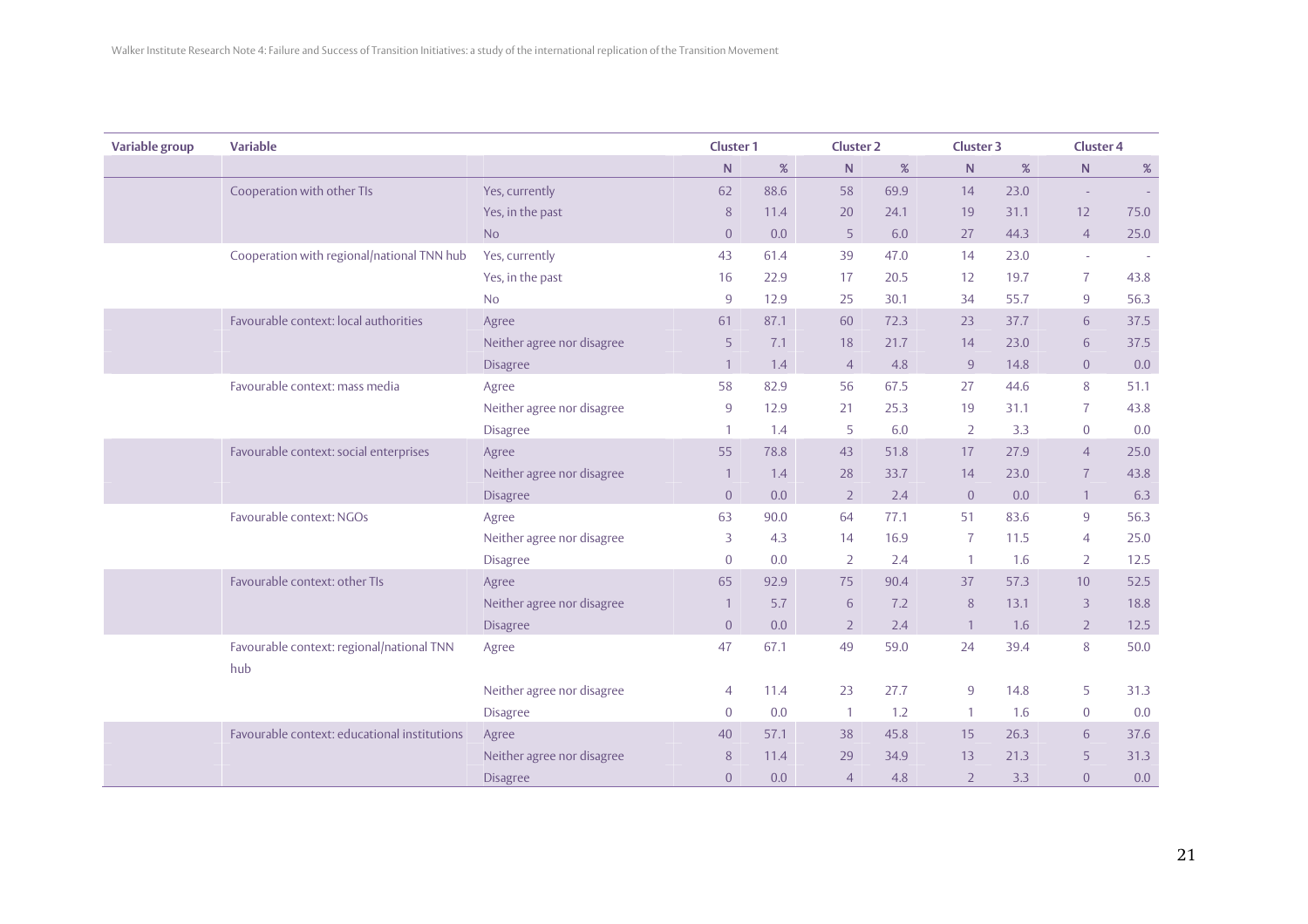| Variable group | Variable         |                                 | <b>Cluster 1</b> |                          | Cluster <sub>2</sub> |        | <b>Cluster 3</b> |         | <b>Cluster 4</b> |         |
|----------------|------------------|---------------------------------|------------------|--------------------------|----------------------|--------|------------------|---------|------------------|---------|
|                |                  |                                 | ${\sf N}$        | $\%$                     | ${\sf N}$            | $\%$   | ${\sf N}$        | $\%$    | ${\sf N}$        | $\%$    |
| Control        | Country          | Argentina                       | $\boldsymbol{0}$ | $0.0\,$                  | $\overline{0}$       | 0.0    | $\overline{0}$   | 0.0     | $\overline{0}$   | $0.0\,$ |
|                |                  | Australia                       | $\overline{5}$   | 7.1                      | 6                    | 7.2    | $\overline{4}$   | 6.6     | $\overline{2}$   | 11.8    |
|                |                  | Austria                         | $\overline{0}$   | 0.0                      | $\overline{0}$       | 0.0    | $\mathbf{1}$     | 1.6     | $\overline{0}$   | 0.0     |
|                |                  | Belgium                         | $\overline{0}$   | 0.0                      | $2^{\circ}$          | 2.4    | $\overline{3}$   | 4.9     | $\overline{0}$   | 0.0     |
|                |                  | <b>Brazil</b>                   | $\overline{2}$   | 2.9                      | $\overline{0}$       | 0.0    | $\overline{0}$   | 0.0     | $\overline{2}$   | 11.8    |
|                |                  | Canada                          | 6                | 8.6                      | $\overline{3}$       | 3.6    | 6                | 9.8     | $\mathbf{1}$     | 5.9     |
|                |                  | Chile                           | $\mathbf{1}$     | 1.4                      | $\overline{0}$       | 0.0    | $\overline{0}$   | 0.0     | $\overline{0}$   | 0.0     |
|                |                  | Denmark                         | $\overline{0}$   | $0.0\,$                  | $\mathbf{1}$         | 1.2    | $\mathbf{1}$     | 1.6     | $\overline{0}$   | 0.0     |
|                |                  | France                          | $\overline{3}$   | 4.3                      | $\overline{3}$       | 3.6    | $\overline{4}$   | 6.6     | $\overline{1}$   | 5.9     |
|                |                  | Germany                         | $\overline{2}$   | 2.9                      | $\overline{3}$       | 3.6    | 6                | 9.8     | $\overline{0}$   | 0.0     |
|                |                  | Ireland                         | 1                | 1.4                      | $\mathbf{1}$         | 1.2    | $\overline{0}$   | $0.0\,$ | $\overline{0}$   | $0.0\,$ |
|                |                  | Italy                           | $\mathbf{1}$     | $1.4\,$                  | $\overline{3}$       | 3.6    | $\overline{4}$   | 6.6     | $\overline{0}$   | $0.0\,$ |
|                |                  | Latvia                          | $\boldsymbol{0}$ | $0.0\,$                  | $\overline{0}$       | 0.0    | $\mathbf{1}$     | 1.6     | $\overline{0}$   | $0.0\,$ |
|                |                  | Netherlands                     | $\boldsymbol{0}$ | $0.0\,$                  | $2^{\circ}$          | 2.4    | $\overline{0}$   | 0.0     | $\overline{0}$   | 0.0     |
|                |                  | New Zealand                     | $\mathbf{1}$     | 1.4                      | $\mathbf{1}$         | 1.2    | $\overline{0}$   | 0.0     | $\overline{2}$   | 11.8    |
|                |                  | Norway                          | $\overline{2}$   | 2.9                      | $\overline{0}$       | 0.0    | $\overline{0}$   | 0.0     | $\overline{0}$   | 0.0     |
|                |                  | South Africa                    | $\boldsymbol{0}$ | 0.0                      | $\overline{0}$       | 0.0    | $\mathbf{1}$     | 1.6     | $\overline{0}$   | $0.0\,$ |
|                |                  | Spain                           | $\mathbf{1}$     | 1.4                      | $\mathbf{1}$         | 1.2    | $\overline{2}$   | 3.3     | $\overline{0}$   | 0.0     |
|                |                  | Sweden                          | $\overline{0}$   | 0.0                      | $\overline{1}$       | 1.2    | $\overline{2}$   | 3.3     | $\overline{0}$   | $0.0\,$ |
|                |                  | Switzerland                     | $\boldsymbol{0}$ | 0.0                      | $\overline{0}$       | 0.0    | $\overline{2}$   | 3.3     | $\overline{0}$   | $0.0\,$ |
|                |                  | United Kingdom                  | 30               | 42.9                     | 43                   | 51.8   | 10 <sup>°</sup>  | 16.4    | $\overline{4}$   | 23.5    |
|                |                  | <b>United States of America</b> | 12               | 17.1                     | 13                   | 15.7   | 15               | 24.6    | 5                | 29.4    |
|                | Duration (years) | Mean                            | 4.16             | $\overline{\phantom{a}}$ | 3.98                 | $\sim$ | 2.69             | $\sim$  | 3.63             |         |
|                |                  | Std dev                         | 1.99             | $\sim$                   | 1.45                 | $\sim$ | 0.99             | $\sim$  | 1.09             | $\sim$  |
|                | Steps            | Mean                            | 9.87             | $\overline{\phantom{a}}$ | 8.51                 | $\sim$ | 6.77             | $\sim$  | 6.00             |         |
|                |                  | Std dev                         | 1.61             | $\overline{\phantom{a}}$ | 2.27                 | $\sim$ | 2.00             | ÷       | 2.92             |         |

\* "Do not know" and Missing values not considered: percents do not add up to 100.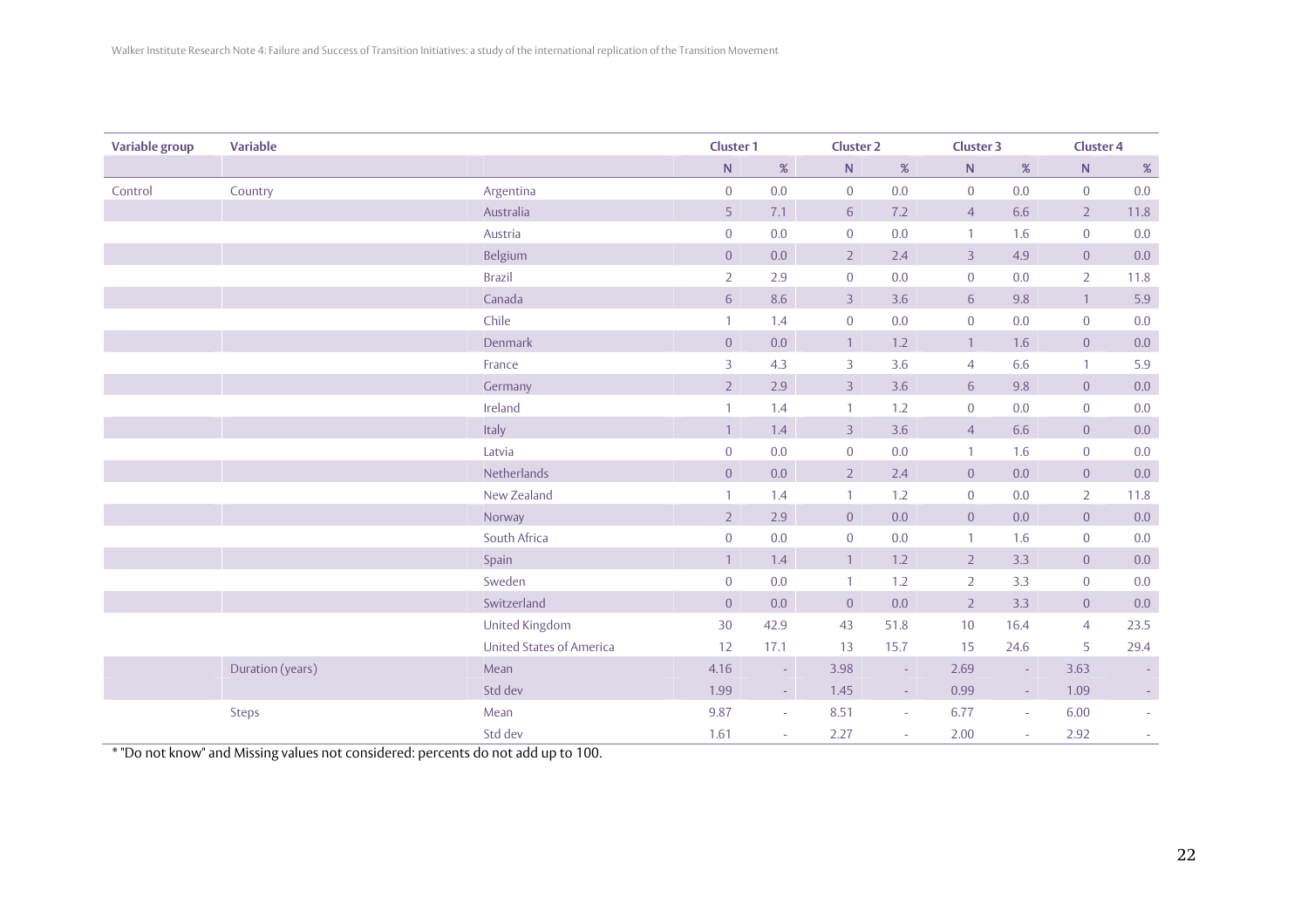## 5. Discussion

The analysis of the replication of TIs sheds light on the conditions of success and failure of GIs in different local contexts. In this section, we summarise this study's main results and discuss its relevance for research on the conditions for GI success as a form of response to environmental change in consideration of three under-explored areas of the literature.

### 5.1. Success and failure of grassroots innovations

The majority of the TIs considered themselves at least fairly successful (Table 2). The literature on GIs suggests that there are many ways of defining the success or failure of GIs (e.g. Howaldt and Schwarz, 2010; Kirwan et al., 2013; Ornetzelder and Rohracher, 2013), which is related to the different motivations of GIs (Seyfang and Longhurst, 2013). Thus, it is generally agreed that the success of GIs can be identified (i) through their social links to members of local communities, building capacity and empowering social actors (e.g. Middlemiss and Parrish, 2010), as well as (ii) through their external impact or contribution to improved environmental performance (Barthelmie et al., 2008), or different trajectories of systemic socio-technical innovation (e.g. Geels and Schot, 2007).

Our results confirm the coexistence of these two broad sets of criteria. The respondents defined the success of their TI by referring both to the social function (exemplified by the values of conviviality, 'fun', or sense of community) and external impact, with a critical mass of members being a characteristic that cross-cuts the two dimensions (Table A4 in the Appendix). Democratic organisational principles also were considered to be key characteristics of successful TIs, which confirms what has been suggested by other studies (e.g. Seyfang and Smith, 2007; Kirwan et al., 2013; Ornetzelder and Rohracher, 2013). These results were consistent with the objective measure of success, whereby subjectively successful TIs also tended to be more mature (i.e. have lasted longer), to involve more members, and to undertake more 'steps to transition'. Though the latter only should be taken as a proxy for the level of TI development, considering that these steps represent general guidelines and principles (Brangwyn and Hopkins, 2008) that are locally adapted (Pickerill and Maxey, 2009), and they should be taken as a means, rather than a goal, of transition. In addition, some of the steps to transition have a cyclical nature rather than being one-off targets. Nevertheless, together with the other objective indicators, the steps to transition may provide an indication of the underpinning dynamics of capacity building, social links to local communities, and narrative and identity development that have been suggested to be key factors in the success of GIs (Middlemiss and Parrish, 2010; Connors and McDonald, 2011; Feola, 2012).

The results also suggest that less successful TIs might underestimate contextual factors and material resources, which this study shows are significant in the success of TIs (Tables 7 and 8). TIs might have a low awareness of contextual conditions of success or failure, and instead, tend to consider the factors they can control as the most important, among which are the recruitment, selforganisation and motivation of members. The little importance given to material resources might be explained by the high reliance of most of TIs on the contribution of volunteers (Table 4), which however is often a barrier to success (Smith, 2011). Such a mismatch in the consideration given to conditions of success or failure might be due to a tendency to look inwardly. This may be a result of the necessity to build up innovative niches, especially in the early stages of TI development where the majority of respondents identify their initiatives. Thus, a corollary of this finding would suggest the criteria used for assessing success, both subjectively and objectively, might change during the development of a GI, and consequently also the evaluation of those criteria. This is a hypothesis worth testing in future research.

### 5.2 Factors of success and failure of grassroots innovations

Our results confirmed many of the hypotheses, albeit mostly drawn from single in-depth case studies present in the literature, that guided this study (Table 1). We identified types of TIs that were based on typical configurations of conditions for success and failure into four clusters (Table 9), which occur in different contexts. These ideal types do not represent formulae for more, or less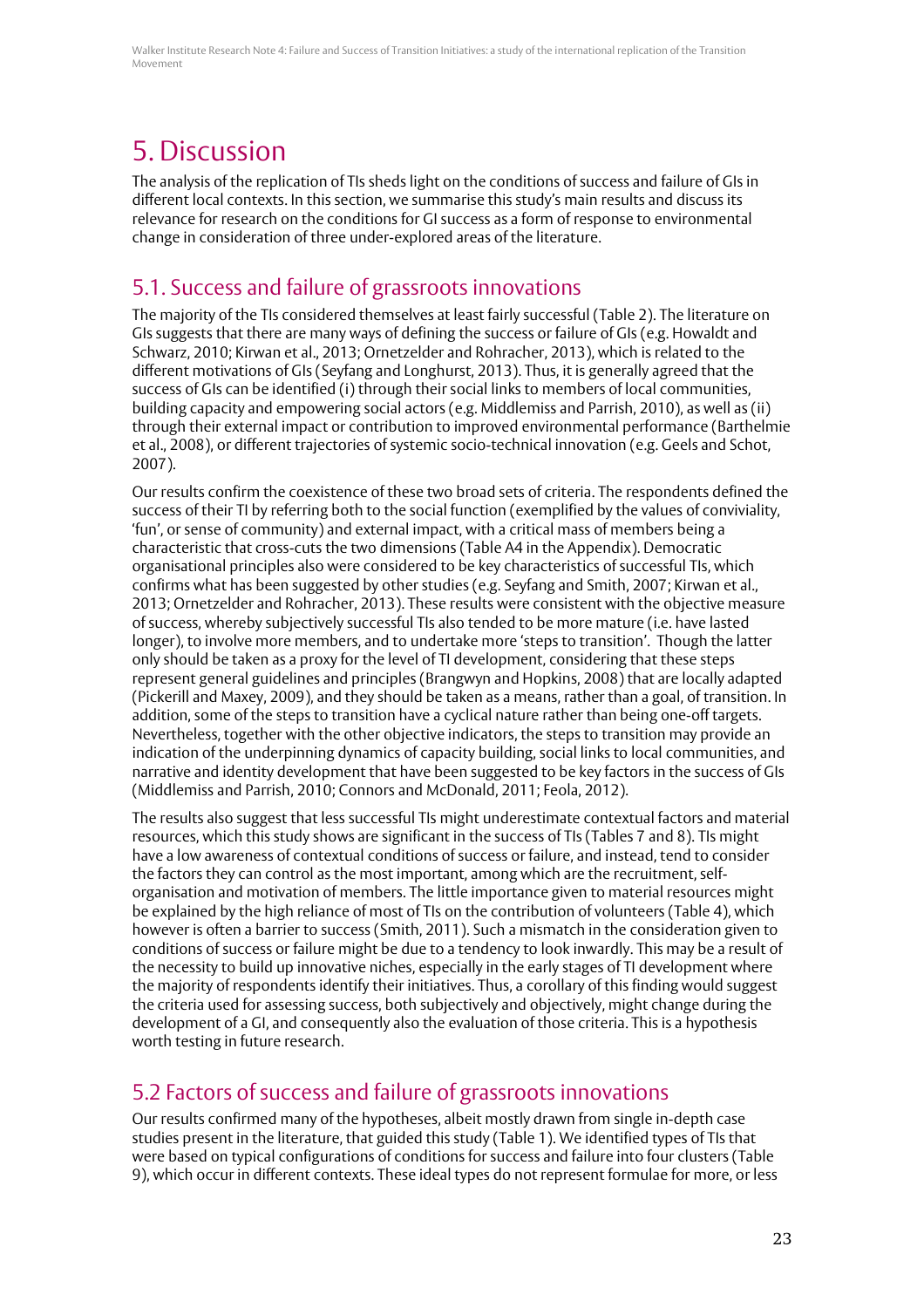success. Rather, the complex nature of socio-technical systems and the high diversity of GIs make success or failure unpredictable (Bergman et al., 2010). We did not unravel the varied interrelationships among factors of GIs' success or failure, which generate these patterns of local configurations, although we do argue that the identified ideal types represent a useful step forward in the understanding of local settings and structural conditions (Ornetzelder and Rohracher, 2013) that may facilitate or hinder the diffusion of GIs.

Following Brown et al. (2012), we discuss here these ideal-types in relation to the three underexplored areas of interrelated literature referred to earlier in this paper: i) the *combination* of different forms of transition – lifecourse, environmental and political-economic – which assumes a consolidation and standardisation of learning processes that may drive the growth and development or replication of GIs (Seyfang and Longhurst, 2013); ii) the *compulsion* to act through a form of affective governance that in seeking to embed an alternative to conventional processes, results in a trade-off between successful diffusion and innovation control (Geels and Schot, 2007; Ornetzelder and Rohracher, 2013); and lastly iii) the *emplacement* or spatial contexts of sociotechnical transitions (Coenen et al., 2012; Devine-Wright, 2013).

First, our results do suggest that TIs growth and development is linked to the *combination* of local– global (trans-local) learning processes (e.g. externally resourced transition training/permaculture training). This would confirm that TIs may be interdependent with global action networks whilst retaining a strong promotion of the 'local' (Mayer and Knox, 2010; North, 2010; Wilson, 2012). Also, cooperation with other TIs in the TN network and other actors such as local authorities and businesses is essential to TI success. Yet despite most TIs acknowledging a favourable context for such cooperation, least successful TIs have not engaged with other actors.

In addition, several guidelines of transition, promoted by the TN to the TI level, mark the difference between clusters of highly or less successful TIs (Table 9). In particular, TN recognition of TIs and the organisation into subgroups are related to TI success. They interact with other important factors such as the level of human resources (i.e. size of the steering group for those TIs that have one), time and money (external funds), which confirms earlier evidence presented by Middlemiss and Parrish (2010).

Our results also suggest that there may be an incubation period for success of approximately four years (Table 9). Moreover, a longer period before becoming 'official' is associated with high levels of success (Table 9), which reinforces the hypothesis of an incubation period during which the TI is consolidated and builds the basis for future success. However, future longitudinal studies will be required to test this hypothesis. These results suggest that there may be a point when transitionrelated learning processes, evident in TI growth and development may peak or plateau due to a limited supply of volunteer support. Alternatively, these results may be an indicator of 'creative destruction' or learning processes where old knowledge and ways of learning are discarded in favour of new approaches or recombined with new ideas or processes. Therefore, GI success may be consistent with learning cycles of intermittent periods of coherence as well as fragmentation and variety, considering TI success is conditional upon resources and membership activity, whereby peer-to-peer knowledge dissemination complements a process of dis/aggregation, re/consolidation and de/standardisation (Seyfang and Longhurst, 2013). A similar cyclical development has been identified in social innovation by Westley et al. (2006) and Biggs et al. (2010). Overall, this would suggest that TI success remains largely determined by situated processes despite its interdependence with global action networks.

Second, we find that the context of TI success or failure can be linked to a *compulsion* to act. Despite the lesser role of steering groups, as well as the legal status or TN recognition of TI success, the formal structure of the TN seems to play a significant role in at least two ways. Firstly, it generates the grand narrative of transition (Feola, 2012) and delivers the training that equips local groups with the skills needed to cope with and manage the transition process. The training is often based on mature successful experiences and therefore it also has a function of knowledge sharing that supports learning and niche building (Seyfang and Longhurst, 2013). Secondly, the TN provides general principles and organisational guidelines such as the 12 'steps to transition' (Brangwyn and Hopkins, 2008; Connors and McDonald, 2010), several of which, including those related to internal organisation and collaboration with other actors, we found to be associated with a high degree of TI success (Tables 7, 8 and 9). Thus, in contrast to what Devine-Wright and Wiersma (2013) suggest,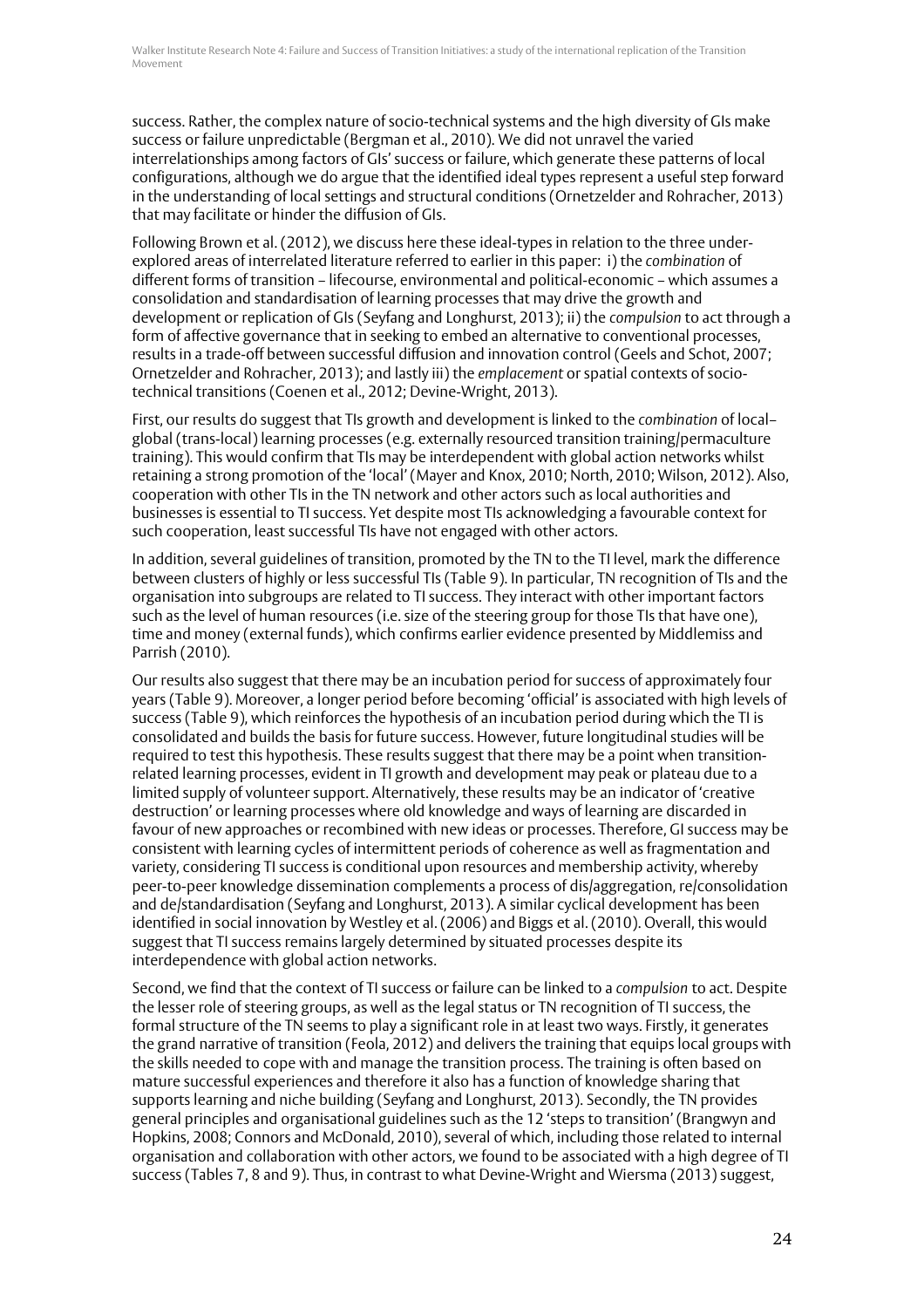the TN seems capable of generalising organisational principles derived from 'unique' local experiences that overall seem to be effective in other unique local contexts, and to 'hold the future [orientation for the movement] together' (Brown et al., 2012, p. 1616).

Lastly, this brings us to our final consideration of the *emplacement* of TIs. Despite the frequent and active use of online social networking made within and between TIs in the TN, this study also suggests that the geographical location of the TI matters. TIs located in areas characterised by a higher density of other TIs and where there are active regional or national TN hubs, have a greater chance of interacting with other TIs, as was the case for TIs in the United Kingdom (Truffer and Coenen, 2012). This seems to confirm the positive role played by networking among GIs for their success (Seyfang and Longhurst, 2013), and suggests the importance of 'offline' contact despite the growing use of 'online' tools for communication, information sharing and recruitment. These results are also consistent with those suggested by Mulugetta et al. (2010), according to whom 'it is much easier for neighbouring communities to share experiences since they are likely to face similar problems and can negotiate a shared vision about addressing climate mitigation and adaptation requirements' (Mulugetta et al., 2010, p. 7543). On the contrary, geographically isolated TIs, even if virtually connected (online) in the TN, seem more at risk of being discontinued or to struggle to achieve momentum and thrive.

We also find that the least successful or non-active TIs are located predominantly, although not exclusively, in urban areas (Table 9). Long-established research (e.g. discussed by Lewicka, 2011) has explored the links between place attachment and pro-environmental behaviour, and recent studies have begun to explore global level, as well as local level attachments (Scannell and Gifford, 2010; Devine-Wright, 2013). Our results would suggest that local attachments among urban TIs are weak and not compensated by global attachments to the wider TN. Whether this is due to some combination of dynamic urban characteristics that do not reinforce local attachments to place, and the 'eco-localisation' response to climate change by the TN (North, 2010; Mason and Whitehead, 2012) is unclear. On a related note, our results also confirm that the level of diversity representation and inclusivity is lowest among urban TIs. This may suggest that other complementary values, motivations and routes to low-carbon lifestyles need to be explored (Antonsich, 2010). The importance of diversity representation has been pointed out by previous studies, albeit without reference to a specific type of TI.

## 5.3 Limitations and directions for future research

The literature has shown that the development of GIs is not linear, but is likely to be proceeded by a sequence of positive and more critical periods that might involve several failed attempts before success occurs (Bergman et al., 2010; Biggs et al., 2010). As suggested by this study, it seems that GIs go through an initial period of incubation during which they take momentum (see also Ornetzelder and Rohracher, 2013 and more generally the literature on transition, e.g. Smith et al., 2005). As mentioned above, in the course of such development not only the value of the indicators of success and failure may change significantly, but there might be the need for different indicators, both subjective and objective. Due to its cross-sectional nature, this study could not capture such dynamics. For the same reason, it was not possible in this study to determine what conditions play a significant role at what stage of the TI development. It can be hypothesised that some configurations of factors might exert influence at particular development stages of GIs. For example, skills acquisition, e.g. through the transition training, might be particularly important in the early stages of GI development. These aspects have potentially important policy and practical implications and therefore represent an interesting avenue for future research that should be addressed with a longitudinal research design, including case studies with focused surveys or longterm 'panel' studies.

It is also widely acknowledged that the success or failure of GIs, especially if measured in terms of external impact on a socio-technical regime, depends on the simultaneous pressure of the GI 'niche' and 'landscape' trends, which create windows of opportunity for change (e.g. Smith et al., 2005). The failure of GIs is often ascribed to the co-option of its innovative values, practices or technologies by the mainstream (e.g. Smith, 2005; Bergman et al., 2010). While some global framings of risk such as climate change and peak oil exist, and are indeed utilised by the TN to build its grand narrative (Brown et al., 2012; Feola, 2012), the success of individual TIs is likely to depend also on regional or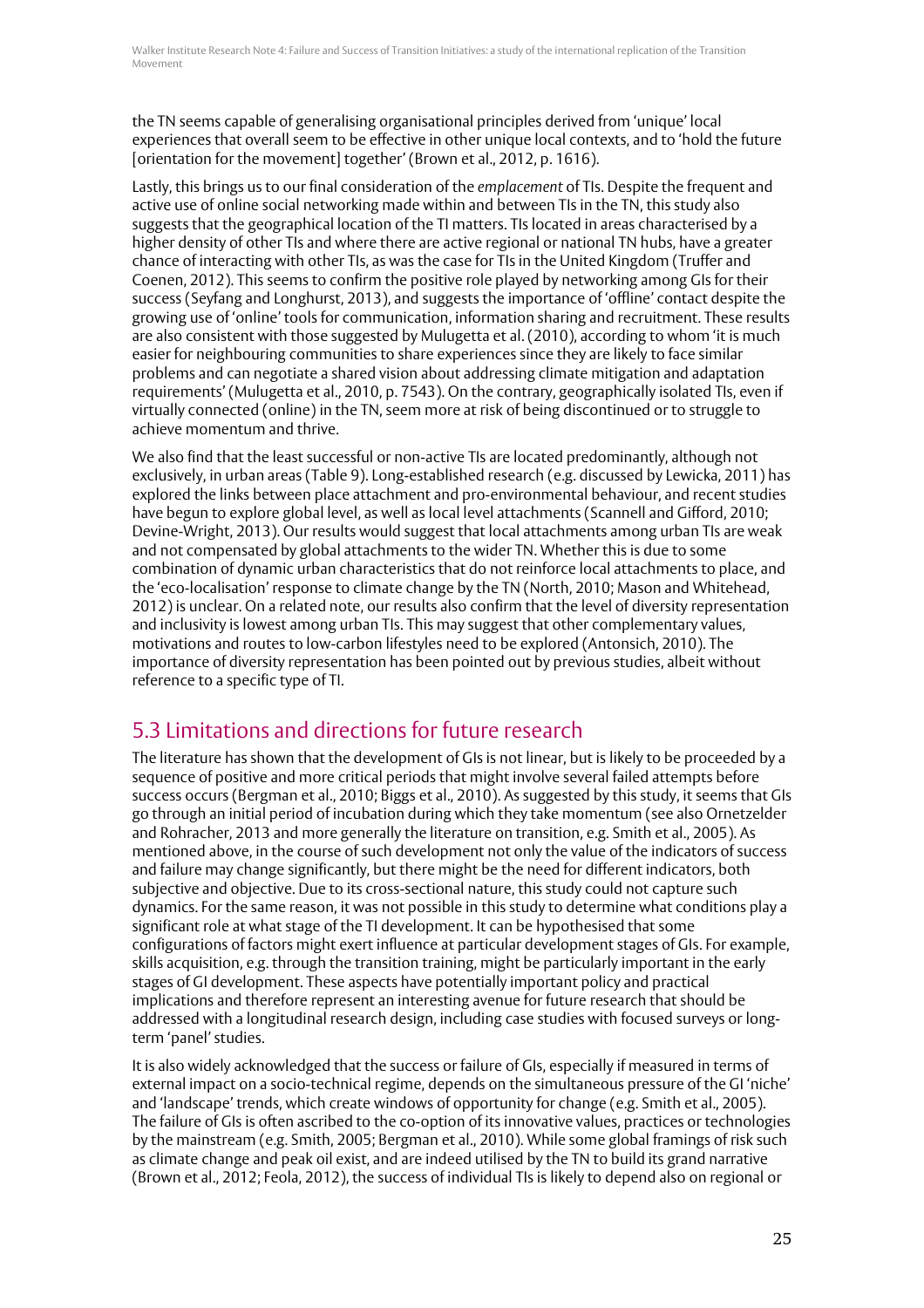local framings that we were unable to investigate in this study. Nevertheless, more work is required on GI success *and* failure, and its roots in pre-existing networks, institutional 'lock-in', as well as the local and global linkages to the place, sites and situations or events through which the practice of climate change adaptation and mitigation is performed, contested and validated (Nunes, 2013). A more systematic comparative investigation of such niche–landscape dynamics in different spatial contexts could shed further light on the configurations of conditions that favour or hinder the successful replication and scale-up of GIs.

## 6. Conclusions

In this first international survey of transition initiatives of the Transition Network, we have identified definitions of success factors in the literature on transition and have linked varying configurations of these factors to different degrees of success and failure. This study has shed light on the diffusion (i.e. replication) of GIs in different contexts, complementing in-depth, and mostly qualitative, case studies of individual GIs. It also offers new insights into open theoretical questions that inform future research on transition towards sustainable and resilient communities, as well as the on-going practice and future pursuits of TIs.

We conclude that the success of TIs is defined along the lines of social connectivity and empowerment, and external impact or contribution to environmental performance. In this paper we have correlated the success of TIs to objective measures of activity and participation (i.e. members, duration, activities undertaken – steps to transition), though there remains scope for refining these objective measures, e.g. a function of different development stages of TIs. We also conclude that TI members tend to focus on internal, and overlook external factors of TI success, which may be related to a lack of awareness of their environment, of skills to engage with it, or the need to focus on the most controllable factors in early stages of development. Nevertheless our results do suggest that, whilst there is no formula for more, or less success, TIs can be arranged into four typical configurations or clusters of variable success and failure.

Finally, in our discussion of these survey findings we shed light on some key open issues in transition theory with regard to the combination of different forms of transition, the compulsion to act, as maintained by the reiterated narratives of risk-laden futures, and the emplacement or 'place attachment' of TIs. We identify two interrelated observations. First, our research suggests that TIs remain largely determined by situated processes despite their interdependence with a global action network like the TN. In other words local and global 'place attachments' encourage proenvironmental behaviour, but local contextual factors largely determine the success and failure of associated community initiatives. Second, in contrast to what Devine-Wright and Wiersma (2013) suggest, whilst the Transition Network seems capable of generalising organisational principles of good practice from 'unique' local experiences that may have global application, our results suggest that local place attachments among urban TIs are weak and not compensated by their interdependent links to global action networks. Both observations arguably have significant implications for future research on the growing interest in low-carbon urban initiatives and merit future investigation through longitudinal studies.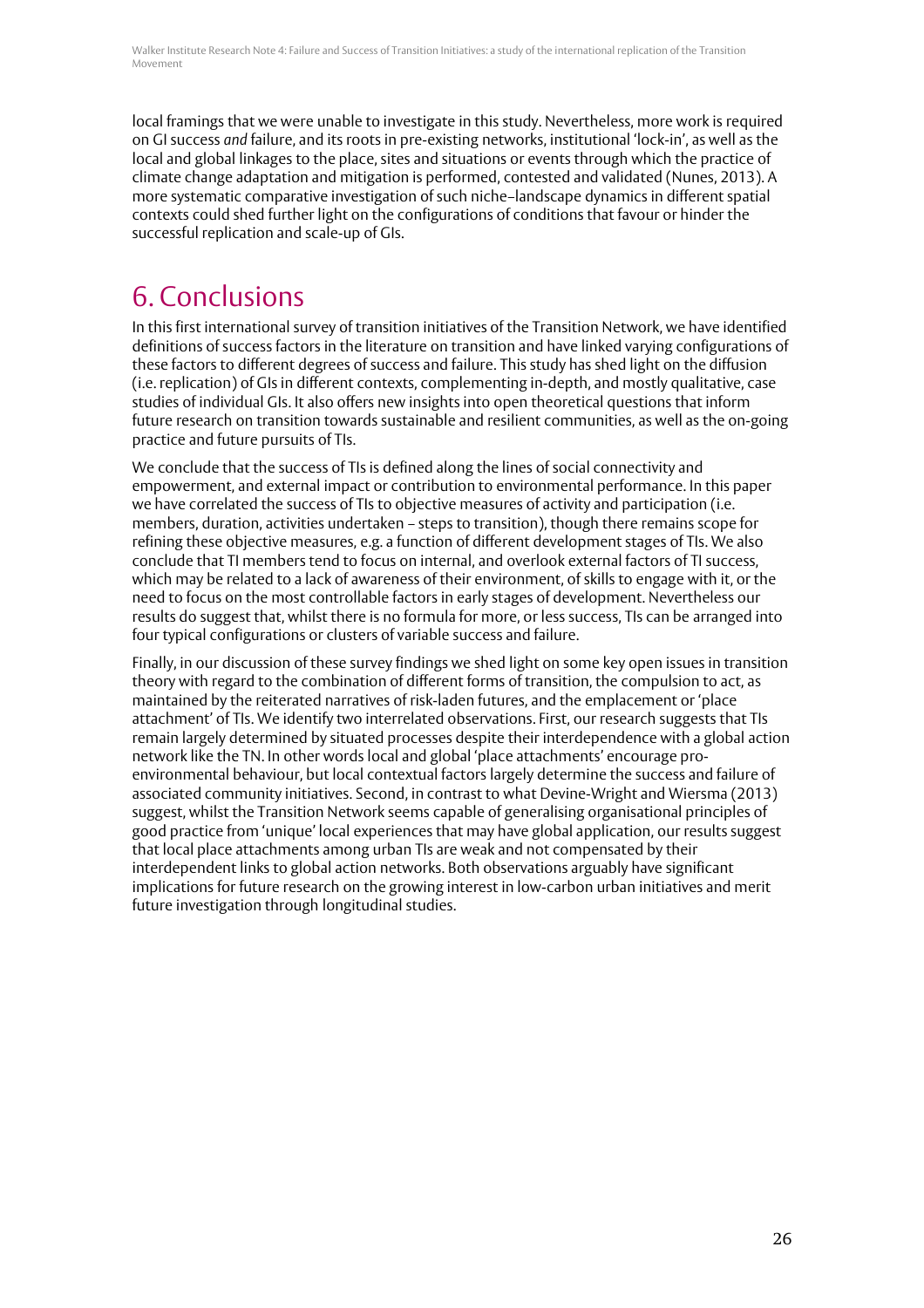## References

Aiken, G., 2012. Community transitions to low carbon futures in the Transition Towns Network (TTN). Geography Compass 6, 89–99.

Antonsich, M., 2010. Meanings of place and aspects of the self: an interdisciplinary and empirical account. GeoJournal 75 (1), 119–132.

Barthelmie, R.J., Morris, S.D., Schechter, P., 2008. Carbon neutral Biggar: calculating the community carbon footprint and renewable energy options for footprint reduction. Sustainability Science 3, 267–282.

Bergman, N., Markusson, N., Connor, P., Middlemiss, L., Ricci, M., 2010. Bottom-up, social innovation for addressing climate change. In: Energy transitions in an interdependent world: what and where are the future social science research agendas, Sussex, 25–26 February 2010.

Biggs, R., Westley, F.R., Carpenter, S.R., 2010. Navigating the back loop: fostering social innovation and transformation in ecosystem management. Ecology and Society 15, 9.

Brangwyn, B., Hopkins, R., 2008. Transition Initiatives Primer. Available at http://www.transitionnetwork.org/sites/www.transitionnetwork.org/files/TransitionInitiativesPrimer (3).pdf (accessed 30 July 2013).

Brown, G., Kraftl, P., Pickerill, J., Upton, C., 2012. Holding the future together: towards a theorisation of the spaces and times of transition. Environment and Planning A 44 (7), 1607–1623.

Bulkeley, H., 2005. Reconfiguring environmental governance: towards a politics of scales and networks. Political Geography 24 (8), 875–902.

Bulkeley, H., Kern, K., 2006. Local government and the governing of climate change in Germany and the UK. Urban Studies 43 (12), 2237–2259.

Burch, S., 2010. Transforming barriers into enablers of action on climate change: insights from three municipal case studies in British Columbia, Canada. Global Environmental Change 20, 287–297.

Castán Broto, V., Bulkeley, H., 2013. A survey of urban climate change experiments in 100 cities. Global Environmental Change 23, 92–102.

Chiu, T., Fang, D., Chen, J., Wang, Y., Jeris, C., 2001. A Robust and Scalable Clustering Algorithm for Mixed Type Attributes in Large Database Environment. Proceedings of the Seventh ACM SIGKDD International Conference on Knowledge Discovery and Data Mining, 263.

Church, C., Elster, J., 2002. Thinking Locally, Acting Nationally: Lessons for National Policy from Work on Local Sustainability. Joseph Rowntree Foundation, York.

Coenen, L., Benneworth, P., Truffer, B., 2012. Toward a spatial perspective on sustainability transitions. Research Policy 41, 968–979.

Connors, P., McDonald, P. 2011. Transitioning communities: community, participation and the Transition Town movement. Community Development Journal 46 (4), 558–572.

Devine-Wright, P., 2013. Think global, act local? The relevance of place attachments and place identities in a climate changed world. Global Environmental Change 23, 61–69.

Devine-Wright, P., Wiersma, B., 2013. Opening up the "local" to analysis: exploring the spatiality of UK urban decentralised energy initiatives. Local Environment, doi:10.1080/ 13549839.2012.754742.

Douglas M., Wildawsky A., 1983. Risk and Culture: An Essay on the Selection of Technological and Environmental Dangers. University of California Press, Los Angeles.

Feitelson, E., 1991. Sharing the globe: the role of attachment to place. Global Environmental Change 1 (5), 396–406.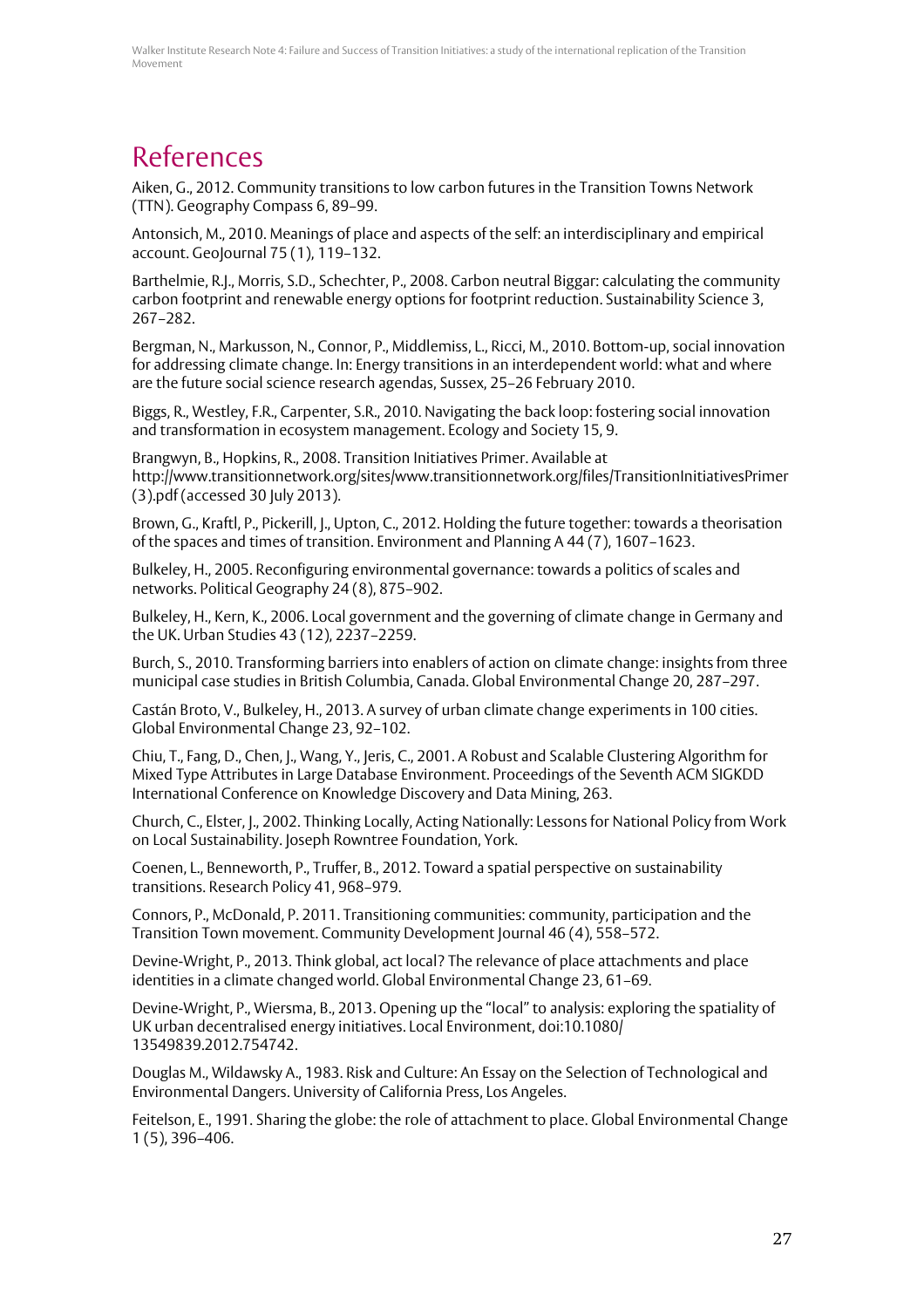Feola, G. 2012. Voluntary simplicity and Transition Network: a comparison of narratives, practices and strategies. Paper presented at the 18th Annual International Sustainable Development Research Conference, 24-26 June 2012, University of Hull, United Kingdom.

Geels, F., Schot, J., 2007. Typology of sociotechnical transition pathways. Research Policy 36, 399– 417.

Glasbergen, P., 2010. Global action networks: agents for collective action. Global Environmental Change 20, 130–141.

Grin, J., Rotmans, J., Schot, J.W., 2010. Transitions to Sustainable Development: New Directions in the Study of Long Term Transformative Change. Routledge, Abingdon.

Hargreaves, T., Longhurst, N., Seyfang, G., 2013. Up, down, round and round: connecting regimes and practices in innovation for sustainability. Environment and Planning A 45 (2), 402–420.

Hodson, M., Marvin, S., 2010. Can cities shape socio-technical transitions and how would we know if they were? Research Policy 39 (4), 477–485.

Hoffman, S.M., High-Pippert, A., 2010. From private lives to collective action: recruitment and participation incentives for a community energy program. Energy Policy 38, 7567–7574.

Holloway, J., Sergi, V., 2010. Crack Capitalism. Pluto Press, London.

Hopkins, R., 2008. The Transition Handbook. Green Books, Totnes.

Hopkins, R., 2011. The Transition Companion. Green Books, Totnes.

Howaldt, J., Schwarz, M., 2010. Social innovation: concepts, research fields and international trends. K. Henning, F. Hees (Eds.). IMA/ZLW.

IPCC, 2007. Climate change 2007: synthesis report. In: Core Writing Team, Pachauri, R.K., Reisinger, A. (Eds.), Contribution of Working Groups I, II and III to the Fourth Assessment Report of the Intergovernmental Panel on Climate Change, IPCC, Geneva.

Kirwan, J., Ilbery, B., Maye, D., Carey, J., 2013. Grassroots social innovations and food localisation: an investigation of the local food programme in England. Global Environmental Change, http://dx.doi.org/10.1016/j.gloenvcha.2012.12.004.

Leach, M., Rockström, J., Raskin, P., Scoones, I., Stirling, A.C., Smith, A., Thompson, J., Millstone, E., Ely, A., Arond, E., Folke, C., Olsson, P., 2012. Transforming innovation for sustainability. Ecology and Society 17 (2), 11.

Lewicka, M., 2011. Place attachment: how far have we come in the last 40 years? Journal of Environmental Psychology 31 (3), 207–230.

Mason, K., Whitehead, M., 2012. Transition urbanism and the contested politics of ethical place making. Antipode 44 (2), 493–516.

Mayer, H., Knox, P., 2010. Small-town sustainability: prospects in the second modernity. European Planning Studies 18, 1545–1565.

Merritt, A., Stubbs, T., 2012. Incentives to promote green citizenship in UK transition towns. Development 55 (1), 96–103.

Middlemiss, L., Parrish, B.D., 2010. Building capacity for low-carbon communities: the role of grassroots initiatives. Energy Policy 38, 7559–7566.

Moloney, S., Horne, R.E., Fien, J., 2010. Transitioning to low carbon communities—from behaviour change to systemic change: lessons from Australia. Energy Policy 38, 7614–7623.

Moulaert, F., Martinelli, F., Swyngedouw, E., Gonzalez, S., 2005. Towards alternative model(s) of local innovation. Urban Studies 42, 1969–1990.

Mulgan, G., 2006. The process of social innovation. Innovations: Technology, Governance, Globalization, 1 (2), 145-162.

Mulugetta, Y., Jackson, T., Van der Horst, D., 2010. Carbon reduction at community scale. Energy Policy 38, 7541–7545.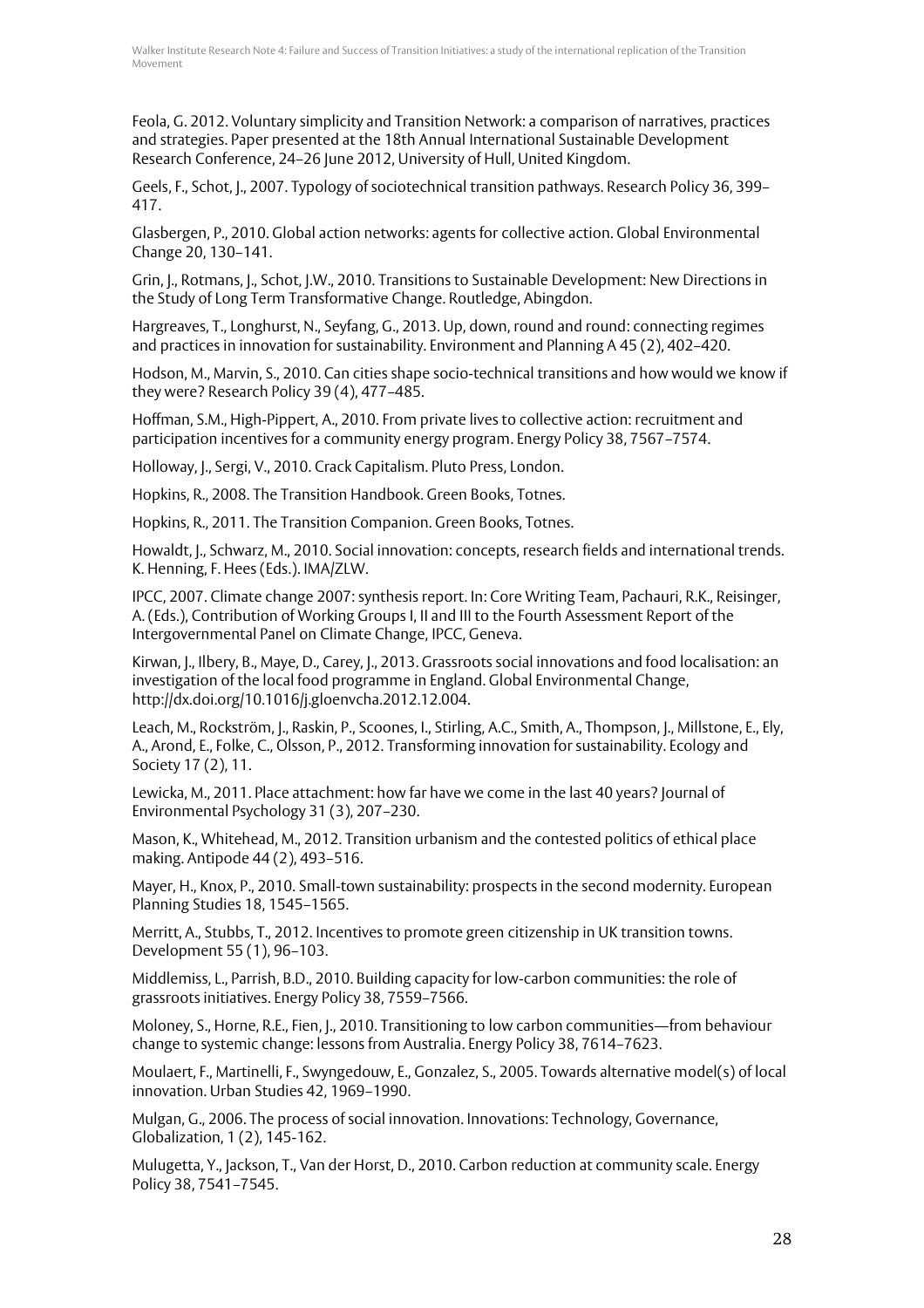Neumeier, S., 2012. Why do Social Innovations in Rural Development Matter and Should They be Considered More Seriously in Rural Development Research? – Proposal for a Stronger Focus on Social Innovations in Rural Development Research. Sociologia Ruralis 52, 48–69.

North, P., 2010. Eco-localisation as a progressive response to peak oil and climate change – a sympathetic critique. Geoforum 41 (4), 585–594.

Norusis, M., 2012. IBM SPSS Statistics 19 Statistical Procedures Companion. Pearson.

Nunes, R.J., 2013. The place of community-led enterprise in the everyday politics of Transition practice. In: AAG Association of American Geographer Annual Meeting, 9–13 April, Los Angeles.

O'Brien, K., 2012. Global environmental change II: from adaptation to deliberate transformation. Progress in Human Geography 36, 667–676.

Ornetzelder, M., Rohracher, H. 2013. Of solar collectors, wind power, and car sharing: comparing and understanding successful cases of grassroots innovations. Global Environmental Change, doi:10.1016/j.gloenvcha.2012.12.007.

Peters, M., Fudge S., Jackson T., 2012. Low Carbon Communities: Imaginative Approaches to Combating Climate Change Locally. Edward Elgar, London.

Pickerill, J., Maxey, L., 2009. Geographies of sustainability: low impact developments and radical spaces of innovation. Geography Compass 3, 1515–1539.

Quilley, S., 2012. Resilience Through Relocalization: Ecocultures of Transition? Ecocultures Working Paper: 2012–1, Univeristy of Essex.

Scannell, L., Gifford R., 2010. Defining place attachment: a tripartite organizing framework. Journal of Environmental Psychology 30 (1), 1–10.

Schot, J., Geels, F.W., 2008, Strategic niche management and sustainable innovation journeys: theory, findings, research agenda, and policy. Technology Analysis & Strategic Management 20, 537–554

Scott-Cato, M., Hillier, J., 2010. How could we study climate-related social innovation? Applying Deleuzean philosophy to Transition Towns. Environmental Politics 19, 869–887.

Seyfang, G., Longhurst, N., 2013. Desperately seeking niches: grassroots innovations and niche development in the community currency field. Global Environmental Change, doi:10.1016/j.gloenvcha.2013.02.007.

Seyfang, G., Haxeltine A., 2012. Growing grassroots innovations: exploring the role of communitybased initiatives in governing sustainable energy transitions. Environment and Planning C 30, 381– 400.

Seyfang, G., 2011. The New Economics of Sustainable Consumption: Seeds of Change. Palgrave Macmillan, Basingstoke.

Seyfang, G., Smith, A., 2007. Grassroots innovations for sustainable development: towards a new research and policy agenda. Environmental Politics 16, 584–603.

Smith, A., 2011. The transition town network: a review of current evolutions and renaissance. Social Movement Studies 10, 99–105.

Smith, A., 2005. Green niches in sustainable development: the case of organic food in the United Kingdom. Environment and Planning C 24, 439–458.

Smith, A., Stirling, A., Berkhout, F., 2005. The governance of sustainable socio-technical transitions. Research Policy 34, 1491–1510.

Smith, A., Raven, R., 2012. What is protective space? Reconsidering niches in transitions to sustainability. Research Policy 41, 1025–1036.

Späth, P., Rohracher, H., 2012. Local demonstrations for global transitions—dynamics across governance levels fostering socio-technical regime change towards sustainability. European Planning Studies 20, 461–479.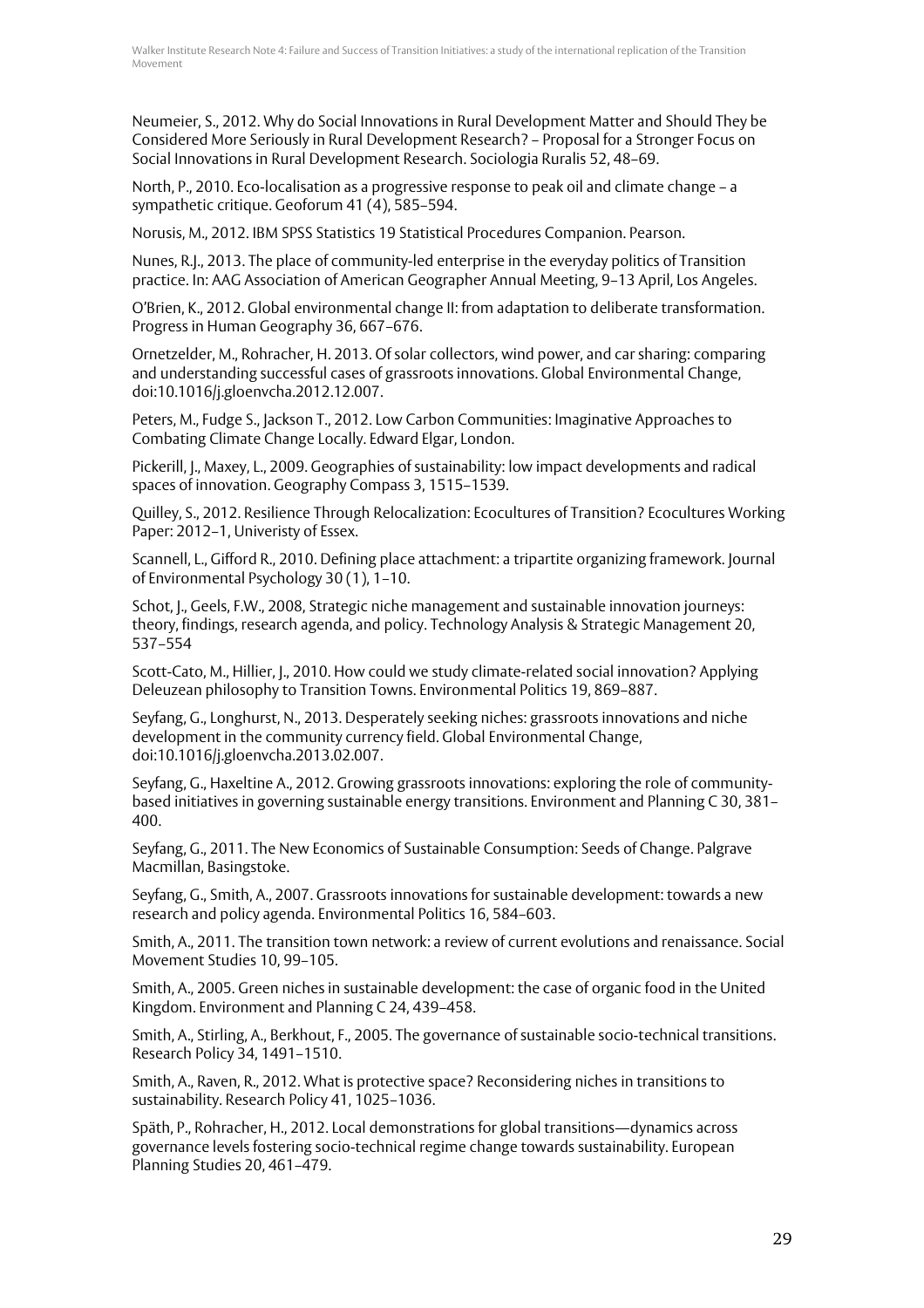Transition Network, 2012. Available at http://www.transitionnetwork.org (accessed 30 July 2013).

TRAPESE, 2008. The Rocky Road to Transition: The Transition Towns Movement and What It Means for Social Change. Trapese Collective.

Truffer, B., Coenen, L., 2012. Environmental innovation and sustainability transitions in regional studies. Regional Studies 46 (1), 1–21.

Veenhoven, R., 2002. Why social policy needs subjective indicators. Social Indicators Research 58, 33–46.

Walker, G., 2011. The role for "community" in carbon governance. Wiley Interdisciplinary Reviews: Climate Change 2, 777–782.

Wells, P., 2011. The transition initiative as a grass-roots environmental movement: history, present realities and future predictions. Interdisciplinary Environmental Review 12, 372–386.

Westley, F.R., Zimmerman, B., Patton, M.Q., 2006. Getting to maybe: how the world is changed. Vintage Canada, Toronto.

Wilson, G.A., 2012. Community resilience, globalization, and transitional pathways of decisionmaking. Geoforum 43, 1218–1231.

Young, O.R., 2011. Effectiveness of international environmental regimes: existing knowledge, cutting-edge themes, and research strategies. Proceedings of the National Academy of Sciences 108, 19853–19860.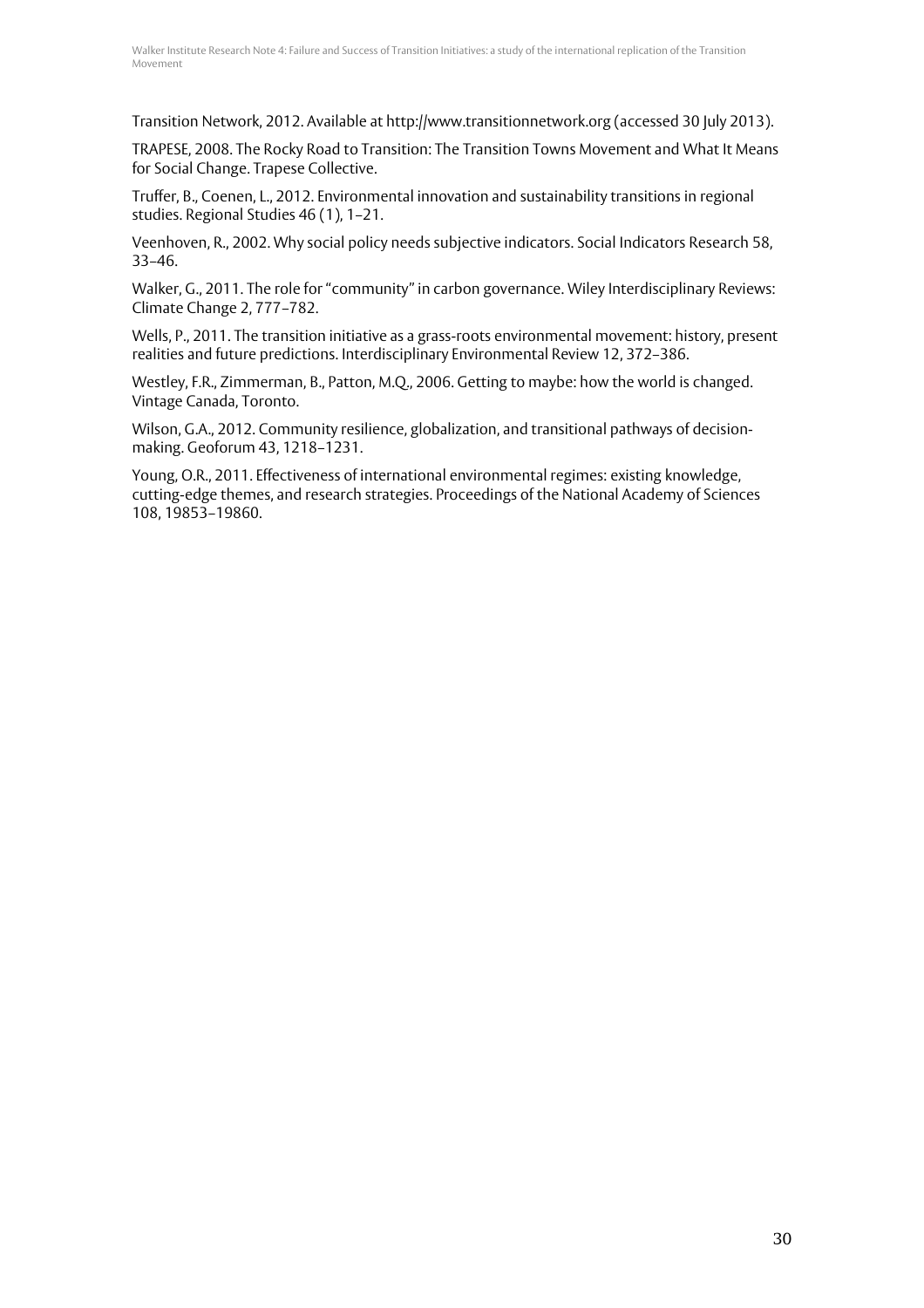## Appendix

| Group              | <b>List of variables</b>            | <b>Description</b>                                                                                                                                                                                                                                                                 |
|--------------------|-------------------------------------|------------------------------------------------------------------------------------------------------------------------------------------------------------------------------------------------------------------------------------------------------------------------------------|
| TI characteristics | Type of transition initiative       | Urban/city; Village; Rural; Forest; Island; Town                                                                                                                                                                                                                                   |
|                    | National hub                        | The TI is a national TTN hub                                                                                                                                                                                                                                                       |
|                    | Regional hub                        | The TI is a regional TTN hub                                                                                                                                                                                                                                                       |
|                    | Legal form                          | The TI is constituted in a legal form                                                                                                                                                                                                                                              |
|                    | Themes addressed                    | Theme addressed through community initiatives:<br>Arts and Crafts; Business and Economics; Diversity<br>and Social Justice; Education; Effective groups;<br>Energy; Food; Health; Housing; Inner transition;<br>Locla government; Transport; Other theme;<br>Multiple themes       |
|                    | First theme addressed               | First theme addressed through community<br>initiatives: Arts and Crafts; Business and<br>Economics; Diversity and Social Justice;<br>Education; Effective groups; Energy; Food; Health;<br>Housing; Inner transition; Locla government;<br>Transport; Other theme; Multiple themes |
|                    | Official recognition                | The TI has achieved official recognition of the<br><b>Transition Movement</b>                                                                                                                                                                                                      |
|                    | Years to become official            | The number of years from foundation to official<br>recognition of the Transition Movement                                                                                                                                                                                          |
| <b>Members</b>     | Age of members                      | $<$ 30; 31 $<$ >49; 50 $<$ 65; >65                                                                                                                                                                                                                                                 |
|                    | <b>Transition training</b>          | Number of members of the steering group that<br>have had official (i.e. delivered by the TTN)<br>transition training                                                                                                                                                               |
|                    | Transition training ratio           | Ratio of members of the steering group with<br>official transition training on the total of steering<br>group members                                                                                                                                                              |
|                    | Permaculture training               | Number of members of the steering group that<br>have had training in permaculture or have<br>knowledge of it                                                                                                                                                                       |
|                    | Permaculture training ratio         | Ratio of members of the steering group with<br>training in permaculture or have knowledge of it<br>on the total of steering group members                                                                                                                                          |
|                    | Education of steering group members | Level of education of the steering group<br>members: no qualification; below university<br>degree level; university degree level or above                                                                                                                                          |
|                    | Occupation                          | Occupation of the majority of TI members:<br>Unemployed, Student; In emplyment; Pensioner                                                                                                                                                                                          |
|                    | Diversity                           | How well the composition of the TI members<br>mirrors the diversity in the community: Very<br>good; Fairly good, Not very good, Not good at all                                                                                                                                    |
|                    | Founders number                     | Number of original founders of the TI                                                                                                                                                                                                                                              |
|                    | Pre-existence group                 | The founders of the TI belonged to another                                                                                                                                                                                                                                         |

#### *Table A1. Independent variables.*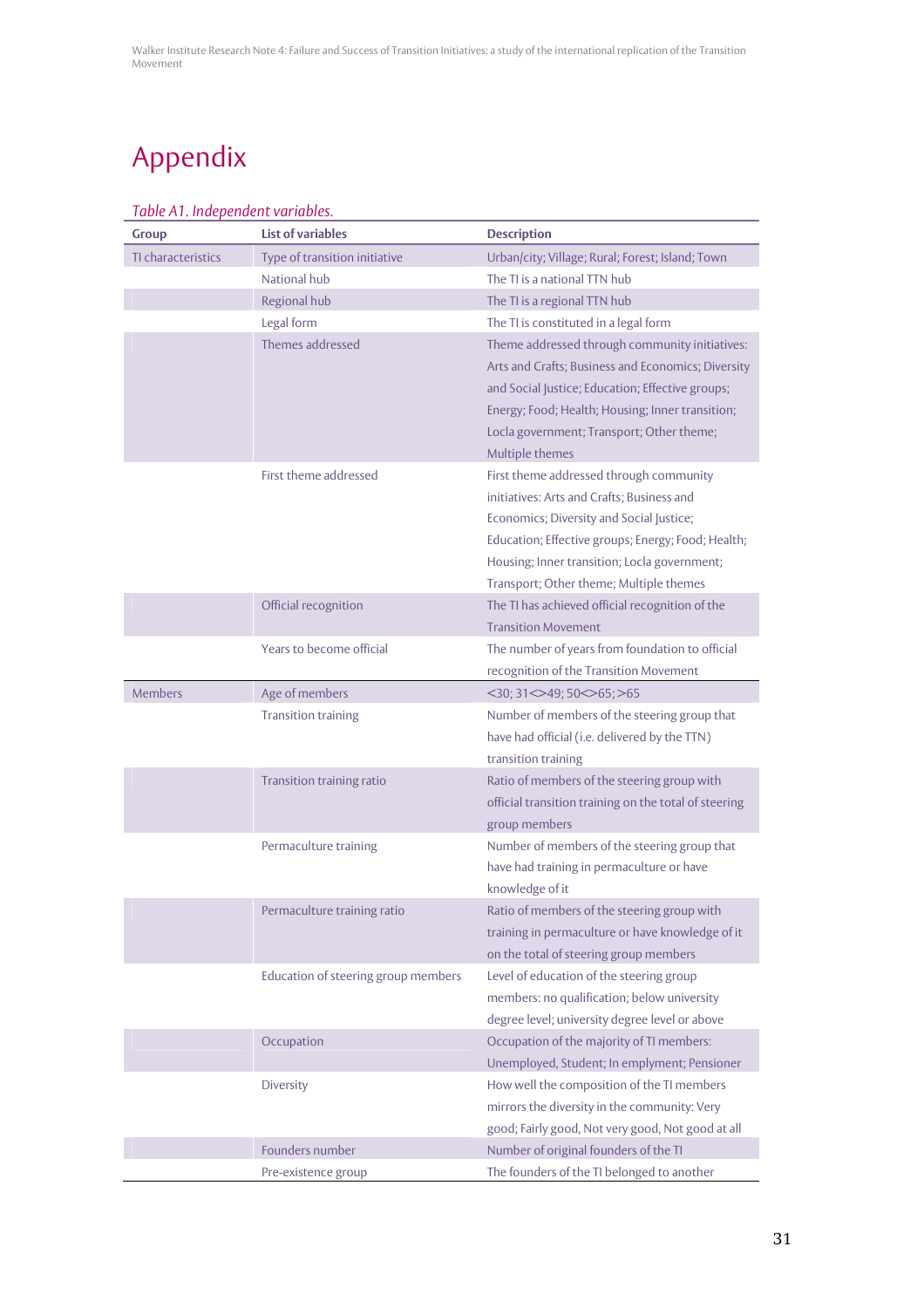| Group        | <b>List of variables</b>         | <b>Description</b>                                                                                     |
|--------------|----------------------------------|--------------------------------------------------------------------------------------------------------|
|              |                                  | grassroots group before founding the TI                                                                |
| Organisation | Steering group                   | The TI has a steering/coordination group                                                               |
|              | Number of steering group members | Number of steering group members                                                                       |
|              | Subgroups                        | The TI is organised in subgroups                                                                       |
|              | Paid staff                       | Poportion of members of the steering group that                                                        |
|              |                                  | are paid staff: All members of the steering group                                                      |
|              |                                  | are paid staff (100%); Most of the members of the                                                      |
|              |                                  | steering group are paid staff (about 75%); There                                                       |
|              |                                  | are an equal number of paid staff and volunteers                                                       |
|              |                                  | in the steering group; Some members of the                                                             |
|              |                                  | steering group are paid staff (about 25%); None of<br>the members of the steering group are paid staff |
|              |                                  | (0%)                                                                                                   |
|              | Recruitpers                      | The TI recruits new members through personal                                                           |
|              |                                  | contacts                                                                                               |
|              | Recruitwork                      | The TI recruits new members through workshops                                                          |
|              | Recruitevent                     | The TI recruits new members through                                                                    |
|              |                                  | communication events                                                                                   |
|              | Recruitweb                       | The TI recruits new members through website                                                            |
|              | Recruite                         | The TI recruits new members through electronic                                                         |
|              |                                  | materials (e.g. newsletter)                                                                            |
|              | Recruitprint                     | The TI recruits new members through printed                                                            |
|              |                                  | materials                                                                                              |
|              | Recruitno<br>Conflict resolution | The TI does not actively recruit new members<br>The TI has mechanism for effective conflict            |
|              |                                  | resolution                                                                                             |
|              | Political orientation            | The TI has a declared political orientation                                                            |
|              | Intcompers                       | The TI communicates internally by means of                                                             |
|              |                                  | personal contacts                                                                                      |
|              | Intcomwork                       | The TI communicates internally by means of                                                             |
|              |                                  | workshops                                                                                              |
|              | Intcomevent                      | The TI communicates internally by means of                                                             |
|              | Intcomweb                        | communication events<br>The TI communicates internally by means of                                     |
|              |                                  | website                                                                                                |
|              | Intcome                          | The TI communicates internally by means of                                                             |
|              |                                  | electronic materials (e.g. mailing list)                                                               |
|              | Intcomprint                      | The TI communicates internally by means of                                                             |
|              |                                  | printed materials                                                                                      |
|              | Intcomno                         | The TI does no communicate internally                                                                  |
|              | Intcomother                      | The TI communicates internally by other means                                                          |
|              | <b>Extcompers</b>                | The TI communicates externally by means of                                                             |
|              |                                  | personal contacts                                                                                      |
|              | Extcomwork                       | The TI communicates externally by means of                                                             |
|              | Extcomevent                      | workshops<br>The TI communicates externally by means of                                                |
|              |                                  | communication events                                                                                   |
|              | Extcomweb                        | The TI communicates externally by means of                                                             |
|              |                                  |                                                                                                        |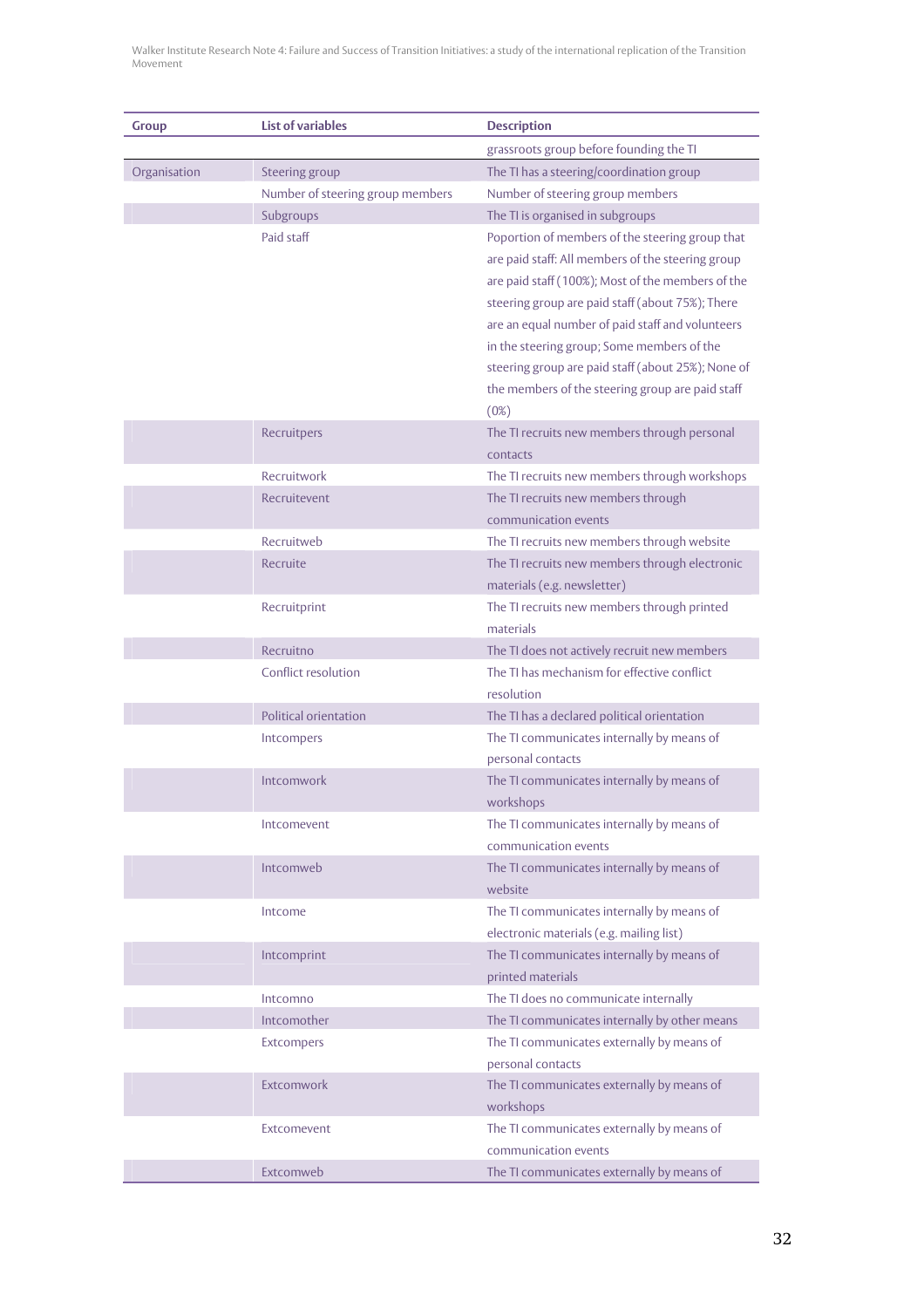| <b>Group</b> | <b>List of variables</b>              | <b>Description</b>                                 |
|--------------|---------------------------------------|----------------------------------------------------|
|              |                                       | website                                            |
|              | Extcome                               | The TI communicates externally by means of         |
|              |                                       | electronic materials (e.g. mailing list)           |
|              | Extcomprint                           | The TI communicates externally by means of         |
|              |                                       | printed materials                                  |
|              | Extcomno                              | The TI does no communicate externally              |
|              | Extcomother                           | The TI communicates externally by other means      |
|              | Web                                   | The TI has a WWW presence (website, blog, social   |
|              |                                       | network page)                                      |
| Resources    | Proportion of external funding        | Proportion of funds that is external: All funds    |
|              |                                       | were external (100%); Most of the funds were       |
|              |                                       | external (about 75%); There were equal             |
|              |                                       | proportions of external and internal funds; Little |
|              |                                       | funds were external (about 25%); No funds were     |
|              |                                       | external (0%)                                      |
|              | Time dedicated by steering group      | Hours per week dedicated to the TI by the          |
|              |                                       | steering group members                             |
|              | Resroom                               | The TI disposes of a meeting room                  |
|              | Resoffice                             | The TI disposes of an office                       |
|              | Respc                                 | The TI disposes of a computer                      |
|              | Resprint                              | The TI disposes of a printer                       |
|              | Resvideo                              | The TI disposes of equipment for video             |
|              |                                       | reproduction                                       |
| Context      | Participatory democracy               | There are forms of participatory democracy in the  |
|              |                                       | locality                                           |
|              | Cooperation with local authorities    | The TI cooperates with local authorities: Yes      |
|              |                                       | currently; Yes in the past; No                     |
|              | Cooperation with mass media           | The TI cooperates with local mass media: Yes       |
|              |                                       | currently; Yes in the past; No                     |
|              | Cooperation with local business       | The TI cooperates with local businesses: Yes       |
|              |                                       | currently; Yes in the past; No                     |
|              | Cooperation with social enterprises   | The TI cooperates with social enterprises: Yes     |
|              |                                       | currently; Yes in the past; No                     |
|              | Cooperation with NGOs                 | The TI cooperates with other NOGs: Yes currently;  |
|              |                                       | Yes in the past; No                                |
|              | Cooperation with other TIs            | The TI cooperates with other TIs: Yes currently;   |
|              |                                       | Yes in the past; No                                |
|              | Cooperation with regional/national    | The TI cooperates with regional/national TTN       |
|              | <b>TNN hub</b>                        | hubs: Yes currently; Yes in the past; No           |
|              | Cooperation with educational          | The TI cooperates with research/educational        |
|              | institutions                          | institutions: Yes currently; Yes in the past; No   |
|              | Favourable context: local authorities | The TI thinks it is well perceived by local        |
|              |                                       | authorities: Agree strongly; Agree, Neither agree  |
|              |                                       | nor disagree; Disagree; Disagree strongly          |
|              | Favourable context: mass media        | The TI thinks it is well perceived by local mass   |
|              |                                       | media: Agree strongly; Agree, Neither agree nor    |
|              |                                       | disagree; Disagree; Disagree strongly              |
|              | Favourable context: local business    | The TI thinks it is well perceived by local        |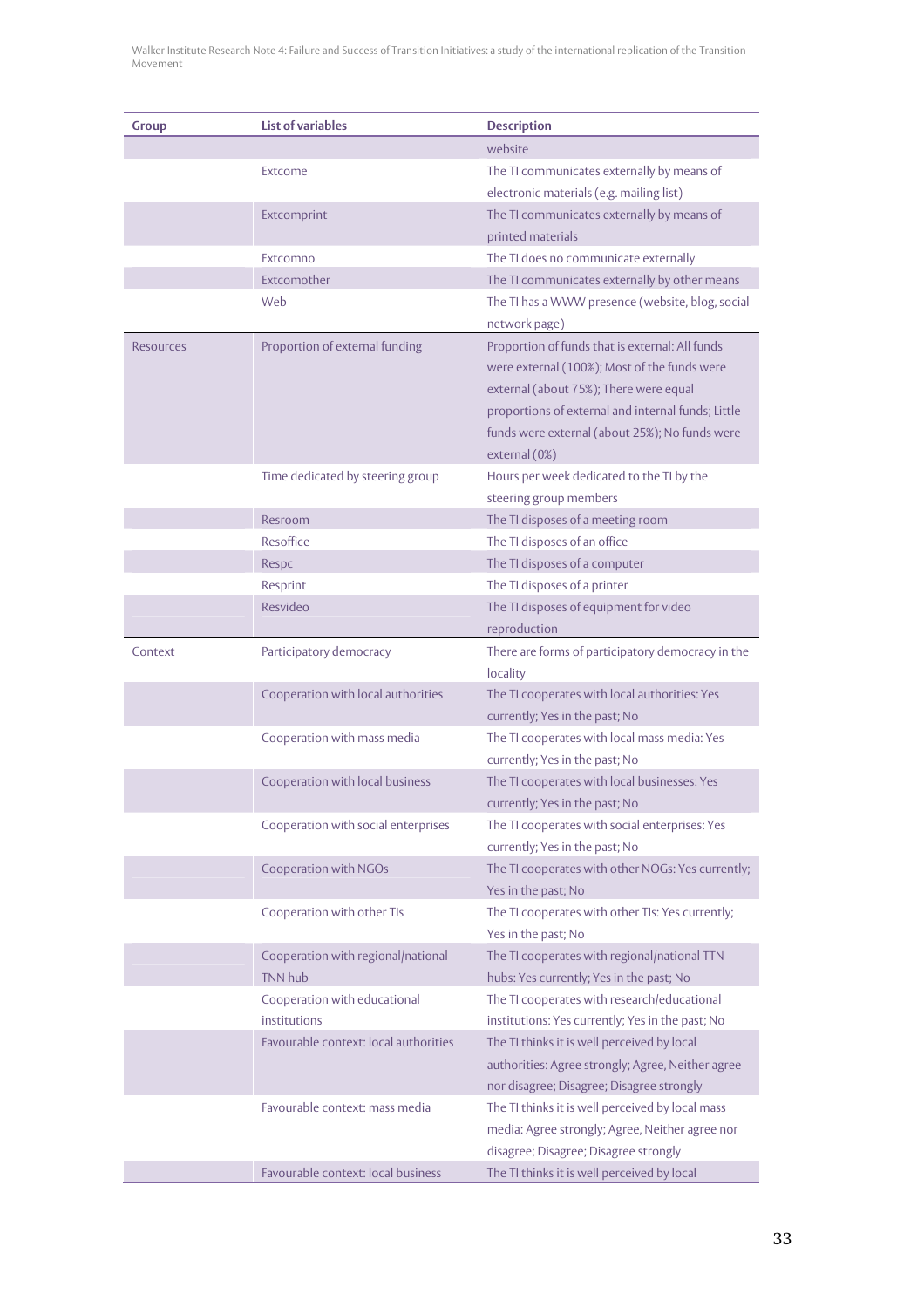| <b>Group</b> | <b>List of variables</b>               | <b>Description</b>                                 |
|--------------|----------------------------------------|----------------------------------------------------|
|              |                                        | businesses: Agree strongly; Agree, Neither agree   |
|              |                                        | nor disagree; Disagree; Disagree strongly          |
|              | Favourable context: social enterprises | The TI thinks it is well perceived by social       |
|              |                                        | enterprises: Agree strongly; Agree, Neither agree  |
|              |                                        | nor disagree; Disagree; Disagree strongly          |
|              | Favourable context: NGOs               | The TI thinks it is well perceived by other NGOs:  |
|              |                                        | Agree strongly; Agree, Neither agree nor disagree; |
|              |                                        | Disagree; Disagree strongly                        |
|              | Eavourable context: other TIs          | The TI thinks it is well perceived by other TIs:   |
|              |                                        | Agree strongly; Agree, Neither agree nor disagree; |
|              |                                        | Disagree; Disagree strongly                        |
|              | Favourable context: regional/national  | The TI thinks it is well perceived by              |
|              | <b>TNN hub</b>                         | regional?national TTN hubs: Agree strongly;        |
|              |                                        | Agree, Neither agree nor disagree; Disagree;       |
|              |                                        | Disagree strongly                                  |
|              | Favourable context: educational        | The TI thinks it is well perceived by              |
|              | institutions                           | research/educational institutions: Agree strongly; |
|              |                                        | Agree, Neither agree nor disagree; Disagree;       |
|              |                                        | Disagree strongly                                  |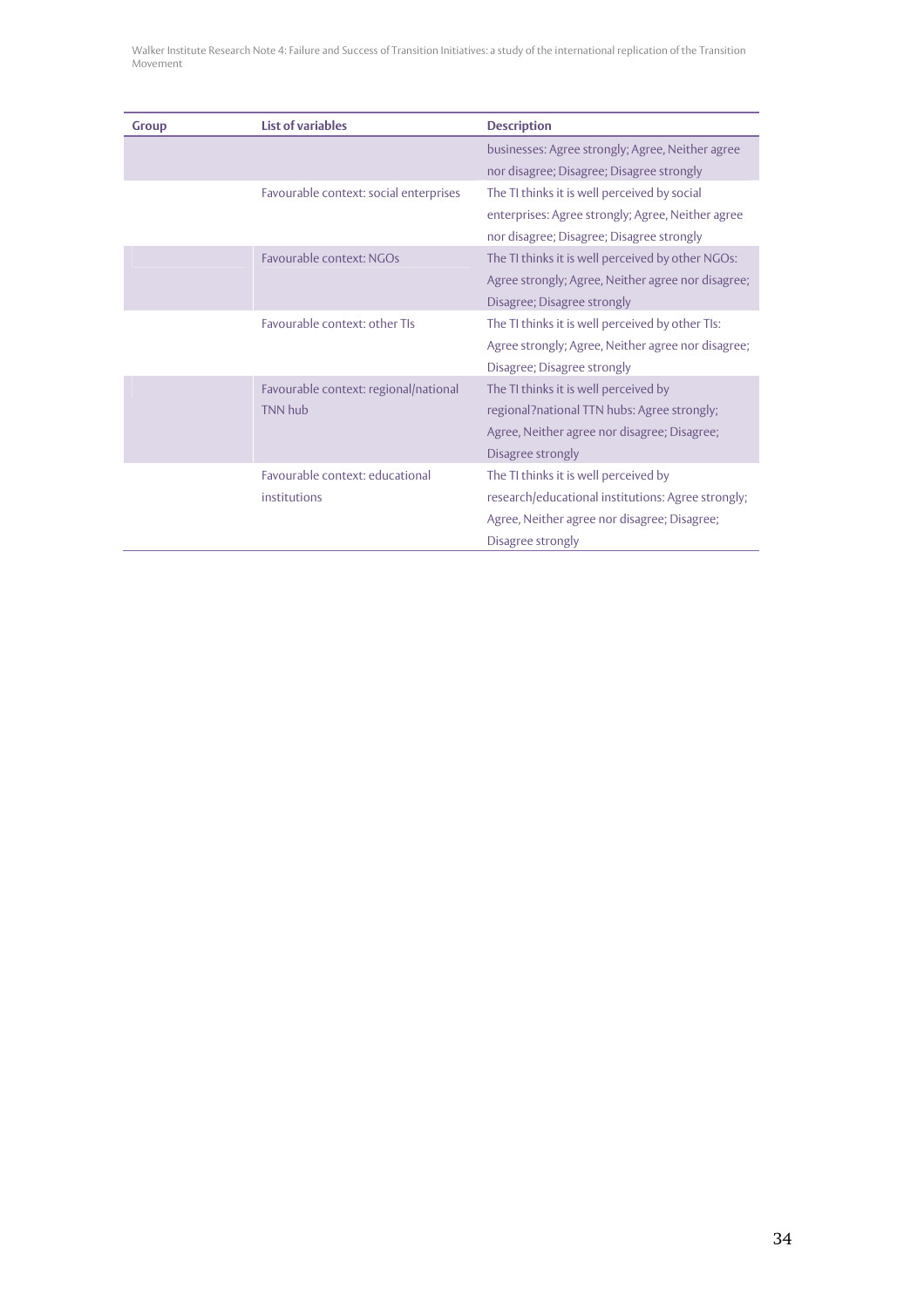| <b>Country</b>                   | <b>Population</b> |         | <b>Sample</b>    |       |  |
|----------------------------------|-------------------|---------|------------------|-------|--|
|                                  | $\mathsf{N}$      | $\%$    | N                | %     |  |
| Argentina                        | $\overline{2}$    | 0.2     | $\mathbf{1}$     | 0.4   |  |
| Australia                        | 82                | 7.0     | 18               | 6.5   |  |
| Austria                          | 5                 | 0.4     | 1                | 0.4   |  |
| Bangladesh                       | $\overline{1}$    | 0.1     | $\overline{0}$   | 0.0   |  |
| Belgium                          | 17                | 1.4     | $\overline{7}$   | 2.5   |  |
| <b>Brazil</b>                    | $\overline{4}$    | 0.3     | 5                | 1.8   |  |
| Canada                           | 67                | 5.7     | 17               | 6.2   |  |
| Chile                            | $\overline{2}$    | 0.2     | $\overline{2}$   | 0.7   |  |
| Denmark                          | 5                 | 0.4     | $\overline{2}$   | 0.7   |  |
| Finland                          | $\overline{1}$    | 0.1     | $\overline{0}$   | 0.0   |  |
| France                           | 62                | 5.3     | 11               | 4.0   |  |
| Germany                          | 71                | 6.0     | 15               | 5.4   |  |
| Greece                           | $\overline{2}$    | 0.2     | $\overline{0}$   | 0.0   |  |
| Hungary                          | $\overline{2}$    | 0.2     | $\overline{0}$   | 0.0   |  |
| India                            | 1                 | 0.1     | $\overline{0}$   | 0.0   |  |
| Ireland                          | 27                | 2.3     | $\overline{3}$   | 1.1   |  |
| Isle of Man                      | $\mathbf{1}$      | 0.1     | $\overline{0}$   | 0.0   |  |
| Italy                            | 29                | 2.5     | 10               | 3.6   |  |
| Japan                            | 3                 | 0.3     | $\overline{0}$   | 0.0   |  |
| Latvia                           | $\mathbf{1}$      | 0.1     | $\mathbf{1}$     | 0.4   |  |
| Luxembourg                       | 1                 | 0.1     | $\overline{0}$   | 0.0   |  |
| Mauritius                        | $\overline{1}$    | 0.1     | $\overline{0}$   | 0.0   |  |
| Mexico                           | $\mathbf{1}$      | 0.1     | $\overline{0}$   | 0.0   |  |
| Mozambique                       | $\mathbf{1}$      | 0.1     | $\mathbf{1}$     | 0.4   |  |
| Netherlands                      | $\overline{9}$    | 0.8     | $\overline{2}$   | 0.7   |  |
| New Zealand                      | 59                | 5.0     | $\overline{4}$   | 1.4   |  |
| Nigeria                          | 1                 | 0.1     | $\mathbf{0}$     | 0.0   |  |
| Norway                           | $\overline{3}$    | 0.3     | $\overline{2}$   | 0.7   |  |
| Philippines                      | 1                 | 0.1     | $\mathbf{0}$     | 0.0   |  |
| Poland                           | $\mathbf{1}$      | 0.1     | $\boldsymbol{0}$ | 0.0   |  |
| Portugal                         | 17                | 1.4     | 0                | 0.0   |  |
| Saint Vincent and the Grenadines | $\mathbf{1}$      | 0.1     | $\overline{0}$   | 0.0   |  |
| Slovenia                         | 1                 | 0.1     | 0                | 0.0   |  |
| South Africa                     | $\overline{2}$    | 0.2     | $\mathbf{1}$     | 0.4   |  |
| Spain                            | $9\,$             | 0.8     | $\overline{4}$   | 1.4   |  |
| Sweden                           | 6                 | 0.5     | $\overline{4}$   | 1.4   |  |
| Switzerland                      | $\overline{7}$    | 0.6     | 3                | 1.1   |  |
| Taiwan                           | $\mathbf{1}$      | 0.1     | $\overline{0}$   | 0.0   |  |
| Thailand                         | 1                 | 0.1     | $\mathbf{0}$     | 0.0   |  |
| United Kingdom                   | 377               | 32.0    | 107              | 38.8  |  |
| United States of America         | 294               | 24.9    | 55               | 19.9  |  |
| <b>TOTAL</b>                     | 1179              | $100\,$ | 276              | 100.0 |  |

*Table A2. Geographical distribution of the population\* and sample\*\* of Transition Initiatives.*

\* Sources: Transition Network website and national hubs (United States of America, Ireland, Norway, Sweden, The Netherlands, Canada, Japan, Australia, United Kingdom, New Zealand, France, Portugal, Brazil, Germany, Switzerland, Spain, Chile, and Italy). These figures are to be intended as estimates due to the volatile nature of TIs. \*\* Only valid responses shown.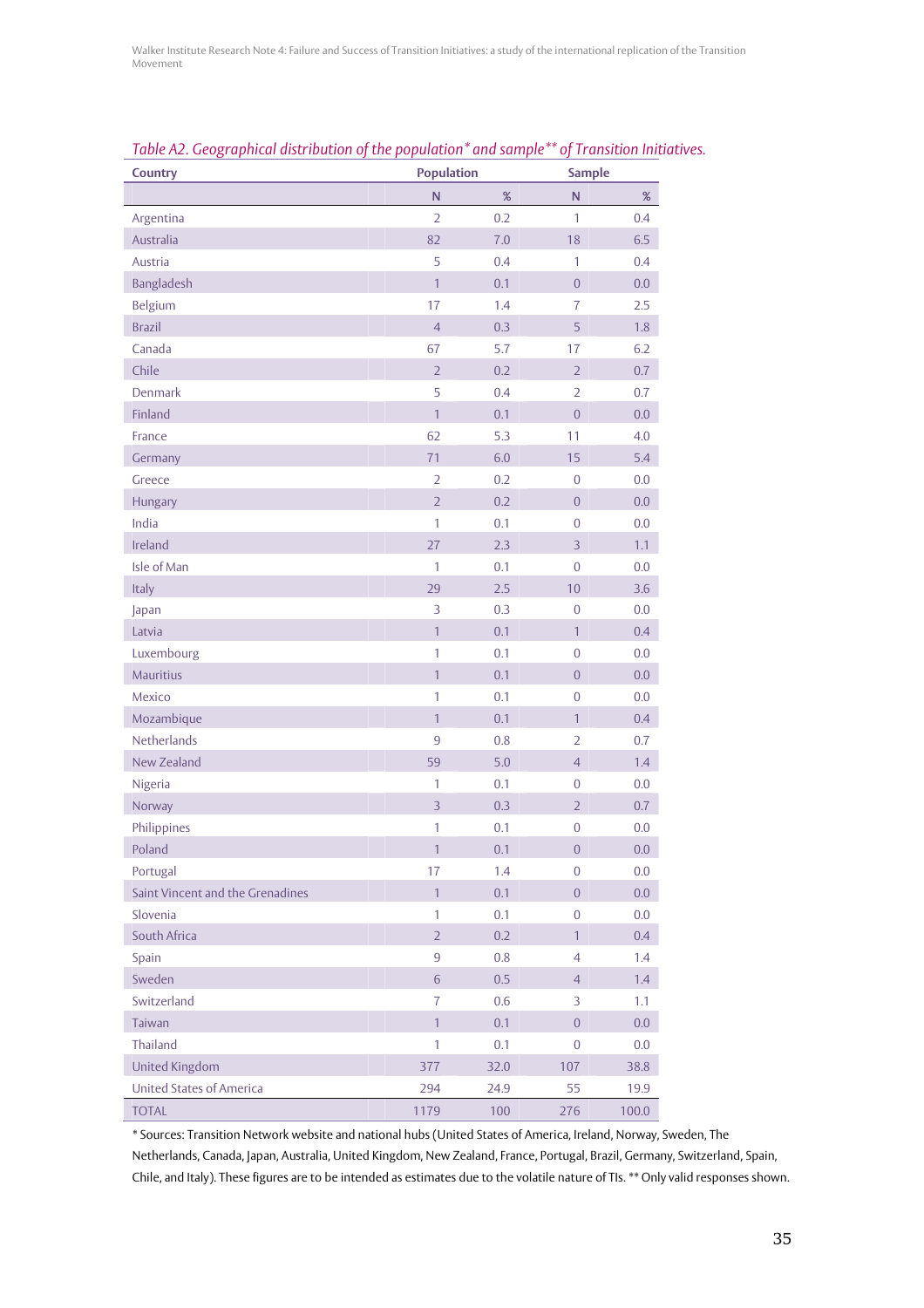| Table A3. Official and mulling TIs as listed in the Transition Network website and in the sample. |  |
|---------------------------------------------------------------------------------------------------|--|
|---------------------------------------------------------------------------------------------------|--|

| <b>Variable</b> | Population* |     | Sample |      |  |
|-----------------|-------------|-----|--------|------|--|
|                 |             | %   |        | %    |  |
| Official        | 421         | 404 | 158    | 57.2 |  |
| Mulling         | 620         | 596 | 128    | 46.4 |  |

\* As indicated in the Transition Network website (accessed in June 2012).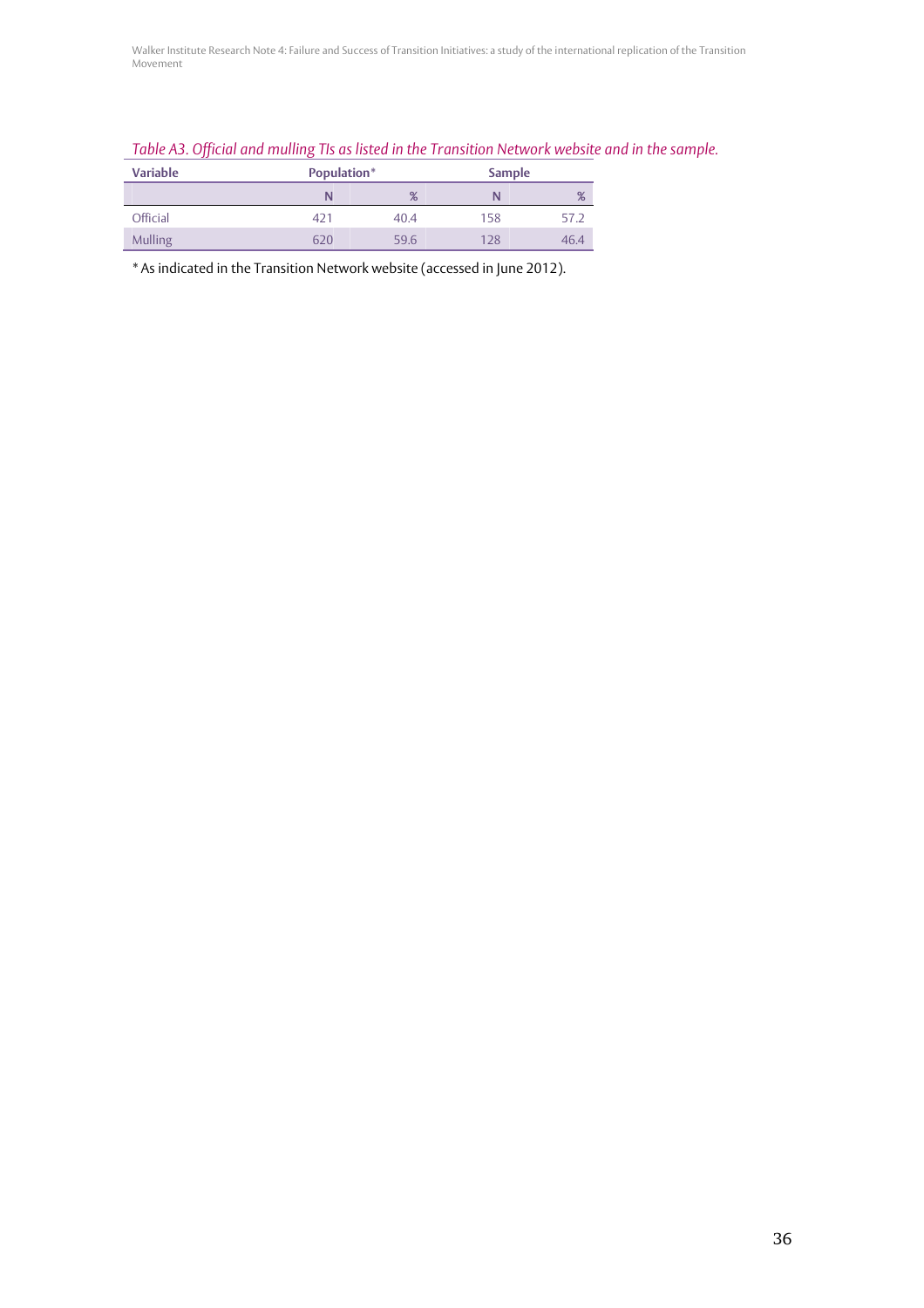| <b>Characteristic</b>   |                                                                | <b>Total times mentioned</b> |
|-------------------------|----------------------------------------------------------------|------------------------------|
| Human factors           | Critical mass of active volunteers/members, community          | 88                           |
|                         | involvement                                                    |                              |
|                         | Enthusiasm, positive approach, energy, commitment,             | 69                           |
|                         | ambition                                                       |                              |
|                         | Inclusiveness, diversity                                       | 39                           |
|                         | Patience, perseverance, continuity of activities, resilience   | 34                           |
|                         | Conviviality, harmony, sense of community, collaboration       | 32                           |
|                         | Fun, happiness, enjoyability, celebration                      | 26                           |
|                         | Integrity, honesty, respect, tolerance, ability to listen      | 17                           |
|                         | Appropriation, empowerment, inner transition                   | 9                            |
|                         | Common values and beliefs, likemindness, cohesion              | $\overline{4}$               |
| <b>External factors</b> | Non-specified partnership/networking                           | 24                           |
|                         | Partnership/networking with other organizations                | 18                           |
|                         | Partnership with local government                              | 11                           |
|                         | Place size/favourable local population/mass media              | $\overline{4}$               |
| Organisation            | Effectiveness, practical/concrete focus, achievement of goals, | 84                           |
|                         | active presence in society                                     |                              |
|                         | Knowledge, awareness raising, education, information           | 46                           |
|                         | Leadership, core group                                         | 34                           |
|                         | Planning, vision, clear goal/purpose, inspiration              | 30                           |
|                         | Visibility, events                                             | 30                           |
|                         | Communication (internal/external)                              | 26                           |
|                         | Flexibility, open-ended, simplicity, "let it go"               | 19                           |
|                         | Democratic, non-hierarchical, non-burocratical process         | 16                           |
|                         | Creativity, ideas                                              | 15                           |
|                         | Conflict resolution, organisation and groupwork skills         | 14                           |
|                         | Opennes                                                        | 10                           |
|                         | Working groups                                                 | $\overline{7}$               |
|                         | Self awareness, learning from mistakes                         | 3                            |
| Resources               | <b>Financial resources</b>                                     | 15                           |
|                         | Time                                                           | 7                            |
| Other                   |                                                                | 36                           |

#### *Table A4. Characteristics of a successful Transition Initiative (aggregated data for first, second and third most important characteristics).*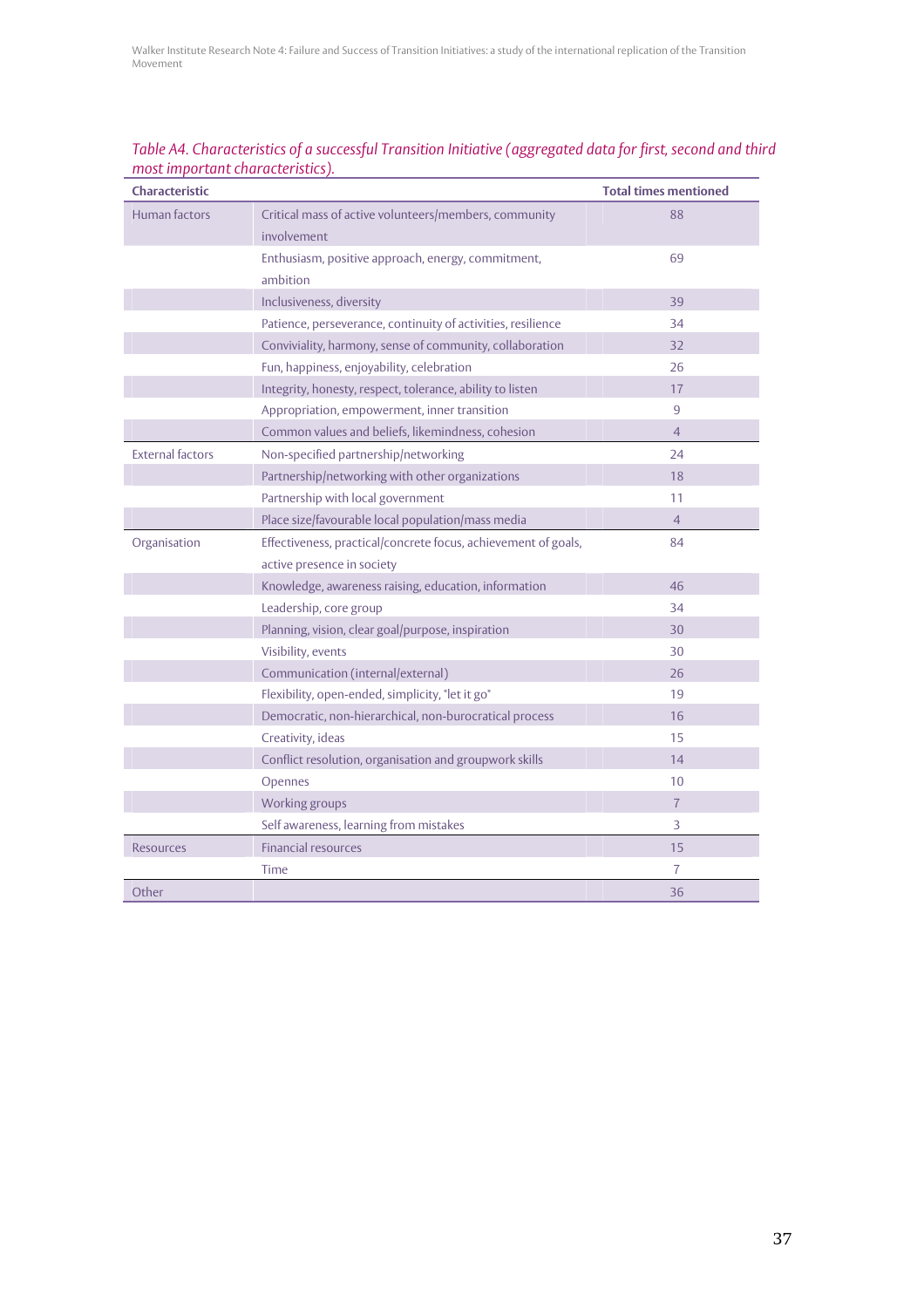| <b>Variable</b>           |                                              | <b>Active TI</b><br><b>Non-active TI</b> |      |                | All TI |              |      |
|---------------------------|----------------------------------------------|------------------------------------------|------|----------------|--------|--------------|------|
|                           |                                              | $\mathsf{N}$                             | $\%$ | $\mathsf{N}$   | %      | $\mathsf{N}$ | $\%$ |
| Internal<br>communication | Personal contacts                            | 163                                      | 62.9 | 11             | 64.7   | 174          | 63.0 |
|                           | Workshops                                    | 56                                       | 21.6 | $\overline{2}$ | 11.8   | 58           | 21.0 |
|                           | Communication<br>events                      | 58                                       | 22.4 | $\overline{2}$ | 11.8   | 60           | 21.7 |
|                           | Website                                      | 122                                      | 47.1 | $\overline{2}$ | 11.8   | 124          | 44.9 |
|                           | Electronic<br>materials (e.g.<br>newsletter) | 170                                      | 65.6 | $\overline{9}$ | 52.9   | 179          | 64.9 |
|                           | Printed materials                            | 19                                       | 7.3  | $\mathbf{1}$   | 5.9    | 20           | 7.2  |
|                           | Other                                        | $77\$                                    | 29.7 | $4*$           | 23.6   | 81           | 29.3 |
| External<br>communication | Personal contacts                            | 161                                      | 62.2 | 10             | 58.8   | 171          | 62.0 |
|                           | Workshops                                    | 103                                      | 39.8 | 6              | 35.3   | 109          | 39.5 |
|                           | Communication<br>events                      | 139                                      | 53.7 | 5              | 29.4   | 144          | 52.2 |
|                           | Website                                      | 185                                      | 71.4 | 5              | 29.4   | 190          | 68.8 |
|                           | Electronic<br>materials (e.g.<br>newsletter) | 136                                      | 52.5 | 6              | 35.5   | 142          | 51.4 |
|                           | Printed materials                            | 102                                      | 39.4 | 5              | 29.4   | 107          | 38.8 |
|                           | Other (phone,<br>social network)             | $67\,\S\$                                | 25.9 | $2**$          | 11.8   | 69           | 25.0 |

#### *Table A5. Means of internal and external communication available to Transition Initatives.*

\* phone, emails; \*\* exibition, local press; § emails, online groups and social media; § emails, social media, local press.